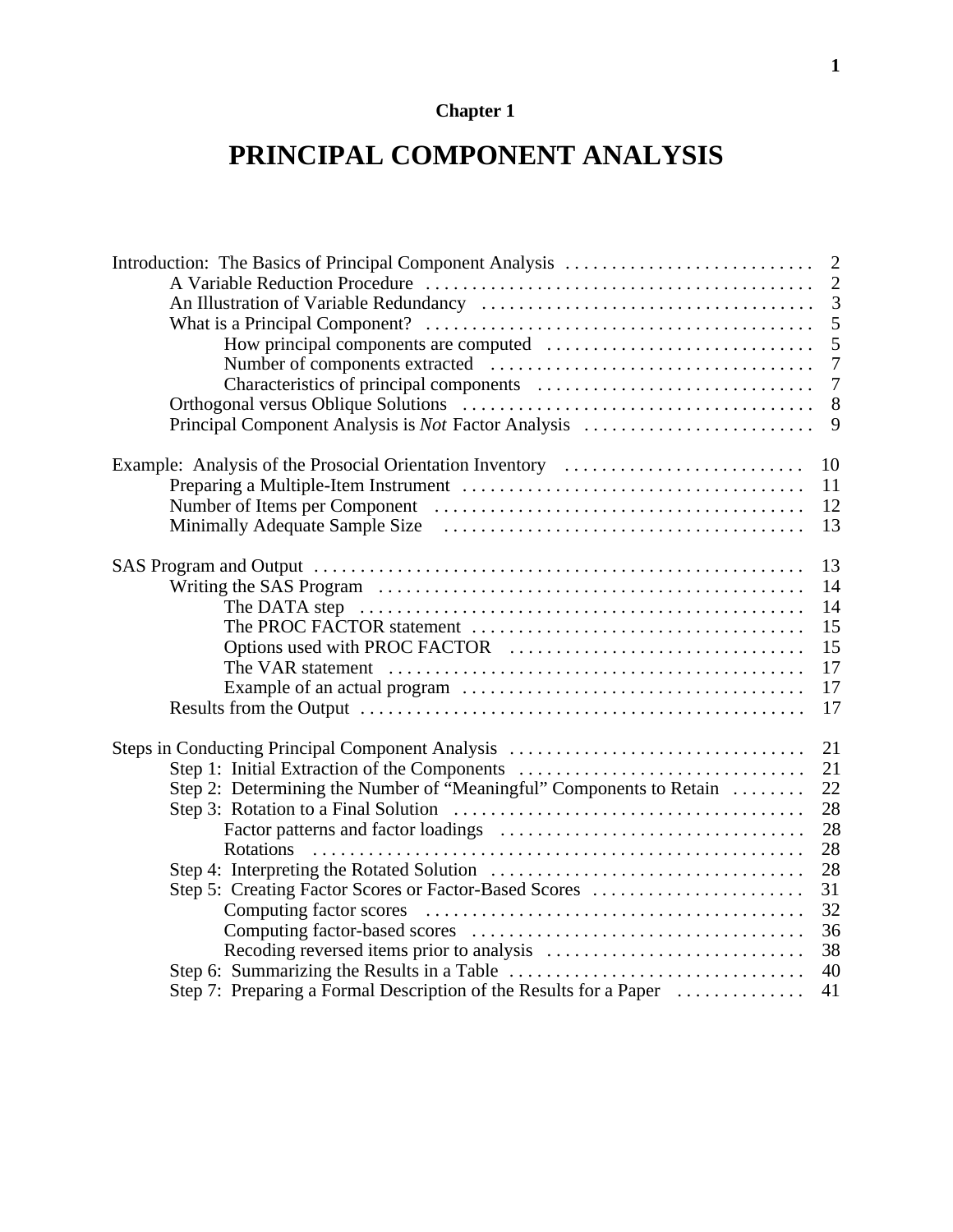**Overview**. This chapter provides an introduction to principal component analysis: a variable-reduction procedure similar to factor analysis. It provides guidelines regarding the necessary sample size and number of items per component. It shows how to determine the number of components to retain, interpret the rotated solution, create factor scores, and summarize the results. Fictitious data from two studies are analyzed to illustrate these procedures. The present chapter deals only with the creation of orthogonal (uncorrelated) components; oblique (correlated) solutions are covered in Chapter 2, "Exploratory Factor Analysis".

## **Introduction: The Basics of Principal Component Analysis**

Principal component analysis is appropriate when you have obtained measures on a number of observed variables and wish to develop a smaller number of artificial variables (called principal components) that will account for most of the variance in the observed variables. The principal components may then be used as predictor or criterion variables in subsequent analyses.

## **A Variable Reduction Procedure**

Principal component analysis is a variable reduction procedure. It is useful when you have obtained data on a number of variables (possibly a large number of variables), and believe that there is some redundancy in those variables. In this case, redundancy means that some of the variables are correlated with one another, possibly because they are measuring the same construct. Because of this redundancy, you believe that it should be possible to reduce the observed variables into a smaller number of principal components (artificial variables) that will account for most of the variance in the observed variables.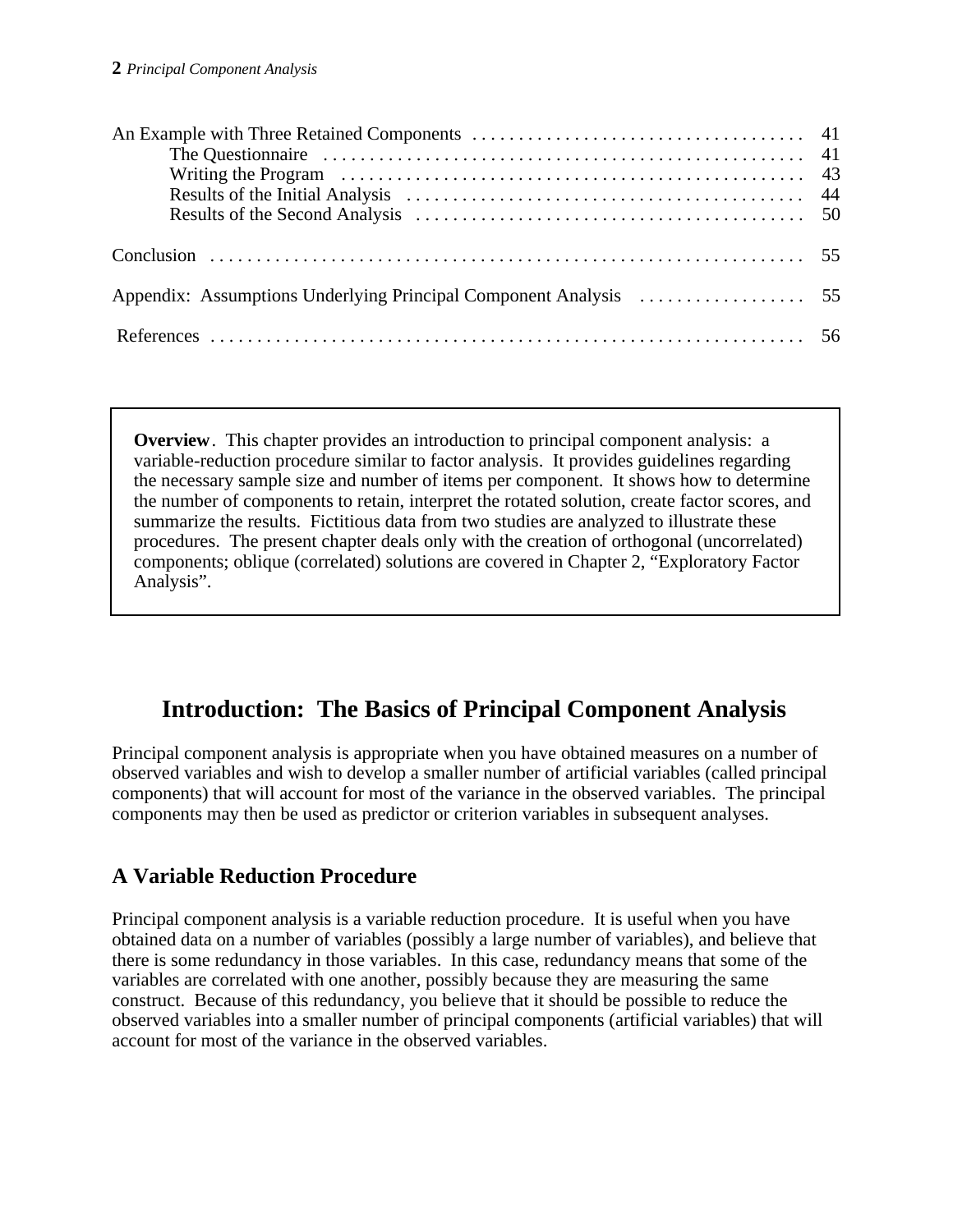Because it is a variable reduction procedure, principal component analysis is similar in many respects to exploratory factor analysis. In fact, the steps followed when conducting a principal component analysis are virtually identical to those followed when conducting an exploratory factor analysis. However, there are significant conceptual differences between the two procedures, and it is important that you do not mistakenly claim that you are performing factor analysis when you are actually performing principal component analysis. The differences between these two procedures are described in greater detail in a later section titled "Principal Component Analysis is *Not* Factor Analysis."

### **An Illustration of Variable Redundancy**

A specific (but fictitious) example of research will now be presented to illustrate the concept of variable redundancy introduced earlier. Imagine that you have developed a 7-item measure of job satisfaction. The instrument is reproduced here:

| Please respond to each of the following statements by placing a<br>rating in the space to the left of the statement. In making your<br>ratings, use any number from 1 to 7 in which 1="strongly disagree"<br>and 7="strongly agree."                                                             |
|--------------------------------------------------------------------------------------------------------------------------------------------------------------------------------------------------------------------------------------------------------------------------------------------------|
| 1. My supervisor treats me with consideration.<br>2. My supervisor consults me concerning important decisions<br>that affect my work.<br>3. My supervisors give me recognition when I do a good job.<br>4. My supervisor gives me the support I need to do my job<br>well.<br>5. My pay is fair. |
| 6. My pay is appropriate, given the amount of responsibility<br>that comes with my job.<br>7. My pay is comparable to the pay earned by other employees<br>whose jobs are similar to mine.                                                                                                       |

Perhaps you began your investigation with the intention of administering this questionnaire to 200 or so employees, and using their responses to the seven items as seven separate variables in subsequent analyses (for example, perhaps you intended to use the seven items as seven separate predictor variables in a multiple regression equation in which the criterion variable was "intention to quit the organization").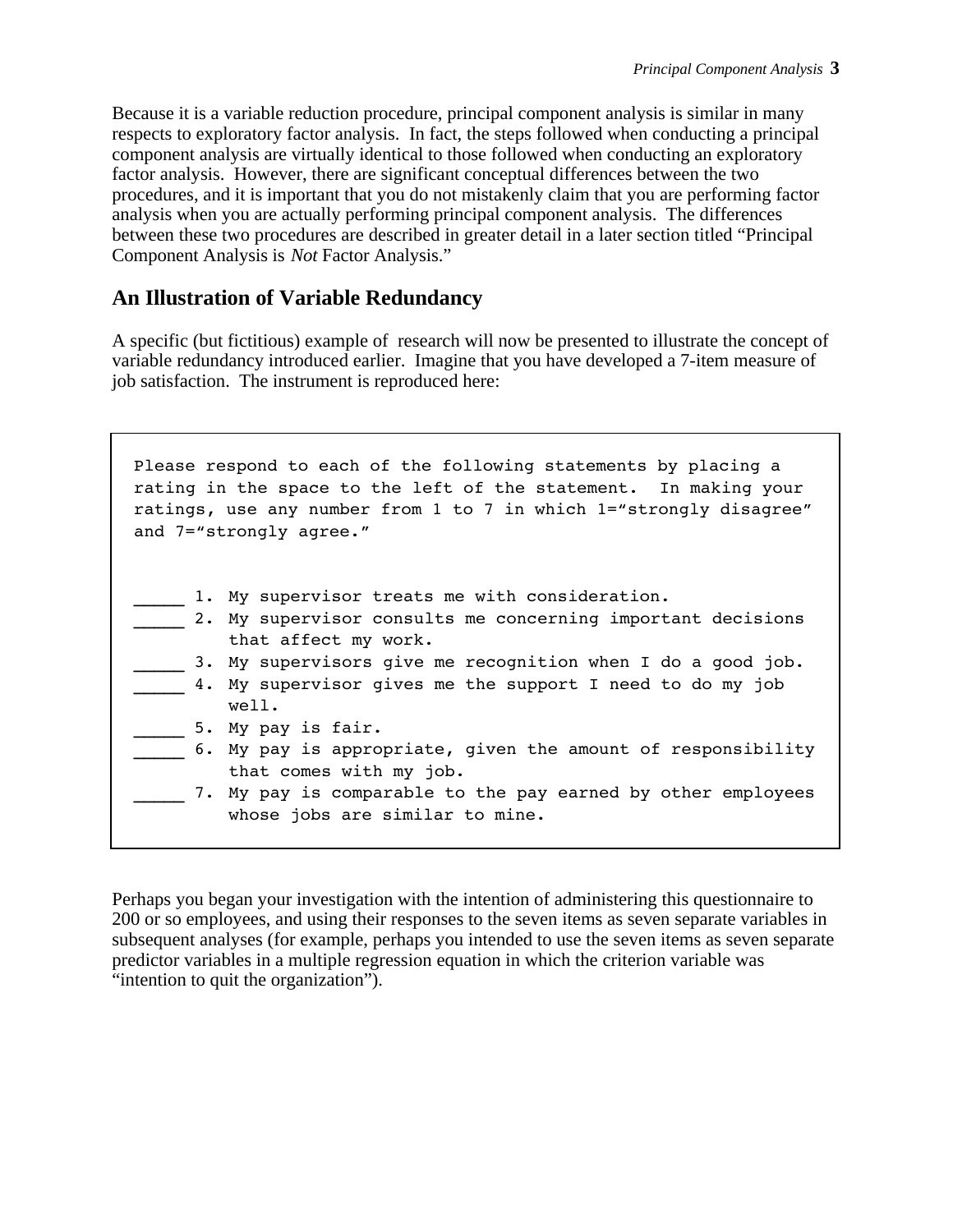#### **4** *Principal Component Analysis*

There are a number of problems with conducting the study in this fashion, however. One of the more important problems involves the concept of redundancy that was mentioned earlier. Take a close look at the content of the seven items in the questionnaire. Notice that items 1-4 all deal with the same topic: the employees' satisfaction with their supervisors. In this way, items 1-4 are somewhat redundant to one another. Similarly, notice that items 5-7 also all seem to deal with the same topic: the employees' satisfaction with their pay.

Empirical findings may further support the notion that there is redundancy in the seven items. Assume that you administer the questionnaire to 200 employees and compute all possible correlations between responses to the 7 items. The resulting fictitious correlations are reproduced in Table 1.1:

#### Table 1.1

Correlations among Seven Job Satisfaction Items

|                        | Correlations |                |                                |  |                                    |  |  |  |
|------------------------|--------------|----------------|--------------------------------|--|------------------------------------|--|--|--|
| Variable 1 2 3 4 5 6 7 |              |                |                                |  |                                    |  |  |  |
| $\mathbf{1}$           | 1.00         |                |                                |  |                                    |  |  |  |
| $\overline{2}$         | $.75$ 1.00   |                |                                |  |                                    |  |  |  |
| 3                      |              | $.83-.82 1.00$ |                                |  |                                    |  |  |  |
| $\overline{4}$         |              |                | $.68$ $.92$ $.88$ 1.00         |  |                                    |  |  |  |
| 5                      |              |                | $.03$ $.01$ $.04$ $.01$ $1.00$ |  |                                    |  |  |  |
| 6                      | .05          |                |                                |  | $.02$ $.05$ $.07$ $.89$ 1.00       |  |  |  |
| 7                      | .02          |                |                                |  | $.06$ $.00$ $.03$ $.91$ $.76$ 1.00 |  |  |  |

Note:  $N = 200$ .

When correlations among several variables are computed, they are typically summarized in the form of a **correlation matrix**, such as the one reproduced in Table 1.1. This is an appropriate opportunity to review just how a correlation matrix is interpreted. The rows and columns of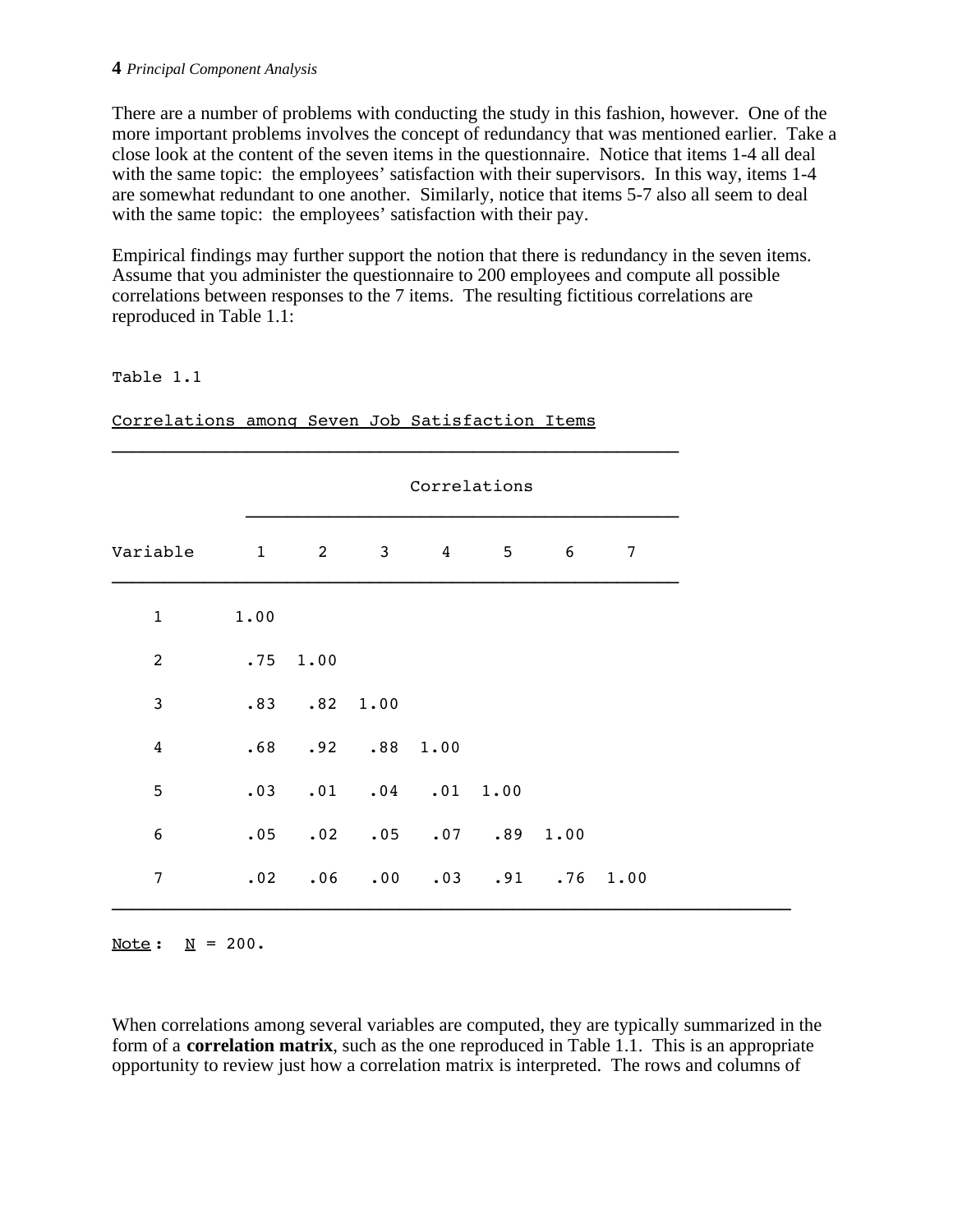Table 1.1 correspond to the seven variables included in the analysis: Row 1 (and column 1) represents variable 1, row 2 (and column 2) represents variable 2, and so forth. Where a given row and column intersect, you will find the correlation between the two corresponding variables. For example, where the row for variable 2 intersects with the column for variable 1, you find a correlation of .75; this means that the correlation between variables 1 and 2 is .75.

The correlations of Table 1.1 show that the seven items seem to hang together in two distinct groups. First, notice that items 1-4 show relatively strong correlations with one another. This could be because items 1-4 are measuring the same construct. In the same way, items 5-7 correlate strongly with one another (a possible indication that they all measure the same construct as well). Even more interesting, notice that items 1-4 demonstrate very weak correlations with items 5-7. This is what you would expect to see if items 1-4 and items 5-7 were measuring two different constructs.

Given this apparent redundancy, it is likely that the seven items of the questionnaire are not really measuring seven different constructs; more likely, items 1-4 are measuring a single construct that could reasonably be labelled "satisfaction with supervision," while items 5-7 are measuring a different construct that could be labelled "satisfaction with pay."

If responses to the seven items actually displayed the redundancy suggested by the pattern of correlations in Table 1.1, it would be advantageous to somehow reduce the number of variables in this data set, so that (in a sense) items 1-4 are collapsed into a single new variable that reflects the employees' satisfaction with supervision, and items 5-7 are collapsed into a single new variable that reflects satisfaction with pay. You could then use these two new artificial variables (rather than the seven original variables) as predictor variables in multiple regression, or in any other type of analysis.

In essence, this is what is accomplished by principal component analysis: it allows you to reduce a set of observed variables into a smaller set of artificial variables called principal components. The resulting principal components may then be used in subsequent analyses.

### **What is a Principal Component?**

**How principal components are computed**. Technically, a **principal component** can be defined as a linear combination of optimally-weighted observed variables. In order to understand the meaning of this definition, it is necessary to first describe how subject scores on a principal component are computed.

In the course of performing a principal component analysis, it is possible to calculate a score for each subject on a given principal component. For example, in the preceding study, each subject would have scores on two components: one score on the satisfaction with supervision component, and one score on the satisfaction with pay component. The subject's actual scores on the seven questionnaire items would be optimally weighted and then summed to compute their scores on a given component.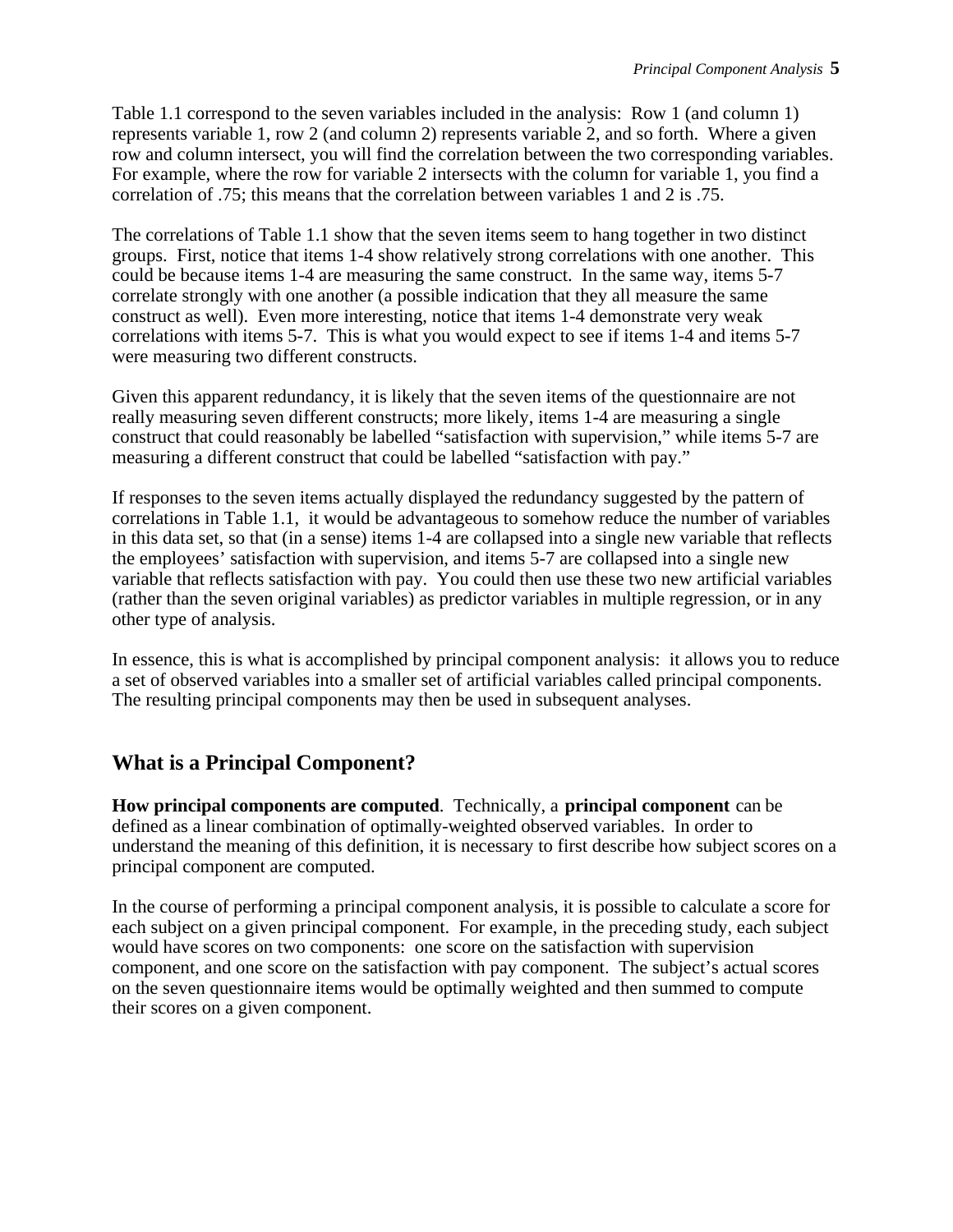Below is the general form for the formula to compute scores on the first component extracted (created) in a principal component analysis:

$$
C_1 = b_{11}(X_1) + b_{12}(X_2) + \ldots b_{1p}(X_p)
$$

where

- $C_1$  = the subject's score on principal component 1 (the first component extracted)
- $b_{1p}$  = the regression coefficient (or weight) for observed variable p, as used in creating principal component 1
- $X_p$  = the subject's score on observed variable p.

For example, assume that component 1 in the present study was the "satisfaction with supervision" component. You could determine each subject's score on principal component 1 by using the following fictitious formula:

 $C_1$  = .44 (X<sub>1</sub>) + .40 (X<sub>2</sub>) + .47 (X<sub>3</sub>) + .32 (X<sub>4</sub>)  $+$  .02 (X<sub>5</sub>) + .01 (X<sub>6</sub>) + .03 (X<sub>7</sub>)

In the present case, the observed variables (the "X" variables) were subject responses to the seven job satisfaction questions;  $X_1$  represents question 1,  $X_2$  represents question 2, and so forth. Notice that different regression coefficients were assigned to the different questions in computing subject scores on component 1: Questions 1– 4 were assigned relatively large regression weights that range from .32 to 44, while questions 5 –7 were assigned very small weights ranging from .01 to .03. This makes sense, because component 1 is the satisfaction with supervision component, and satisfaction with supervision was assessed by questions 1– 4. It is therefore appropriate that items 1– 4 would be given a good deal of weight in computing subject scores on this component, while items 5 –7 would be given little weight.

Obviously, a different equation, with different regression weights, would be used to compute subject scores on component 2 (the satisfaction with pay component). Below is a fictitious illustration of this formula:

 $C_2$  = .01 (X<sub>1</sub>) + .04 (X<sub>2</sub>) + .02 (X<sub>3</sub>) + .02 (X<sub>4</sub>)  $+$  .48 (X<sub>5</sub>) + .31 (X<sub>6</sub>) + .39 (X<sub>7</sub>)

The preceding shows that, in creating scores on the second component, much weight would be given to items  $5 - 7$ , and little would be given to items  $1 - 4$ . As a result, component 2 should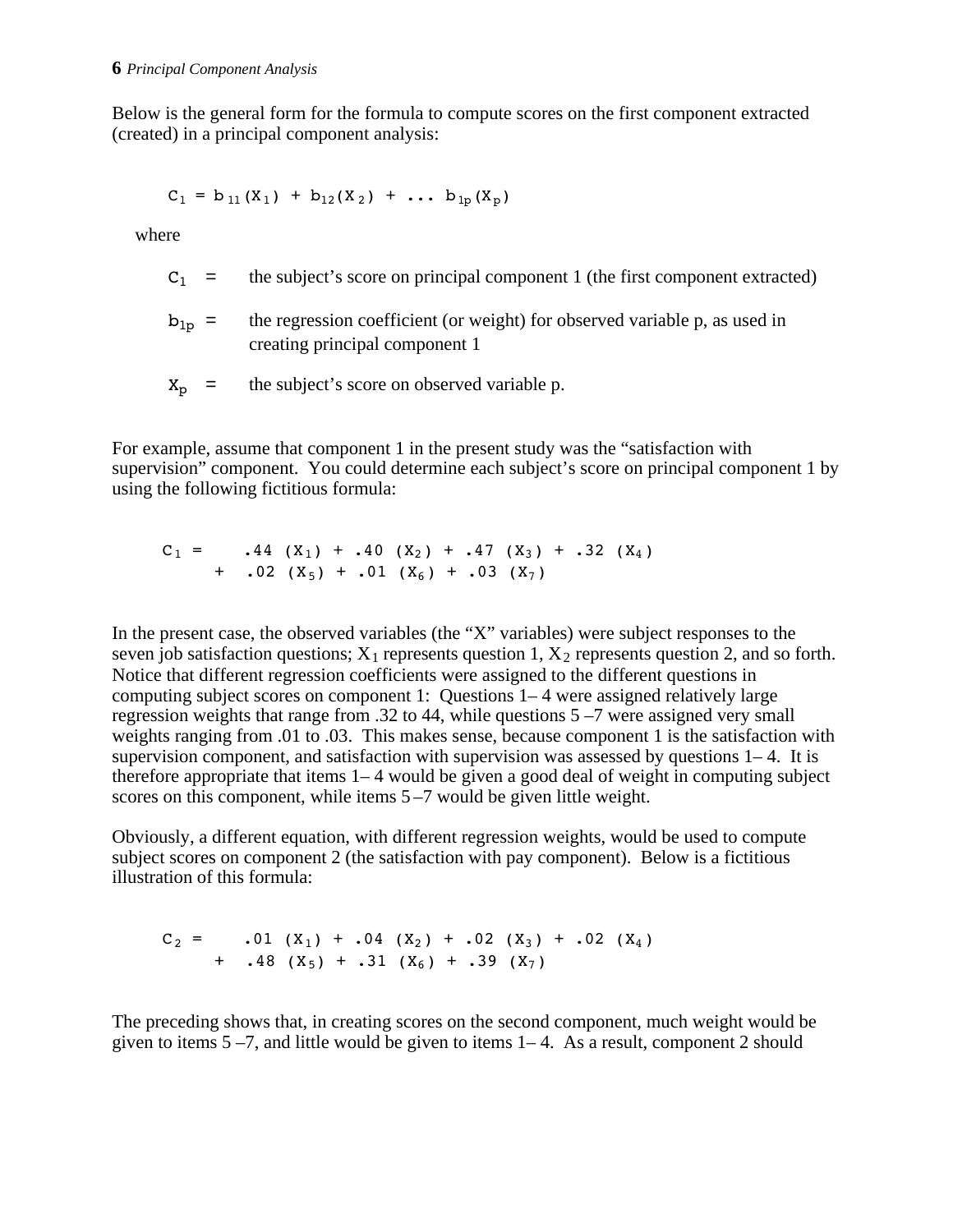account for much of the variability in the three satisfaction with pay items; that is, it should be strongly correlated with those three items.

At this point, it is reasonable to wonder how the regression weights from the preceding equations are determined. The SAS System's PROC FACTOR solves for these weights by using a special type of equation called an **eigenequation**. The weights produced by these eigenequations are optimal weights in the sense that, for a given set of data, no other set of weights could produce a set of components that are more successful in accounting for variance in the observed variables. The weights are created so as to satisfy a principle of least squares similar (but not identical) to the principle of least squares used in multiple regression. Later, this chapter will show how PROC FACTOR can be used to extract (create) principal components.

It is now possible to better understand the definition that was offered at the beginning of this section. There, a principal component was defined as a linear combination of optimally weighted observed variables. The words "linear combination" refer to the fact that scores on a component are created by adding together scores on the observed variables being analyzed. "Optimally weighted" refers to the fact that the observed variables are weighted in such a way that the resulting components account for a maximal amount of variance in the data set.

**Number of components extracted**. The preceding section may have created the impression that, if a principal component analysis were performed on data from the 7-item job satisfaction questionnaire, only two components would be created. However, such an impression would not be entirely correct.

In reality, the number of components extracted in a principal component analysis is equal to the number of observed variables being analyzed. This means that an analysis of your 7-item questionnaire would actually result in seven components, not two.

However, in most analyses, only the first few components account for meaningful amounts of variance, so only these first few components are retained, interpreted, and used in subsequent analyses (such as in multiple regression analyses). For example, in your analysis of the 7-item job satisfaction questionnaire, it is likely that only the first two components would account for a meaningful amount of variance; therefore only these would be retained for interpretation. You would assume that the remaining five components accounted for only trivial amounts of variance. These latter components would therefore not be retained, interpreted, or further analyzed.

**Characteristics of principal components**. The first component extracted in a principal component analysis accounts for a maximal amount of total variance in the observed variables. Under typical conditions, this means that the first component will be correlated with at least some of the observed variables. It may be correlated with many.

The second component extracted will have two important characteristics. First, this component will account for a maximal amount of variance in the data set that was not accounted for by the first component. Again under typical conditions, this means that the second component will be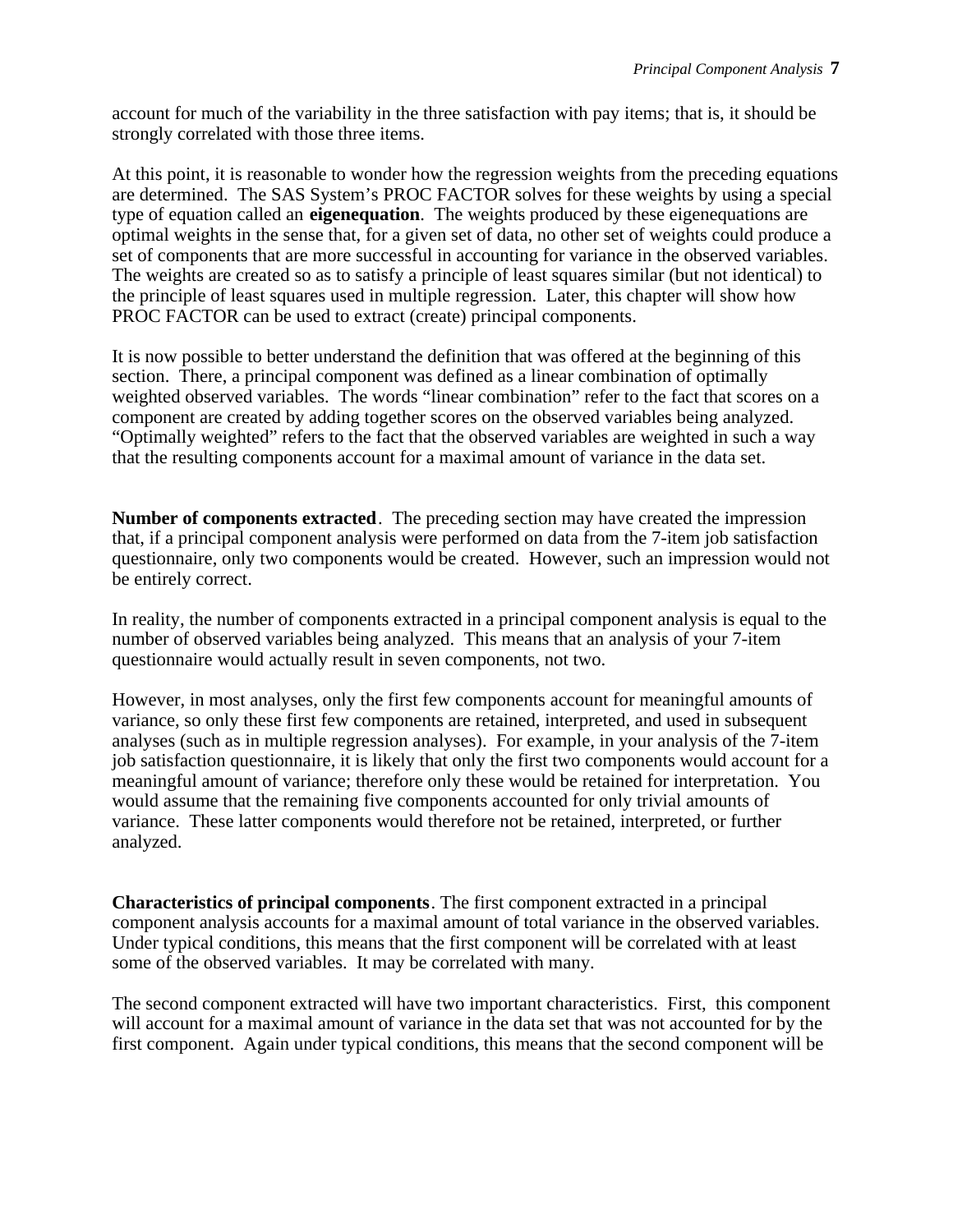#### **8** *Principal Component Analysis*

correlated with some of the observed variables that did not display strong correlations with component 1.

The second characteristic of the second component is that it will be *uncorrelated* with the first component. Literally, if you were to compute the correlation between components 1 and 2, that correlation would be zero.

The remaining components that are extracted in the analysis display the same two characteristics: each component accounts for a maximal amount of variance in the observed variables that was not accounted for by the preceding components, and is uncorrelated with all of the preceding components. A principal component analysis proceeds in this fashion, with each new component accounting for progressively smaller and smaller amounts of variance (this is why only the first few components are usually retained and interpreted). When the analysis is complete, the resulting components will display varying degrees of correlation with the observed variables, but are completely uncorrelated with one another.

What is meant by "total variance" in the data set? To understand the meaning of "total" variance" as it is used in a principal component analysis, remember that the observed variables are standardized in the course of the analysis. This means that each variable is transformed so that it has a mean of zero and a variance of one. The "total variance" in the data set is simply the sum of the variances of these observed variables. Because they have been standardized to have a variance of one, each observed variable contributes one unit of variance to the "total variance" in the data set. Because of this, the total variance in a principal component analysis will always be equal to the number of observed variables being analyzed. For example, if seven variables are being analyzed, the total variance will equal seven. The components that are extracted in the analysis will partition this variance: perhaps the first component will account for 3.2 units of total variance; perhaps the second component will account for 2.1 units. The analysis continues in this way until all of the variance in the data set has been accounted for.

### **Orthogonal versus Oblique Solutions**

This chapter will discuss only principal component analyses that result in orthogonal solutions. An **orthogonal solution** is one in which the components remain uncorrelated (orthogonal means "uncorrelated").

It is possible to perform a principal component analysis that results in correlated components. Such a solution is called an **oblique solution**. In some situations, oblique solutions are superior to orthogonal solutions because they produce cleaner, more easily-interpreted results.

However, oblique solutions are also somewhat more complicated to interpret, compared to orthogonal solutions. For this reason, the present chapter will focus only on the interpretation of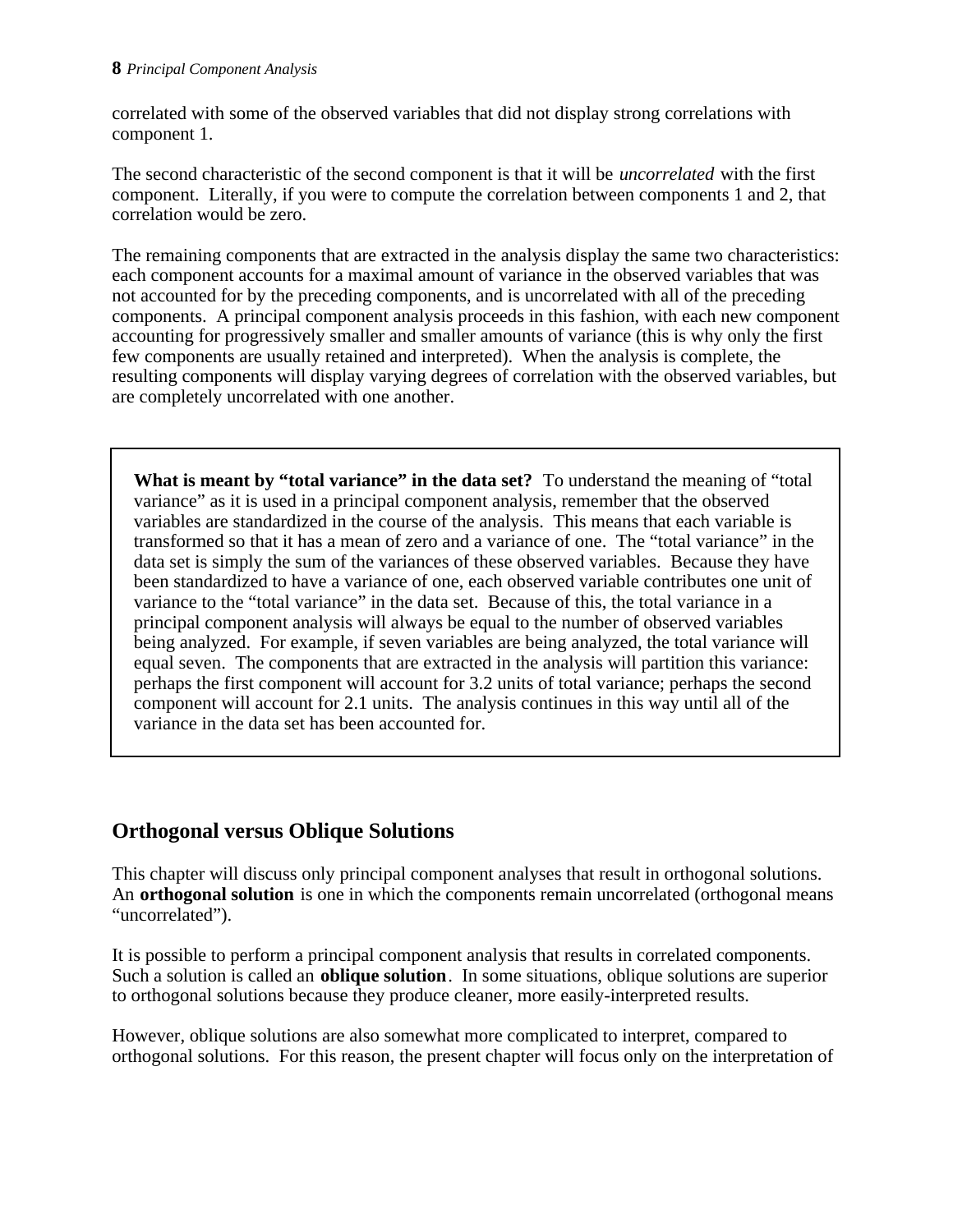orthogonal solutions. To learn about oblique solutions, see Chapter 2. The concepts discussed in this chapter will provide a good foundation for the somewhat more complex concepts discussed in that chapter.

### **Principal Component Analysis is** *Not* **Factor Analysis**

Principal component analysis is sometimes confused with factor analysis, and this is understandable, because there are many important similarities between the two procedures: both are variable reduction methods that can be used to identify groups of observed variables that tend to hang together empirically. Both procedures can be performed with the SAS System's FACTOR procedure, and they sometimes even provide very similar results.

Nonetheless, there are some important conceptual differences between principal component analysis and factor analysis that should be understood at the outset. Perhaps the most important deals with the **assumption of an underlying causal structure**: factor analysis assumes that the covariation in the observed variables is due to the presence of one or more latent variables (factors) that exert causal influence on these observed variables. An example of such a causal structure is presented in Figure 1.1:



Figure 1.1: Example of the Underlying Causal Structure that is Assumed in Factor Analysis

The ovals in Figure 1.1 represent the latent (unmeasured) factors of "satisfaction with supervision" and "satisfaction with pay." These factors are latent in the sense that they are assumed to actually exist in the employee's belief systems, but cannot be measured directly. However, they do exert an influence on the employee's responses to the seven items that constitute the job satisfaction questionnaire described earlier (these seven items are represented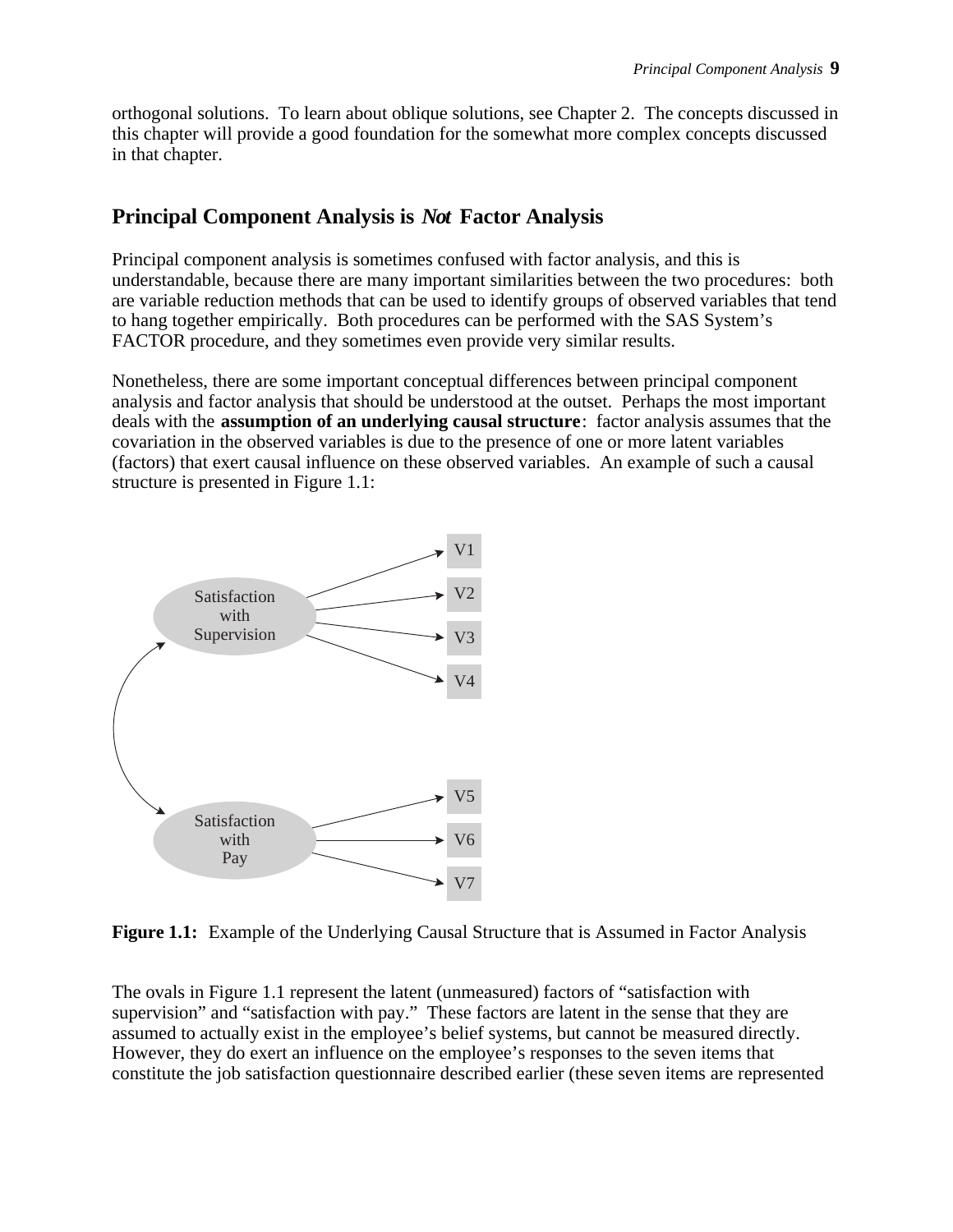#### **10** *Principal Component Analysis*

as the squares labelled V1-V7 in the figure). It can be seen that the "supervision" factor exerts influence on items V1-V4 (the supervision questions), while the "pay" factor exerts influence on items V5-V7 (the pay items).

Researchers use factor analysis when they believe that certain latent factors exist that exert causal influence on the observed variables they are studying. Exploratory factor analysis helps the researcher identify the number and nature of these latent factors.

In contrast, principal component analysis makes no assumption about an underlying causal model. Principal component analysis is simply a variable reduction procedure that (typically) results in a relatively small number of components that account for most of the variance in a set of observed variables.

In summary, both factor analysis and principal component analysis have important roles to play in social science research, but their conceptual foundations are quite distinct.

## **Example: Analysis of the Prosocial Orientation Inventory**

Assume that you have developed an instrument called the Prosocial Orientation Inventory (POI) that assesses the extent to which a person has engaged in helping behaviors over the preceding six-month period. The instrument contains six items, and is reproduced here.

```
Instructions: Below are a number of activities that people
sometimes engage in. For each item, please indicate how
frequently you have engaged in this activity over the preceding
six months. Make your rating by circling the appropriate number
to the left of the item, and use the following response format:
    7 = Very Frequently
    6 = Frequently
    5 = Somewhat Frequently
    4 = Occasionally
   3 = Seldom
   2 = Almost Never
  1 = Never
1 2 3 4 5 6 7 1. Went out of my way to do a favor for a
                     coworker.
1 2 3 4 5 6 7 2. Went out of my way to do a favor for a
                     relative.
```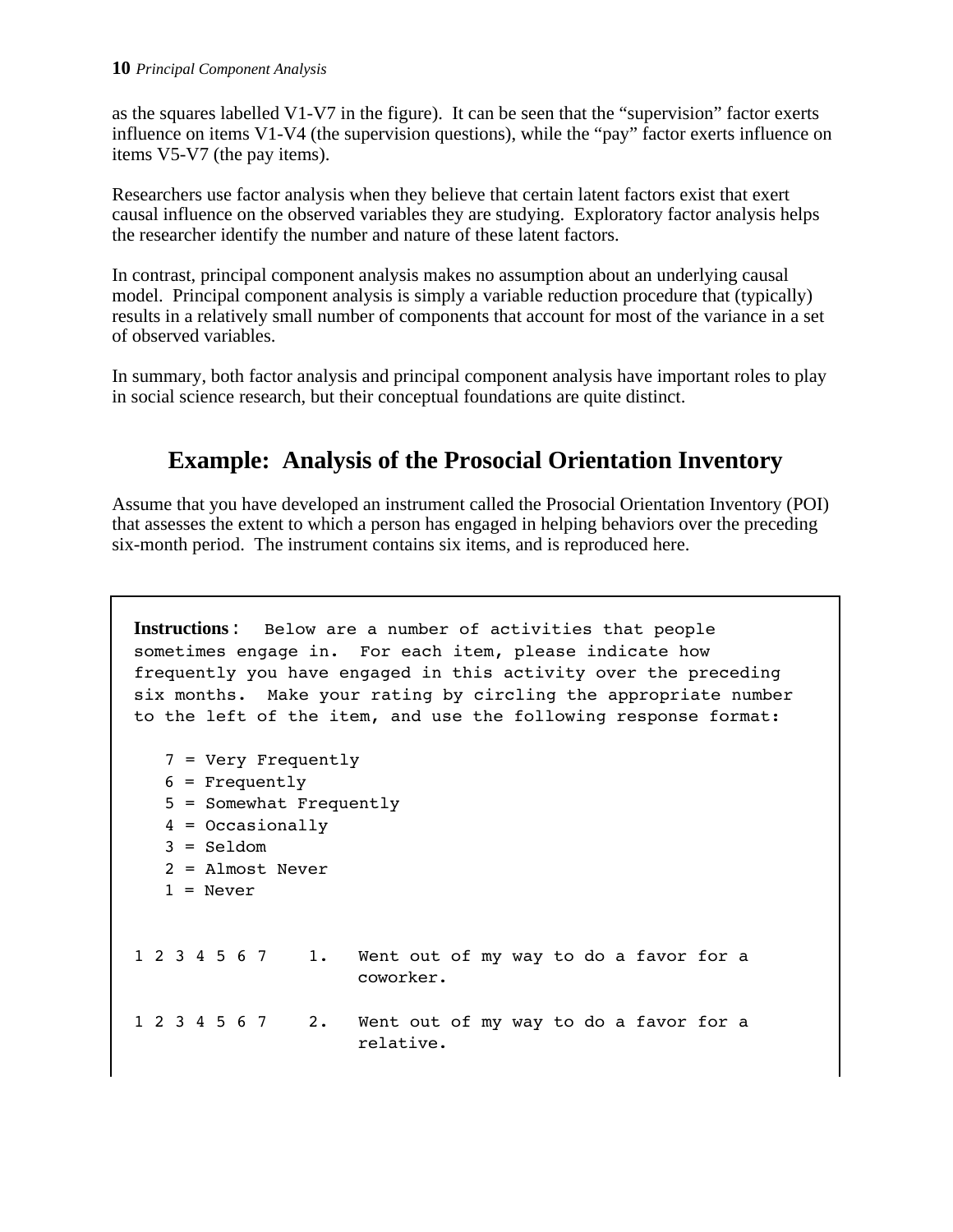```
1 2 3 4 5 6 7 3. Went out of my way to do a favor for a
                    friend.
1 2 3 4 5 6 7 4. Gave money to a religious charity.
1 2 3 4 5 6 7 5. Gave money to a charity not associated with
                    a religion.
1 2 3 4 5 6 7 6. Gave money to a panhandler.
```
When you developed the instrument, you originally intended to administer it to a sample of subjects and use their responses to the six items as six separate predictor variables in a multiple regression equation. However, you have recently learned that this would be a questionable practice (for the reasons discussed earlier), and have now decided to instead perform a principal component analysis on responses to the six items to see if a smaller number of components can successfully account for most of the variance in the data set. If this is the case, you will use the resulting components as the predictor variables in your multiple regression analyses.

At this point, it may be instructive to review the content of the six items that constitute the POI to make an informed guess as to what you are likely to learn from the principal component analysis. Imagine that, when you first constructed the instrument, you assumed that the six items were assessing six different types of prosocial behavior. However, inspection of items 1-3 shows that these three items share something in common: they all deal with the activity of "going out of one's way to do a favor for an acquaintance." It would not be surprising to learn that these three items will hang together empirically in the principal component analysis to be performed. In the same way, a review of items 4-6 shows that all of these items involve the activity of "giving money to the needy." Again, it is possible that these three items will also group together in the course of the analysis.

In summary, the nature of the items suggests that it may be possible to account for the variance in the POI with just two components: An "acquaintance helping" component, and a "financial giving" component. At this point, we are only speculating, of course; only a formal analysis can tell us about the number and nature of the components measured by the POI.

(Remember that the preceding fictitious instrument is used for purposes of illustration only, and should not be regarded as an example of a good measure of prosocial orientation; among other problems, this questionnaire obviously deals with very few forms of helping behavior).

### **Preparing a Multiple-Item Instrument**

The preceding section illustrates an important point about how *not* to prepare a multiple-item measure of a construct: Generally speaking, it is poor practice to throw together a questionnaire, administer it to a sample, and then perform a principal component analysis (or factor analysis) to see what the questionnaire is measuring.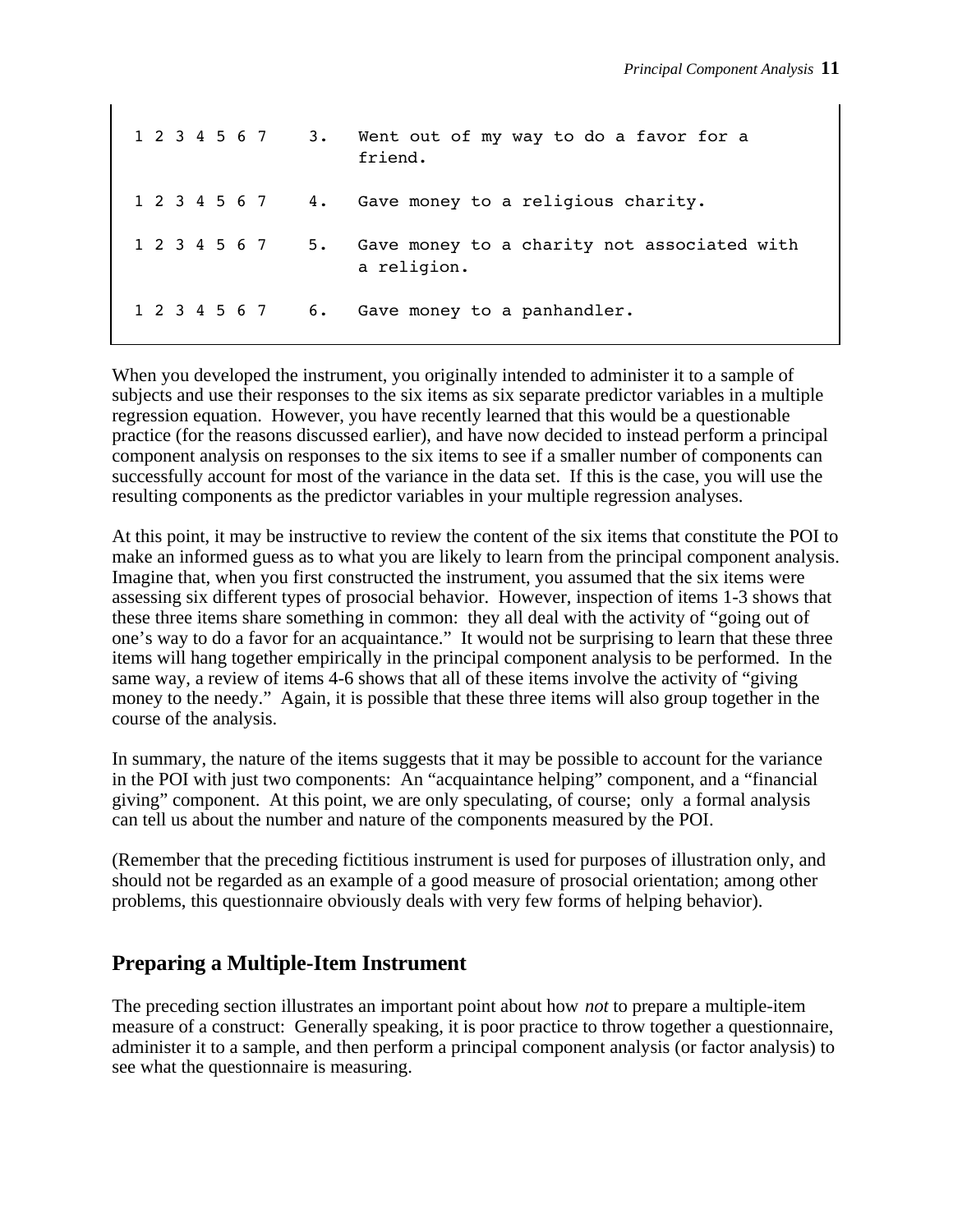Better results are much more likely when you make a priori decisions about what you want the questionnaire to measure, and then take steps to ensure that it does. For example, you would have been more likely to obtain desirable results if you:

- had begun with a thorough review of theory and research on prosocial behavior
- used that review to determine how many types of prosocial behavior probably exist
- wrote multiple questionnaire items to assess each type of prosocial behavior.

Using this approach, you could have made statements such as "There are three types of prosocial behavior: acquaintance helping, stranger helping, and financial giving." You could have then prepared a number of items to assess each of these three types, administered the questionnaire to a large sample, and performed a principal component analysis to see if the three components did, in fact, emerge.

### **Number of Items per Component**

When a variable (such as a questionnaire item) is given a great deal of weight in constructing a principal component, we say that the variable **loads** on that component. For example, if the item "Went out of my way to do a favor for a coworker" is given a lot of weight in creating the acquaintance helping component, we say that this item loads on the acquaintance helping component.

It is highly desirable to have at least three (and preferably more) variables loading on each retained component when the principal component analysis is complete. Because some of the items may be dropped during the course of the analysis (for reasons to be discussed later), it is generally good practice to write at least five items for each construct that you wish to measure; in this way, you increase the chances that at least three items per component will survive the analysis. Note that we have unfortunately violated this recommendation by apparently writing only three items for each of the two a priori components constituting the POI.

One additional note on scale length: the recommendation of three items per scale offered here should be viewed as an absolute minimum, and certainly not as an optimal number of items per scale. In practice, test and attitude scale developers normally desire that their scales contain many more than just three items to measure a given construct. It is not unusual to see individual scales that include 10, 20, or even more items to assess a single construct. Other things held constant, the more items in the scale, the more reliable it will be. The recommendation of three items per scale should therefore be viewed as a rock-bottom lower bound, appropriate only if practical concerns (such as total questionnaire length) prevent you from including more items. For more information on scale construction, see Spector (1992).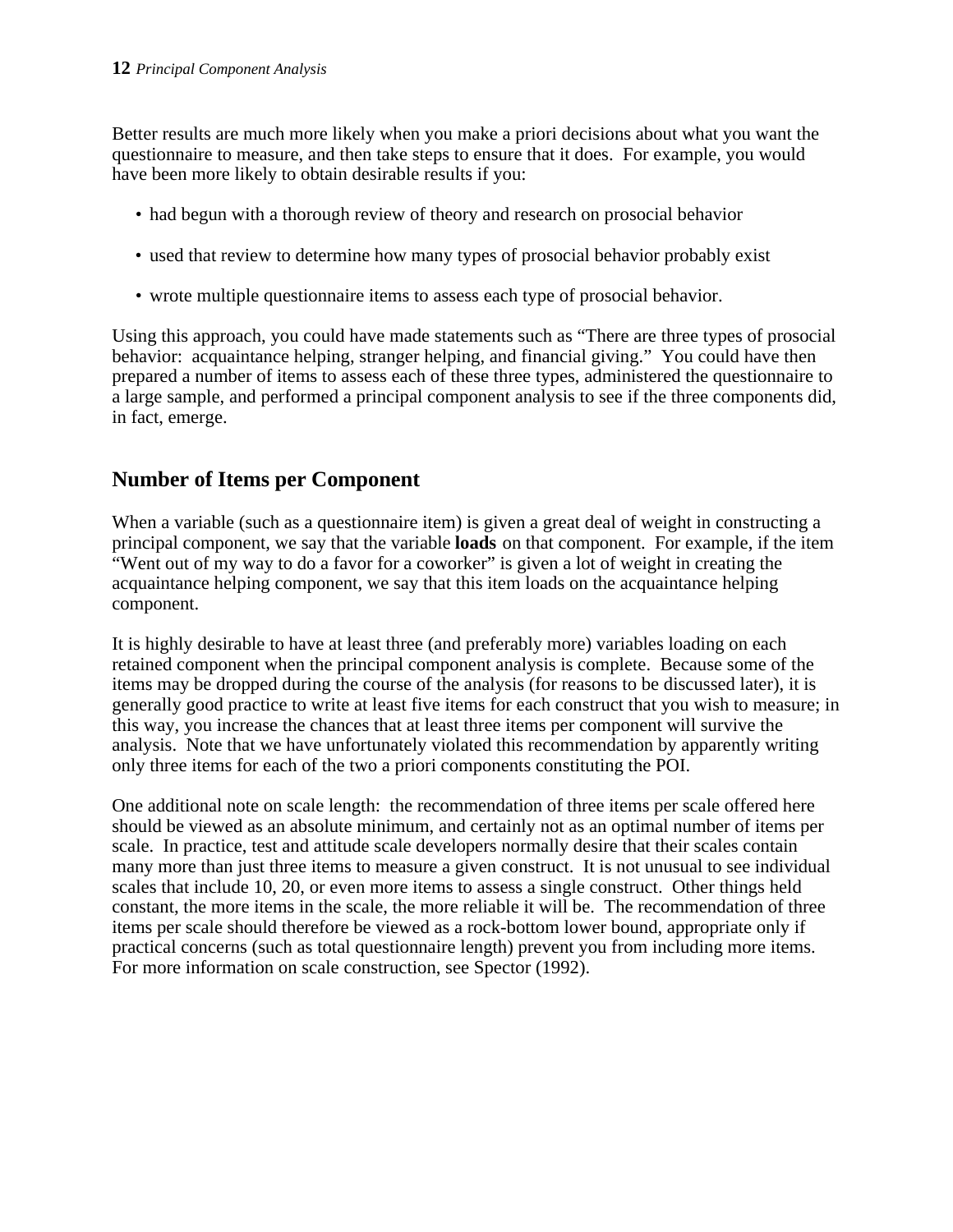### **Minimally Adequate Sample Size**

Principal component analysis is a large-sample procedure. To obtain reliable results, the minimal number of subjects providing usable data for the analysis should be the larger of 100 subjects or five times the number of variables being analyzed.

To illustrate, assume that you wish to perform an analysis on responses to a 50-item questionnaire (remember that, when responses to a questionnaire are analyzed, the number of variables is equal to the number of items on the questionnaire). Five times the number of items on the questionnaire equals 250. Therefore, your final sample should provide usable (complete) data from at least 250 subjects. It should be remembered, however, that any subject who fails to answer just one item will not provide usable data for the principal component analysis, and will therefore be dropped from the final sample. A certain number of subjects can always be expected to leave at least one question blank (despite the most strongly worded instructions to the contrary!). To ensure that the final sample includes at least 250 usable responses, you would be wise to administer the questionnaire to perhaps 300-350 subjects.

These rules regarding the number of subjects per variable again constitute a lower bound, and some have argued that they should apply only under two optimal conditions for principal component analysis: when many variables are expected to load on each component, and when variable communalities are high. Under less optimal conditions, even larger samples may be required.

**What is a communality**? A **communality** refers to the percent of variance in an observed variable that is accounted for by the retained components (or factors). A given variable will display a large communality if it loads heavily on at least one of the study's retained components. Although communalities are computed in both procedures, the *concept* of variable communality is more relevant in a factor analysis than in principal component analysis.

## **SAS Program and Output**

You may perform a principal component analysis using either the PRINCOMP or FACTOR procedures. This chapter will show how to perform the analysis using PROC FACTOR since this is a somewhat more flexible SAS System procedure (it is also possible to perform an exploratory factor analysis with PROC FACTOR). Because the analysis is to be performed using the FACTOR procedure, the output will at times make references to factors rather than to principal components (i.e., component 1 will be referred to as FACTOR1 in the output, component 2 as FACTOR2, and so forth). However, it is important to remember that you are nonetheless performing a principal component analysis.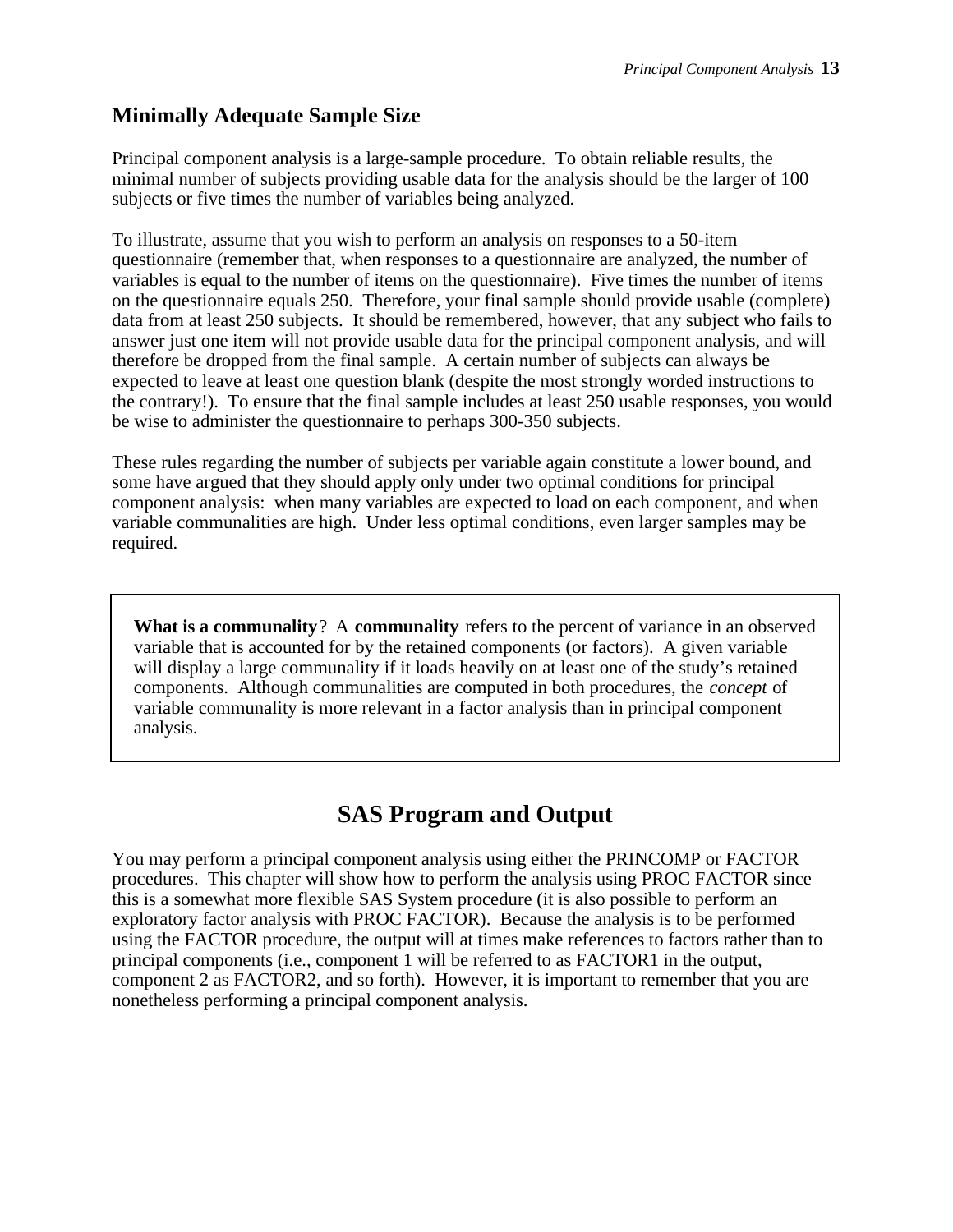This section will provide instructions on writing the SAS program, along with an overview of the SAS output. A subsequent section will provide a more detailed treatment of the steps followed in the analysis, and the decisions to be made at each step.

### **Writing the SAS Program**

**The DATA step**. To perform a principal component analysis, data may be input in the form of raw data, a correlation matrix, a covariance matrix, as well as other some other types of data (for details, see Chapter 21 on "The FACTOR Procedure" in the *SAS/STAT users guide, version 6, fourth edition, volume 1* [1989]). In this chapter's first example, raw data will be analyzed.

Assume that you administered the POI to 50 subjects, and keyed their responses according to the following keying guide:

|      |         | Variable |                                                                                                                      |
|------|---------|----------|----------------------------------------------------------------------------------------------------------------------|
| Line | Column  | Name     | Explanation                                                                                                          |
|      | $1 - 6$ | $V1-V6$  | Subjects' responses to survey<br>questions 1 through 6. Responses were<br>made using a 7-point "frequency"<br>scale. |
|      |         |          |                                                                                                                      |

Here are the statements that will input these responses as raw data. The first three and the last three observations are reproduced here; for the entire data set, see Appendix B.

| 1  | DATA D1;     |    |    |           |      |                      |
|----|--------------|----|----|-----------|------|----------------------|
| 2  | <b>INPUT</b> | #1 | @1 | $(V1-V6)$ | (1.) | $\ddot{\phantom{0}}$ |
| 3  | CARDS;       |    |    |           |      |                      |
| 4  | 556754       |    |    |           |      |                      |
| 5  | 567343       |    |    |           |      |                      |
| 6  | 777222       |    |    |           |      |                      |
| 7  | $\bullet$    |    |    |           |      |                      |
| 8  |              |    |    |           |      |                      |
| 9  | $\bullet$    |    |    |           |      |                      |
| 10 | 767151       |    |    |           |      |                      |
| 11 | 455323       |    |    |           |      |                      |
| 12 | 455544       |    |    |           |      |                      |
| 13 | ٠<br>ï       |    |    |           |      |                      |
|    |              |    |    |           |      |                      |

The data set in Appendix B includes only 50 cases so that it will be relatively easy for interested readers to key the data and replicate the analyses presented here. However, it should be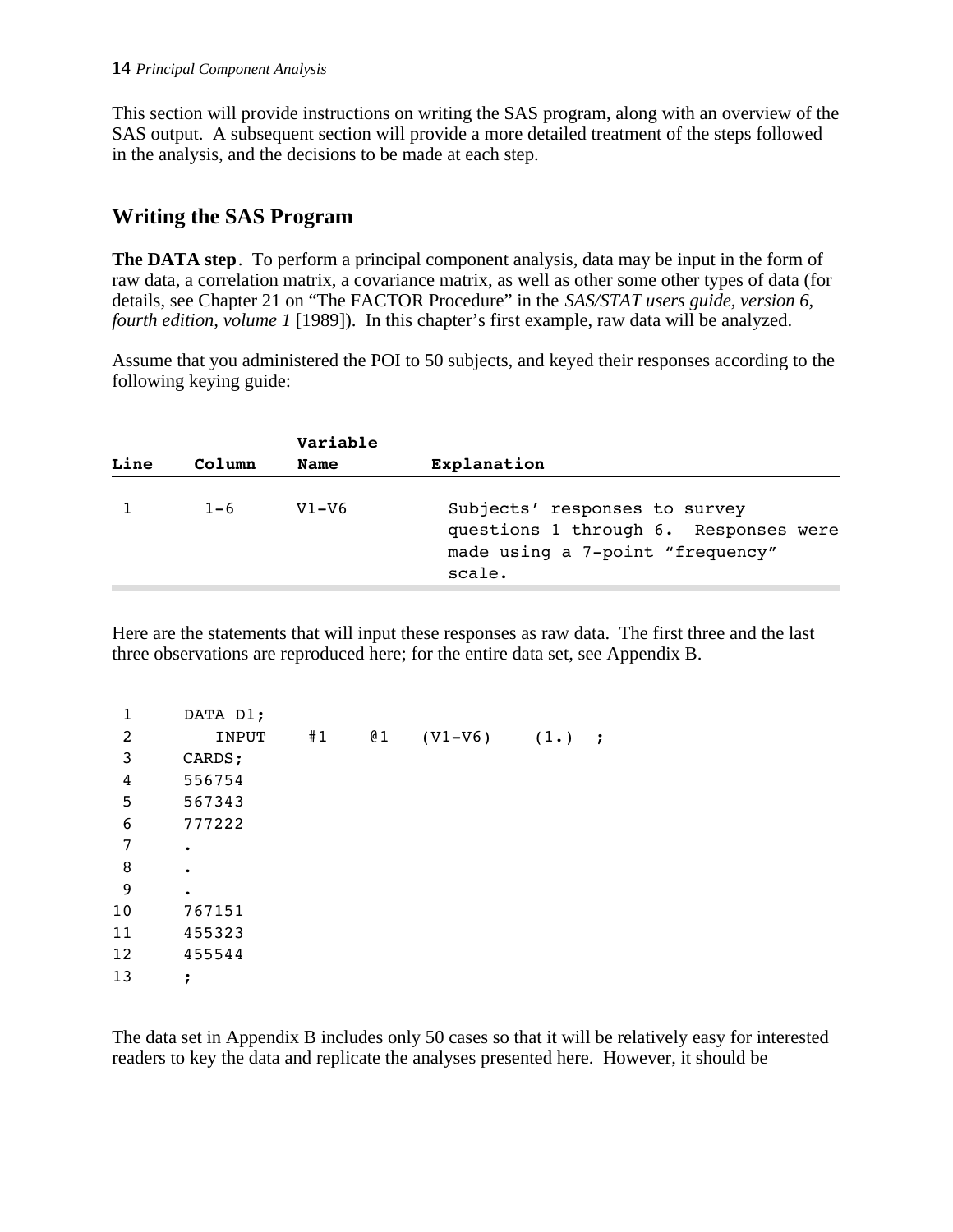remembered that 50 observations will normally constitute an unacceptably small sample for a principal component analysis. Earlier it was said that a sample should provide usable data from the larger of either 100 cases or 5 times the number of observed variables. A small sample is being analyzed here for illustrative purposes only.

**The PROC FACTOR statement**. The general form for the SAS program to perform a principal component analysis is presented here:

| PROC FACTOR | DATA=data-set-name                                   |  |
|-------------|------------------------------------------------------|--|
|             | <b>SIMPLE</b>                                        |  |
|             | METHOD=PRIN                                          |  |
|             | PRIORS=ONE                                           |  |
|             | MINEIGEN=p                                           |  |
|             | <b>SCREE</b>                                         |  |
|             | ROTATE=VARIMAX                                       |  |
|             | ROUND                                                |  |
|             | FLAG=desired-size-of-"significant"-factor-loadings ; |  |
| VAR         | variables-to-be-analyzed ;                           |  |
| RUN;        |                                                      |  |

**Options used with PROC FACTOR**. The PROC FACTOR statement begins the FACTOR procedure, and a number of options may be requested in this statement before it ends with a semicolon. Some options that may be especially useful in social science research are:

 FLAG=desired-size-of-"significant"-factor-loadings causes the printer to flag (with an asterisk) any factor loading whose absolute value is greater than some specified size. For example, if you specify

 $FLAG = .35$ 

an asterisk will appear next to any loading whose absolute value exceeds .35. This option can make it much easier to interpret a factor pattern. Negative values are not allowed in the FLAG option, and the FLAG option should be used in conjunction with the ROUND option.

METHOD=factor-extraction-method

 specifies the method to be used in extracting the factors or components. The current program specifies METHOD=PRIN to request that the principal axis (principal factors) method be used for the initial extraction. This is the appropriate method for a principal component analysis.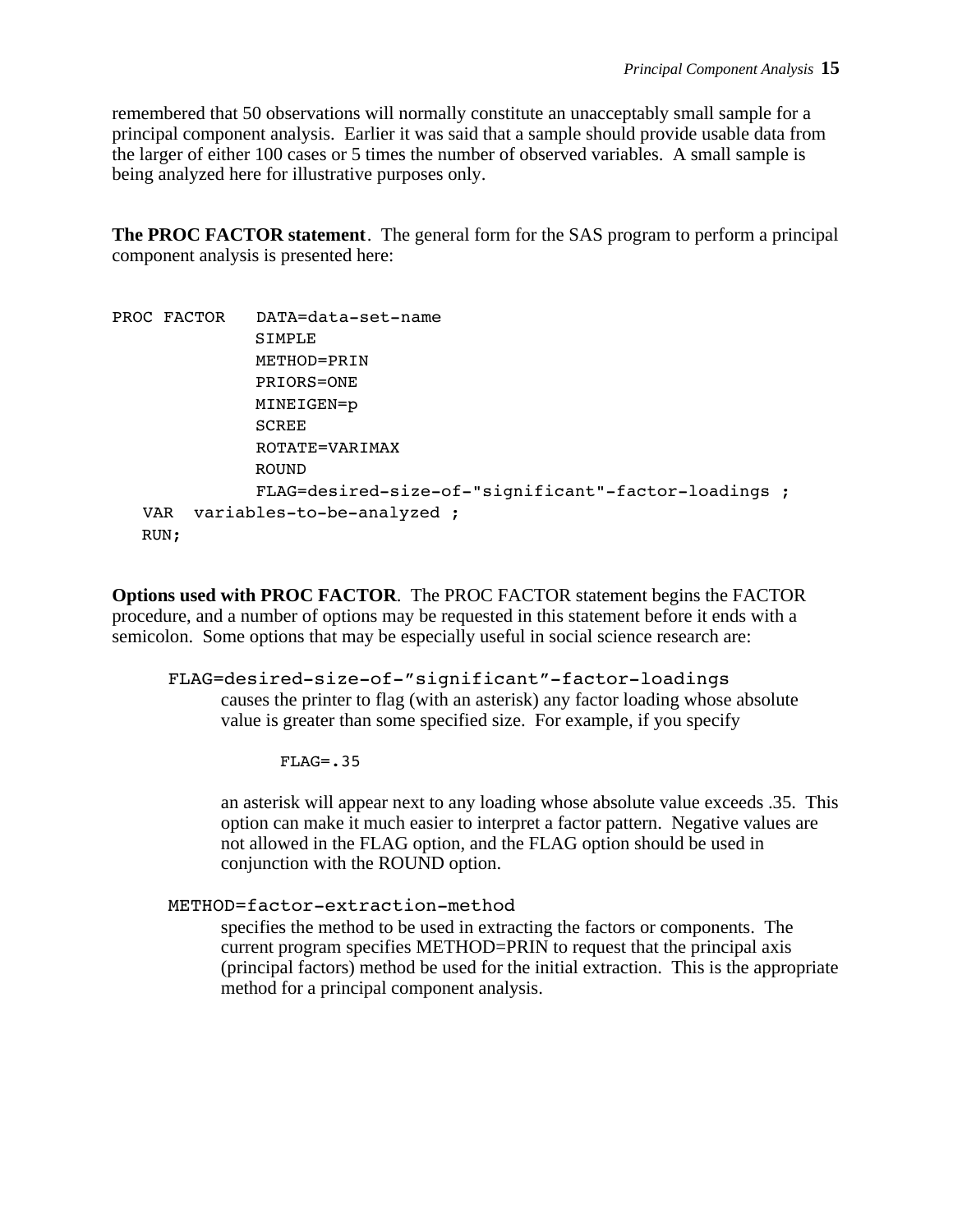#### MINEIGEN=p

 specifies the critical eigenvalue a component must display if that component is to be retained (here,  $p =$  the critical eigenvalue). For example, the current program specifies

MINEIGEN=1

 This statement will cause PROC FACTOR to retain and rotate any component whose eigenvalue is 1.00 or larger. Negative values are not allowed.

#### NFACT*=n*

 allows you to specify the number of components to be retained and rotated, where  $n =$  the number of components.

#### OUT=name-of-new-data-set

 creates a new data set that includes all of the variables of the existing data set, along with factor scores for the components retained in the present analysis. Component 1 is given the varible name FACTOR1, component 2 is given the name FACTOR2, and so forth. It must be used in conjunction with the NFACT option, and the analysis must be based on raw data.

#### PRIORS=prior-communality-estimates

 specifies prior communality estimates. Users should always specify PRIORS=ONE to perform a principal component analysis.

#### ROTATE=rotation-method

 specifies the rotation method to be used. The preceding program requests a varimax rotation, which results in orthogonal (uncorrelated) components. Oblique rotations may also be requested; oblique rotations are discussed in Chapter 2.

#### ROUND

 causes all coefficients to be limited to two decimal places, rounded to the nearest integer, and multiplied by 100 (thus eliminating the decimal point). This generally makes it easier to read the coefficients because factor loadings and correlation coefficients in the matrices printed by PROC FACTOR are normally carried out to several decimal places.

#### SCREE

 creates a plot that graphically displays the size of the eigenvalue associated with each component. This can be used to perform a scree test to determine how many components should be retained.

#### SIMPLE

 requests simple descriptive statistics: the number of usable cases on which the analysis was performed, and the means and standard deviations of the observed variables.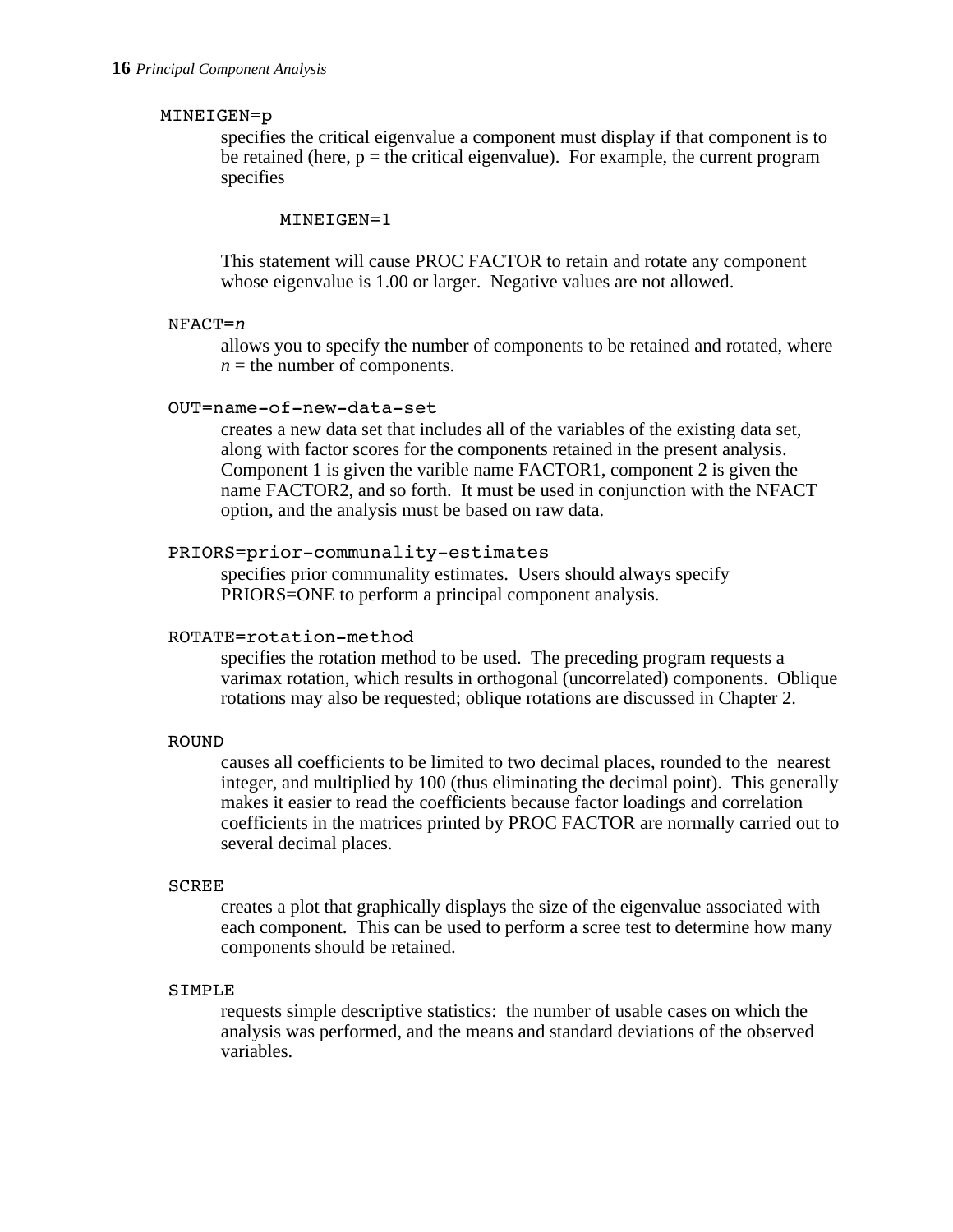**The VAR statement**. The variables to be analyzed are listed in the VAR statement, with each variable separated by at least one space. Remember that the VAR statement is a *separate* statement, not an option within the FACTOR statement, so don't forget to end the FACTOR statement with a semicolon before beginning the VAR statement.

**Example of an actual program**. The following is an actual program, including the DATA step, that could be used to analyze some fictitious data from your study. Only a few sample lines of data appear here; the entire data set may be found in Appendix B.

| DATA D1;   |  |                                                                                            |                                                                                     |              |                      |
|------------|--|--------------------------------------------------------------------------------------------|-------------------------------------------------------------------------------------|--------------|----------------------|
| INPUT      |  |                                                                                            |                                                                                     |              | $\ddot{\phantom{1}}$ |
| CARDS;     |  |                                                                                            |                                                                                     |              |                      |
| 556754     |  |                                                                                            |                                                                                     |              |                      |
| 567343     |  |                                                                                            |                                                                                     |              |                      |
| 777222     |  |                                                                                            |                                                                                     |              |                      |
|            |  |                                                                                            |                                                                                     |              |                      |
|            |  |                                                                                            |                                                                                     |              |                      |
|            |  |                                                                                            |                                                                                     |              |                      |
| 767151     |  |                                                                                            |                                                                                     |              |                      |
| 455323     |  |                                                                                            |                                                                                     |              |                      |
| 455544     |  |                                                                                            |                                                                                     |              |                      |
| $\ddot{ }$ |  |                                                                                            |                                                                                     |              |                      |
|            |  |                                                                                            |                                                                                     |              |                      |
|            |  |                                                                                            |                                                                                     |              |                      |
|            |  |                                                                                            |                                                                                     |              |                      |
|            |  |                                                                                            |                                                                                     |              |                      |
|            |  |                                                                                            |                                                                                     |              |                      |
|            |  |                                                                                            |                                                                                     |              |                      |
|            |  |                                                                                            |                                                                                     |              |                      |
|            |  |                                                                                            |                                                                                     |              |                      |
|            |  |                                                                                            |                                                                                     |              |                      |
|            |  |                                                                                            |                                                                                     |              |                      |
| RUN;       |  |                                                                                            |                                                                                     |              |                      |
|            |  | #1<br>PROC FACTOR DATA=D1<br><b>SIMPLE</b><br><b>SCREE</b><br><b>ROUND</b><br>$FLAG = .40$ | METHOD=PRIN<br>PRIORS=ONE<br>MINEIGEN=1<br>ROTATE=VARIMAX<br>VAR V1 V2 V3 V4 V5 V6; | $@1$ (V1-V6) | (1.)                 |

### **Results from the Output**

If printer options are set so that LINESIZE=80 and PAGESIZE=60, the preceding program would produce four pages of output. Here is a list of some of the most important information provided by the output, and the page on which it appears:

- Page 1 includes simple statistics.
- Page 2 includes the eigenvalue table.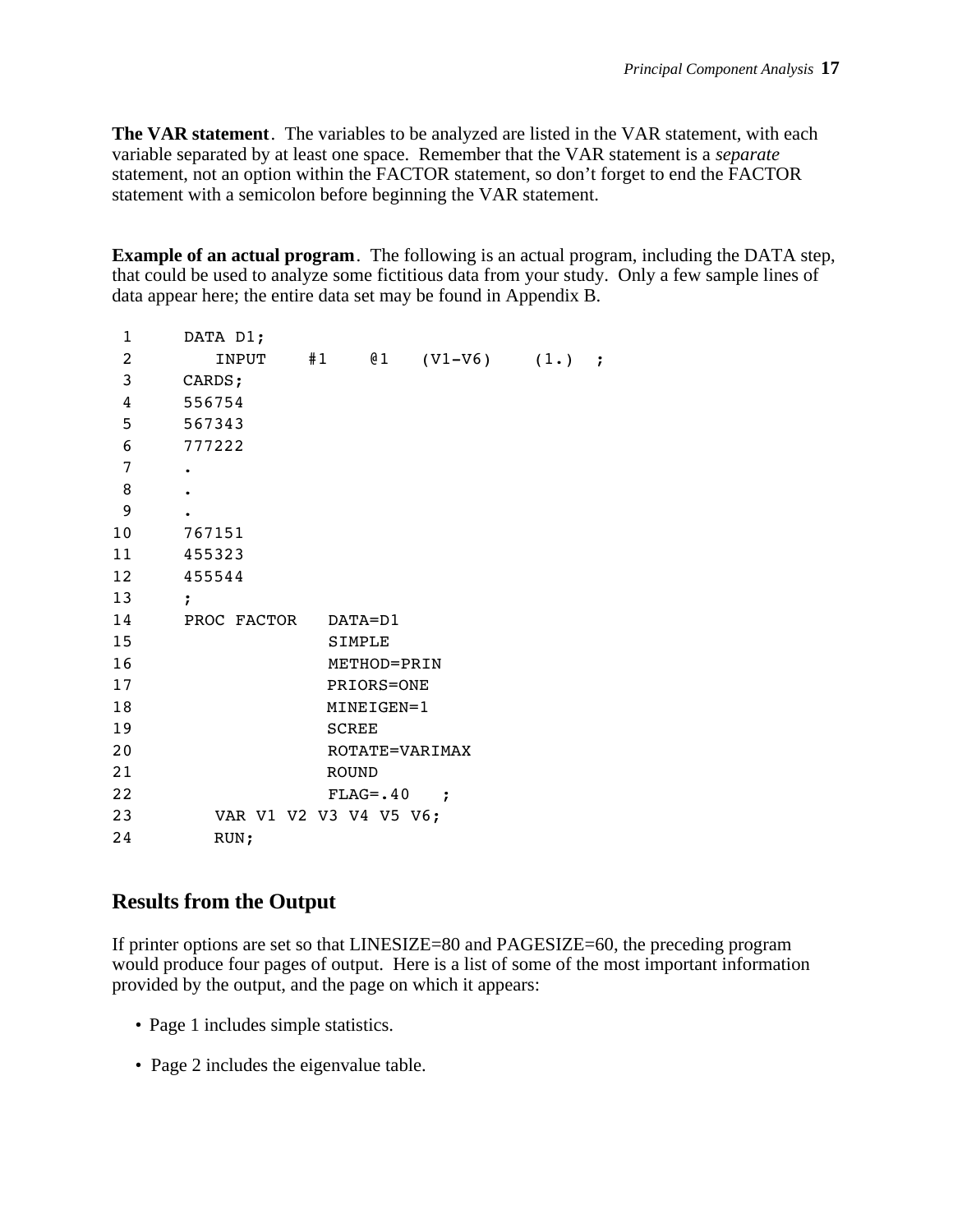- Page 3 includes the scree plot of eigenvalues.
- Page 4 includes the unrotated factor pattern and final communality estimates.
- Page 5 includes the rotated factor pattern.

The output created by the preceding program is reproduced here as Output 1.1:

|         |            | Means and Standard Deviations from 50 observations |            |            |            |            |  |
|---------|------------|----------------------------------------------------|------------|------------|------------|------------|--|
|         | V1         | V2                                                 | V3         | V4         | V5         | V6         |  |
| Mean    | 5.18       | 5.4                                                | 5.52       | 3.64       | 4.22       | 3.1        |  |
| Std Dev | 1.39518121 | 1.10656667                                         | 1,21621695 | 1,79295674 | 1.66953495 | 1.55511008 |  |

```
 2
Initial Factor Method: Principal Components
               Prior Communality Estimates: ONE 
     Eigenvalues of the Correlation Matrix: Total = 6 Average = 1
1 2 3
          Eigenvalue 2.2664 1.9746 0.7973<br>Difference 0.2918 1.1773 0.3581
          Difference
          Proportion 0.3777 0.3291 0.1329
           Cumulative 0.3777 0.7068 0.8397
 4 5 6
           Eigenvalue 0.4392 0.2913 0.2312
          Difference
           Proportion 0.0732 0.0485 0.0385
           Cumulative 0.9129 0.9615 1.0000
         2 factors will be retained by the MINEIGEN criterion.
```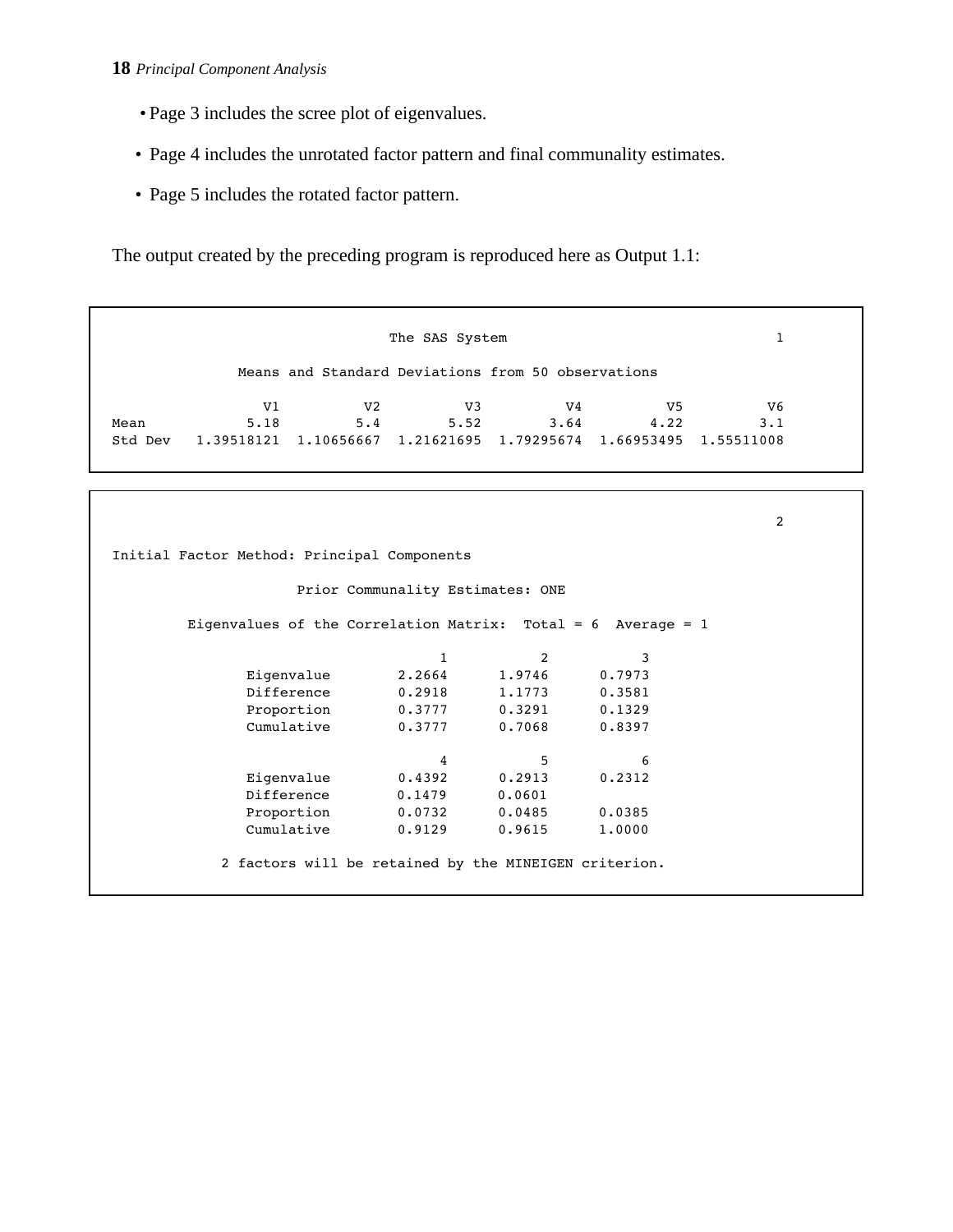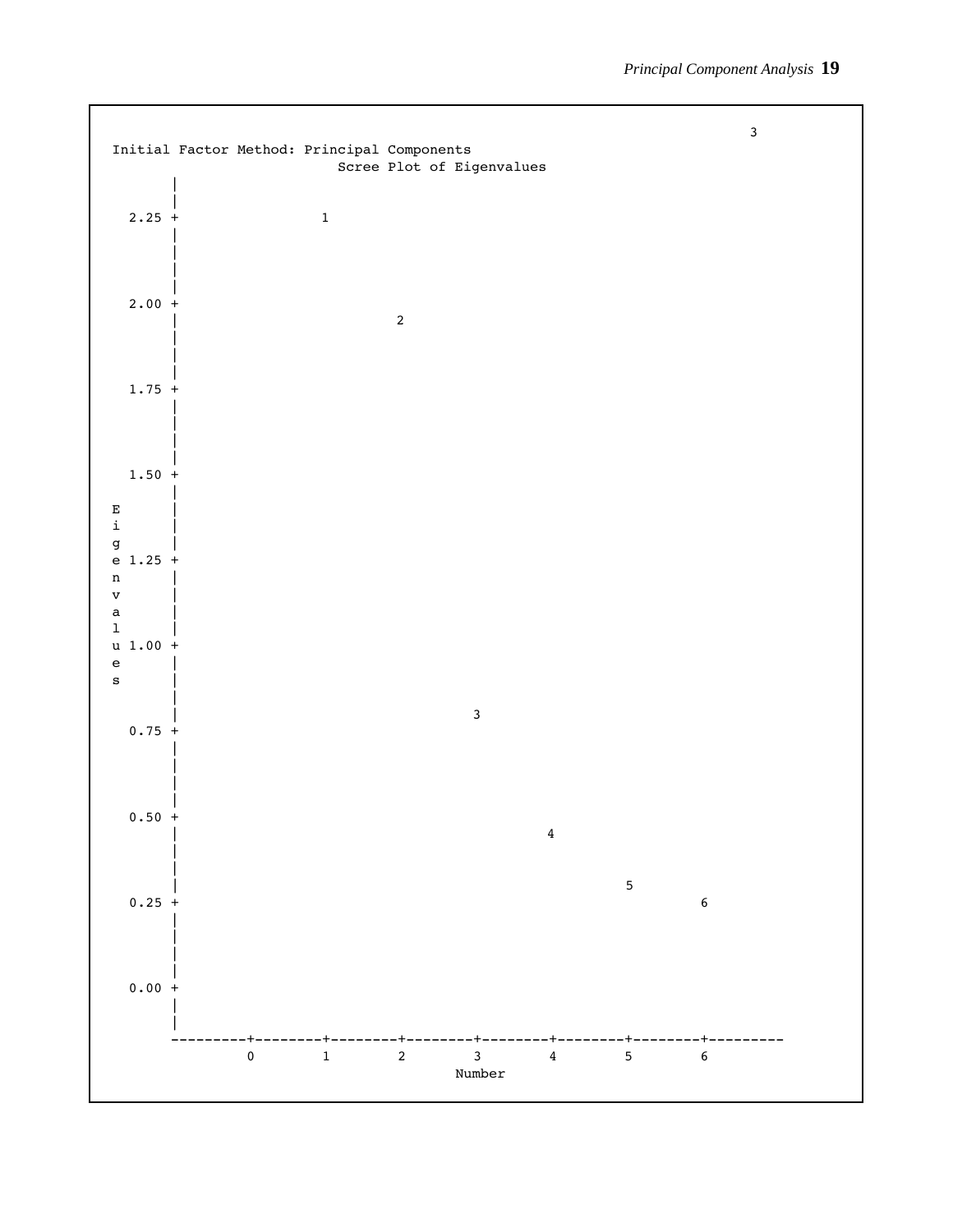|                                                                                                                                        |                                      |                                                 | 4  |
|----------------------------------------------------------------------------------------------------------------------------------------|--------------------------------------|-------------------------------------------------|----|
| Initial Factor Method: Principal Components                                                                                            |                                      |                                                 |    |
|                                                                                                                                        | Factor Pattern                       |                                                 |    |
|                                                                                                                                        | FACTOR1                              | FACTOR2                                         |    |
| V1                                                                                                                                     |                                      | 58 * 70 *                                       |    |
| V <sub>2</sub>                                                                                                                         | $48 * 53 *$                          |                                                 |    |
| V3                                                                                                                                     | $60 * 62 *$                          |                                                 |    |
| V4                                                                                                                                     | $64 * -64 *$                         |                                                 |    |
| V5                                                                                                                                     | $68 * -45 *$                         |                                                 |    |
| V6                                                                                                                                     | $68 * -46 *$                         |                                                 |    |
| NOTE: Printed values are multiplied by 100 and rounded to the nearest integer.<br>Values greater than 0.4 have been flagged by an '*'. |                                      |                                                 |    |
|                                                                                                                                        | Variance explained by each factor    |                                                 |    |
|                                                                                                                                        | FACTOR1 FACTOR2<br>2.266436 1.974615 |                                                 |    |
|                                                                                                                                        |                                      | Final Communality Estimates: Total = $4.241050$ |    |
| V1<br>V <sub>2</sub>                                                                                                                   | V3                                   | V4<br>V5                                        | V6 |
| $0.823418$ 0.508529 0.743990 0.822574 0.665963 0.676575                                                                                |                                      |                                                 |    |

| The SAS System           |                |                                  |  |         |  |  | 5 |
|--------------------------|----------------|----------------------------------|--|---------|--|--|---|
| Rotation Method: Varimax |                |                                  |  |         |  |  |   |
|                          |                | Orthogonal Transformation Matrix |  |         |  |  |   |
|                          |                | 1                                |  | 2       |  |  |   |
|                          | $\mathbf{1}$   | $0.76914$ $0.63908$              |  |         |  |  |   |
|                          | $\overline{2}$ | $-0.63908$ 0.76914               |  |         |  |  |   |
|                          |                | Rotated Factor Pattern           |  |         |  |  |   |
|                          |                | FACTOR1                          |  | FACTOR2 |  |  |   |
| V1                       |                | 0                                |  | $91 *$  |  |  |   |
| V <sub>2</sub>           |                | 3                                |  | $71 *$  |  |  |   |
| V <sub>3</sub>           |                | $\overline{7}$                   |  | $86 *$  |  |  |   |
| V4                       |                | $90 *$                           |  | -9      |  |  |   |
| V5                       |                | $81 *$                           |  | 9       |  |  |   |
| V6                       |                | $82 *$                           |  | 8       |  |  |   |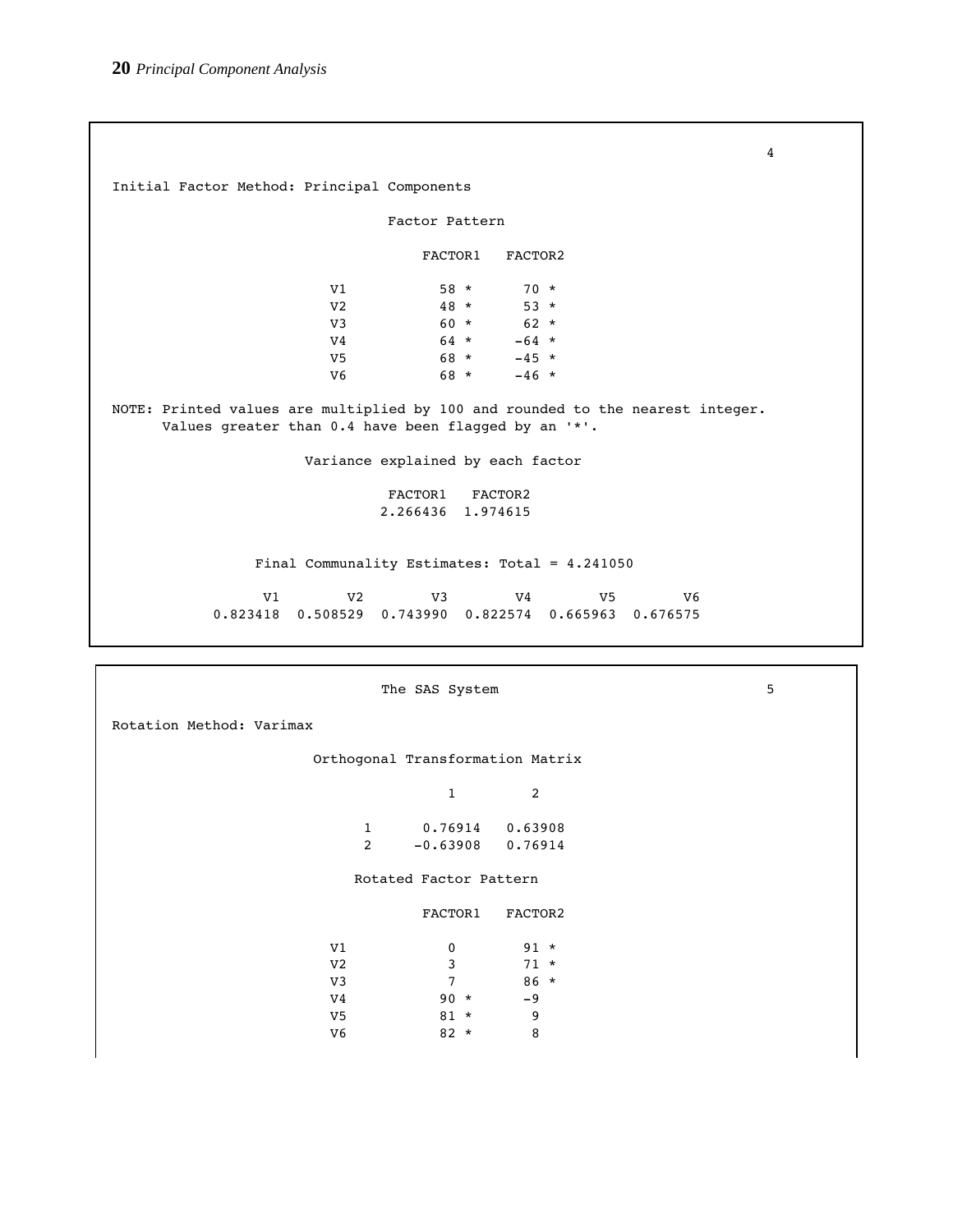NOTE: Printed values are multiplied by 100 and rounded to the nearest integer. Values greater than 0.4 have been flagged by an '\*'. Variance explained by each factor FACTOR1 FACTOR2 2.147248 2.093803 Final Communality Estimates: Total = 4.241050 V1 V2 V3 V4 V5 V6 0.823418 0.508529 0.743990 0.822574 0.665963 0.676575

**Output 1.1:** Results of the Initial Principal Component Analysis of the Prosocial Orientation Inventory (POI) Data

Page 1 from Output 1.1 provides simple statistics for the observed variables included in the analysis. Once the SAS log has been checked to verify that no errors were made in the analysis, these simple statistics should be reviewed to determine how many usable observations were included in the analysis and to verify that the means and standard deviations are in the expected range. The top line of Output 1.1, page 1, says "Means and Standard Deviations from 50 Observations", meaning that data from 50 subjects were included in the analysis.

## **Steps in Conducting Principal Component Analysis**

Principal component analysis is normally conducted in a sequence of steps, with somewhat subjective decisions being made at many of these steps. Because this is an introductory treatment of the topic, it will not provide a comprehensive discussion of all of the options available to you at each step. Instead, specific recommendations will be made, consistent with practices often followed in applied research. For a more detailed treatment of principal component analysis and its close relative, factor analysis, see Kim and Mueller (1978a; 1978b), Rummel (1970), or Stevens (1986).

### **Step 1: Initial Extraction of the Components**

In principal component analysis, the number of components extracted is equal to the number of variables being analyzed. Because six variables are analyzed in the present study, six components will be extracted. The first component can be expected to account for a fairly large amount of the total variance. Each succeeding component will account for progressively smaller amounts of variance. Although a large number of components may be extracted in this way, only the first few components will be important enough to be retained for interpretation.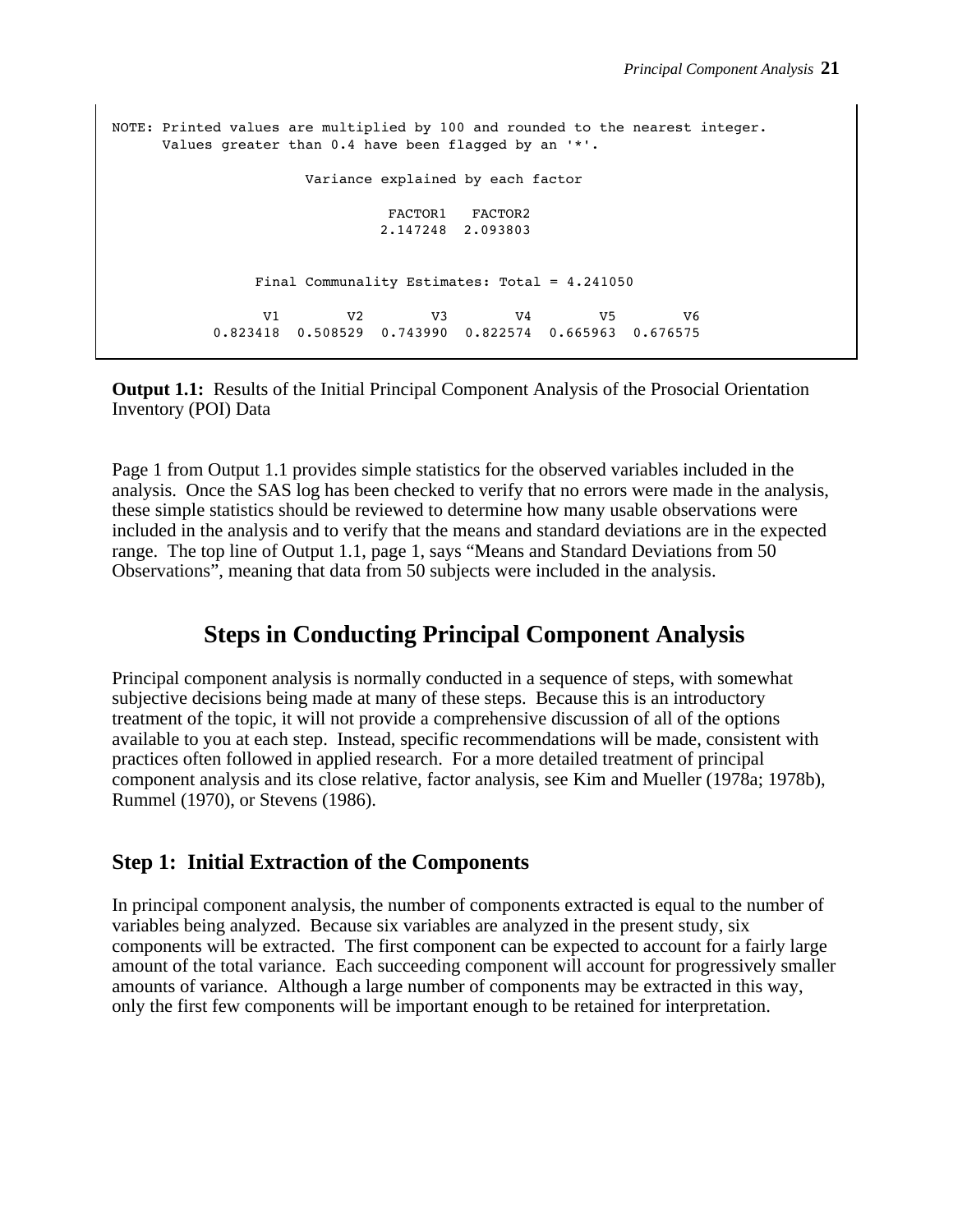Page 2 from Output 1.1 provides the eigenvalue table from the analysis (this table appears just below the heading "Eigenvalues of the Correlation Matrix: Total = 6 Average = 1"). An **eigenvalue** represents the amount of variance that is accounted for by a given component. In the row headed "Eignenvalue" (running from left to right), the eigenvalue for each component is presented. Each column in the matrix (running up and down) presents information about one of the six components: The column headed "1" provides information about the first component extracted, the column headed "2" provides information about the second component extracted, and so forth.

Where the row headed EIGENVALUE intersects with the columns headed "1" and "2," it can be seen that the eigenvalue for component 1 is 2.27, while the eigenvalue for component 2 is 1.97. This pattern is consistent with our earlier statement that the first components extracted tend to account for relatively large amounts of variance, while the later components account for relatively smaller amounts.

## **Step 2: Determining the Number of "Meaningful" Components to Retain**

Earlier it was stated that the number of components extracted is equal to the number of variables being analyzed, necessitating that you decide just how many of these components are truly meaningful and worthy of being retained for rotation and interpretation. In general, you expect that only the first few components will account for meaningful amounts of variance, and that the later components will tend to account for only trivial variance. The next step of the analysis, therefore, is to determine how many meaningful components should be retained for interpretation. This section will describe four criteria that may be used in making this decision: the eigenvalue-one criterion, the scree test, the proportion of variance accounted for, and the interpretability criterion.

**A. The eigenvalue-one criterion**. In principal component analysis, one of the most commonly used criteria for solving the number-of-components problem is the eigenvalue-one criterion, also known as the Kaiser criterion (Kaiser, 1960). With this approach, you retain and interpret any component with an eigenvalue greater than 1.00.

The rationale for this criterion is straightforward. Each observed variable contributes one unit of variance to the total variance in the data set. Any component that displays an eigenvalue greater than 1.00 is accounting for a greater amount of variance than had been contributed by one variable. Such a component is therefore accounting for a meaningful amount of variance, and is worthy of being retained.

On the other hand, a component with an eigenvalue less than 1.00 is accounting for less variance than had been contributed by one variable. The purpose of principal component analysis is to reduce a number of observed variables into a relatively smaller number of components; this cannot be effectively achieved if you retain components that account for less variance than had been contributed by individual variables. For this reason, components with eigenvalues less than 1.00 are viewed as trivial, and are not retained.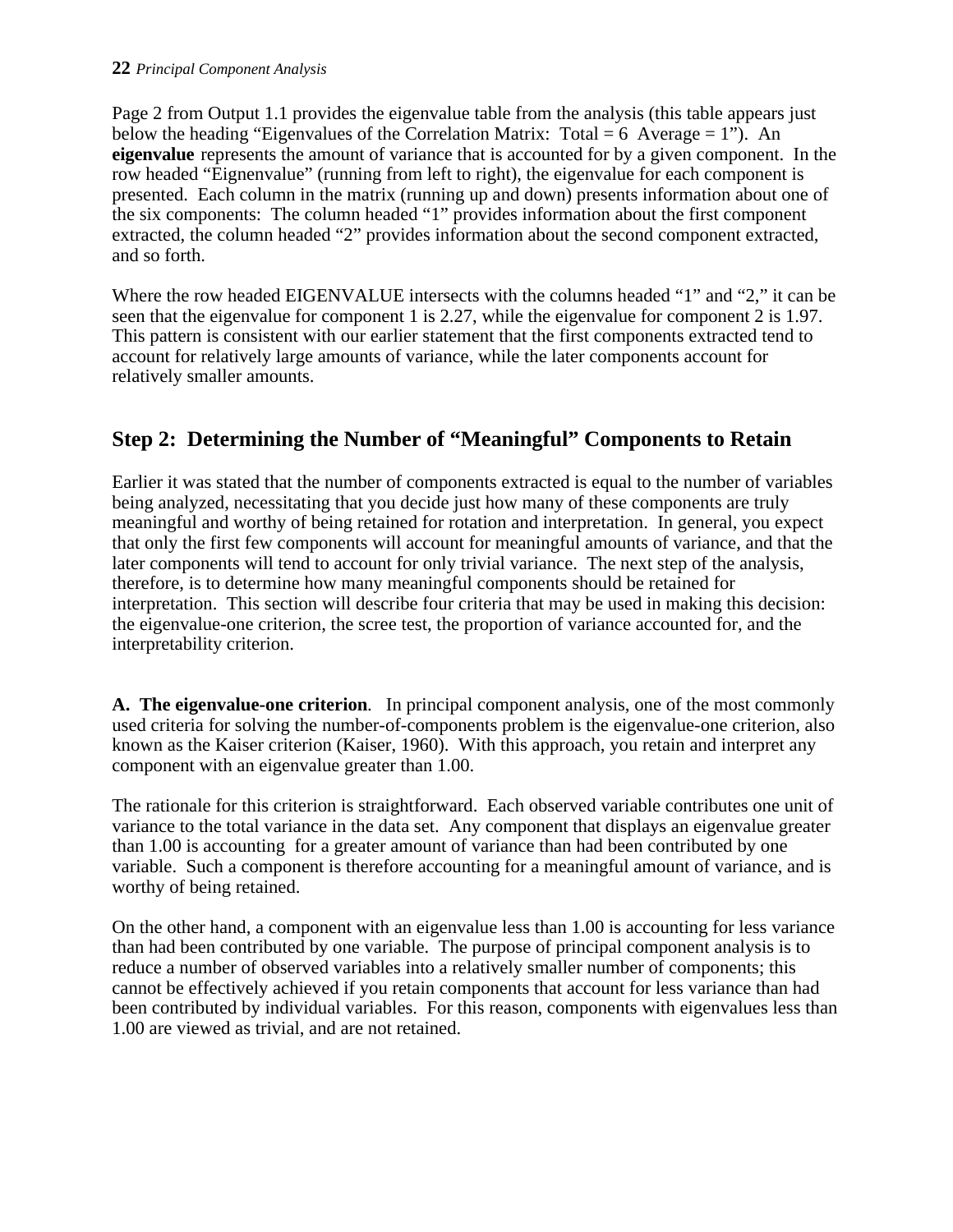The eigenvalue-one criterion has a number of positive features that have contributed to its popularity. Perhaps the most important reason for its widespread use is its simplicity: You do not make any subjective decisions, but merely retain components with eigenvalues greater than one.

On the positive side, it has been shown that this criterion very often results in retaining the correct number of components, particularly when a small to moderate number of variables are being analyzed and the variable communalities are high. Stevens (1986) reviews studies that have investigated the accuracy of the eigenvalue-one criterion, and recommends its use when less than 30 variables are being analyzed and communalities are greater than .70, or when the analysis is based on over 250 observations and the mean communality is greater than or equal to .60.

There are a number of problems associated with the eigenvalue-one criterion, however. As was suggested in the preceding paragraph, it can lead to retaining the wrong number of components under circumstances that are often encountered in research (e.g., when many variables are analyzed, when communalities are small). Also, the mindless application of this criterion can lead to retaining a certain number of components when the actual difference in the eigenvalues of successive components is only trivial. For example, if component 2 displays an eigenvalue of 1.001 and component 3 displays an eigenvalue of 0.999, then component 2 will be retained but component 3 will not; this may mislead you into believing that the third component was meaningless when, in fact, it accounted for almost exactly the same amount of variance as the second component. In short, the eigenvalue-one criterion can be helpful when used judiciously, but the thoughtless application of this approach can lead to serious errors of interpretation.

With the SAS System, the eigenvalue-one criterion can be implemented by including the MINEIGEN=1 option in the PROC FACTOR statement, and not including the NFACT option. The use of MINEIGEN=1 will cause PROC FACTOR to retain any component with an eigenvalue greater than 1.00.

The eigenvalue table from the current analysis appears on page 2 of Output 1.1. The eigenvalues for components 1, 2, and 3 were 2.27, 1.97, and 0.80, respectively. Only components 1 and 2 demonstrated eigenvalues greater than 1.00, so the eigenvalue-one criterion would lead you to retain and interpret only these two components.

Fortunately, the application of the criterion is fairly unambiguous in this case: The last component retained (2) displays an eigenvalue of 1.97, which is substantially greater than 1.00, and the next component (3) displays an eigenvalue of 0.80, which is clearly lower than 1.00. In this analysis, you are not faced with the difficult decision of whether to retain a component that demonstrates an eigenvalue that is close to 1.00, but not quite there (e.g., an eigenvalue of .98). In situations such as this, the eigenvalue-one criterion may be used with greater confidence.

**B. The scree test**. With the scree test (Cattell, 1966), you plot the eigenvalues associated with each component and look for a "break" between the components with relatively large eigenvalues and those with small eigenvalues. The components that appear *before* the break are assumed to be meaningful and are retained for rotation; those apppearing *after* the break are assumed to be unimportant and are not retained.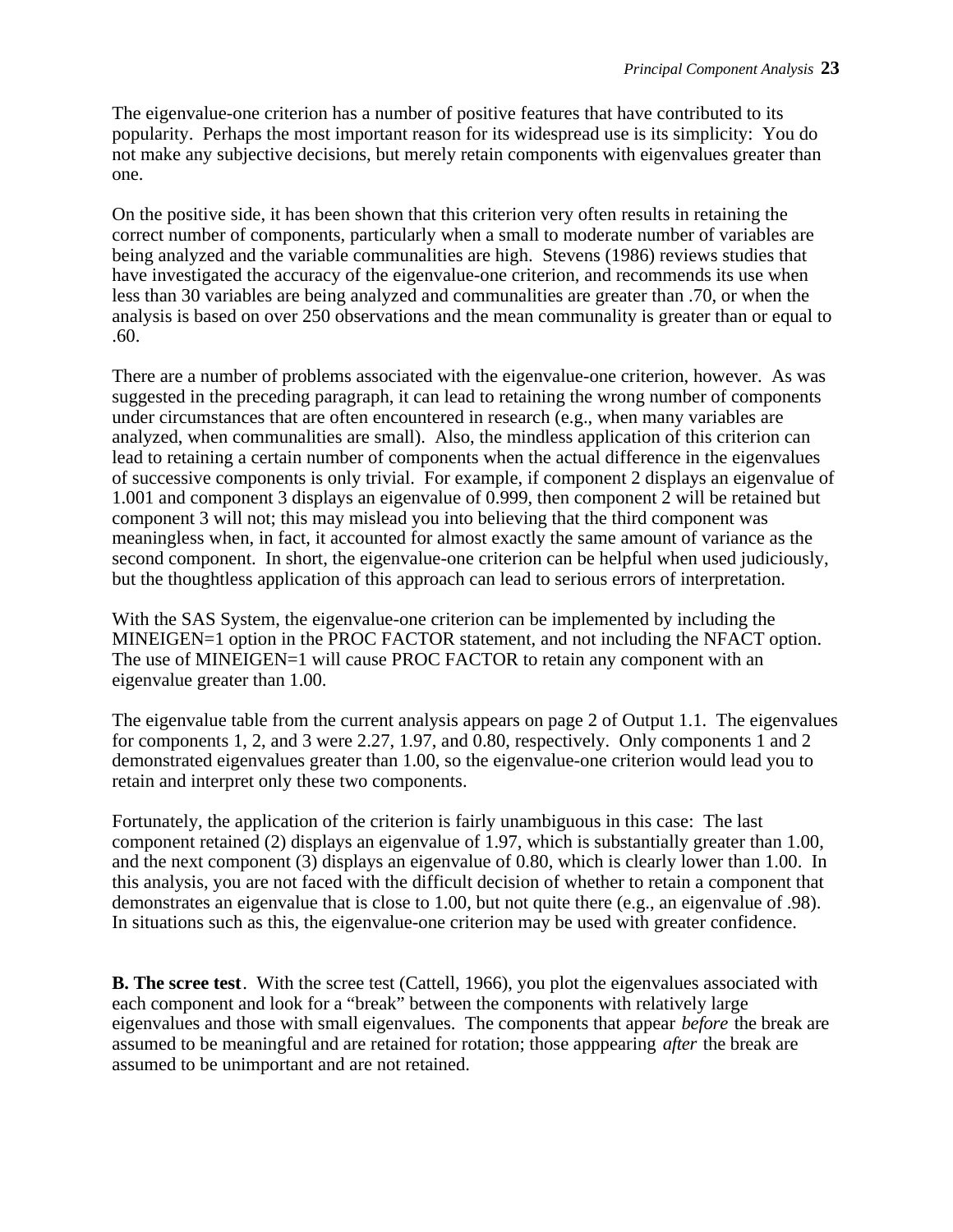#### **24** *Principal Component Analysis*

Sometimes a scree plot will display several large breaks. When this is the case, you should look for the *last* big break before the eigenvalues begin to level off. Only the components that appear before this last large break should be retained.

Specifying the SCREE option in the PROC FACTOR statement causes the SAS System to print an eigenvalue plot as part of the output. This appears as page 3 of Output 1.1.

You can see that the component numbers are listed on the horizontal axis, while eigenvalues are listed on the vertical axis. With this plot, notice that there is a relatively small break between component 1 and 2, and a relatively large break following component 2. The breaks between components 3, 4, 5, and 6 are all relatively small.

Because the large break in this plot appears between components 2 and 3, the scree test would lead you to retain only components 1 and 2. The components appearing after the break (3-6) would be regarded as trivial.

The scree test can be expected to provide reasonably accurate results, provided the sample is large (over 200) and most of the variable communalities are large (Stevens, 1986). However, this criterion has its own weaknesses as well, most notably the ambiguity that is often displayed by scree plots under typical research conditions: Very often, it is difficult to determine exactly where in the scree plot a break exists, or even if a break exists at all.

The break in the scree plot on page 3 of Output 1.1 was unusually obvious. In contrast, consider the plot that appears in Figure 1.2.



**Figure 1.2:** A Scree Plot with No Obvious Break

Figure 1.2 presents a fictitious scree plot from a principal component analysis of 17 variables. Notice that there is no obvious break in the plot that separates the meaningful components from the trivial components. Most researchers would agree that components 1 and 2 are probably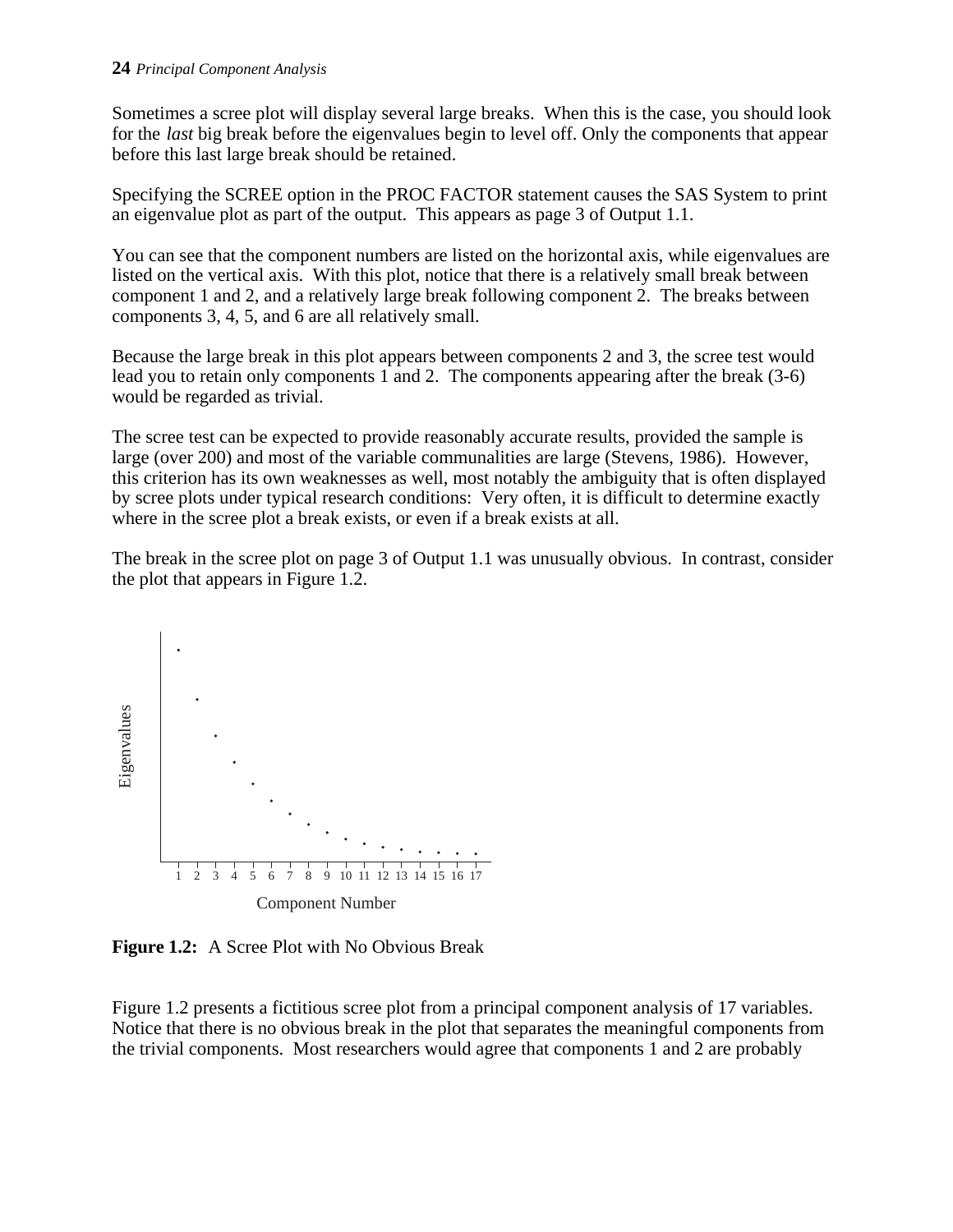meaningful, and that components 13–17 are probably trivial, but it is difficult to decide exactly where you should draw the line.

Scree plots such as the one presented in Figure 1.2 are common in social science research. When encountered, the use of the scree test must be supplemented with additional criteria, such as the variance accounted for criterion and the interpretability criterion, to be described later.

**Why do they call it a "scree" test**? The word "scree" refers to the loose rubble that lies at the base of a cliff. When performing a scree test, you normally hope that the scree plot will take the form of a cliff: At the top will be the eigenvalues for the few meaningful components, followed by a break (the edge of the cliff). At the bottom of the cliff will lie the scree: eigenvalues for the trivial components.

In some cases, a computer printer may not be able to prepare an eigenvalue plot with the degree of precision that is necessary to perform a sensitive scree test. In such cases, it may be best to prepare the plot by hand. This may be done simply by referring to the eigenvalue table on output page 2. Using the eigenvalues from this table, you can prepare an eigenvalue plot following the same format used by the SAS System (component numbers on the horizontal axis, eigenvalues on the vertical). Such a hand-drawn plot may make it easier to identify the break in the eigenvalues, if one exists.

**C. Proportion of variance accounted for**. A third criterion in solving the number of factors problem involves retaining a component if it accounts for a specified proportion (or percentage) of variance in the data set. For example, you may decide to retain any component that accounts for at least 5% or 10% of the total variance. This proportion can be calculated with a simple formula:

Proportion =  $\frac{Eigenvalue$  for the component of interest Total eigenvalues of the correlation matrix

In principal component analysis, the "total eigenvalues of the correlation matrix" is equal to the total number of variables being analyzed (because each variable contributes one unit of variance to the analysis).

Fortunately, it is not necessary to actually compute these percentages by hand, since they are provided in the results of PROC FACTOR. The proportion of variance accounted for by each component is printed in the eigenvalue table from output page 2, and appears to the right of the "Proportion" heading.

The eigenvalue table for the current analysis appears on page 2 of Output 1.1. From the "Proportion" line in this eigenvalue table, you can see that the first component alone accounts for 38% of the total variance, the second component alone accounts for 33%, the third component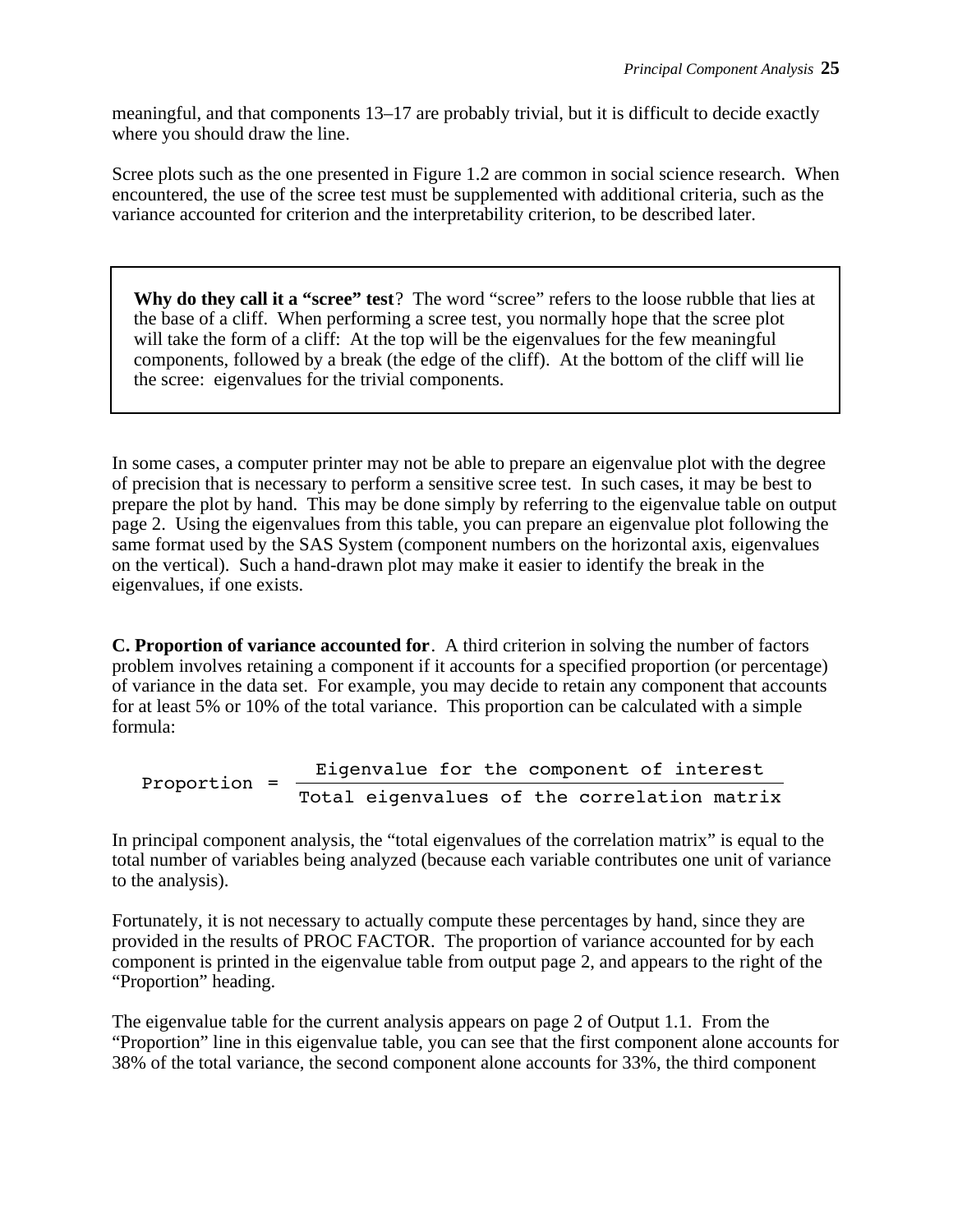#### **26** *Principal Component Analysis*

accounts for 13%, and the fourth component accounts for 7%. Assume that you have decided to retain any component that accounts for at least 10% of the total variance in the data set. For the present results, using this criterion would cause you to retain components 1, 2, and 3 (notice that use of this criterion would result in retaining more components than would be retained with the two preceding criteria).

An alternative criterion is to retain enough components so that the *cumulative* percent of variance accounted for is equal to some minimal value. For example, remember that components 1, 2, 3, and 4 accounted for approximately 38%, 33%, 13%, and 7% of the total variance, respectively. Adding these percentages together results in a sum of 91%. This means that the *cumulative* percent of variance accounted for by components 1, 2, 3, and 4 is 91%. When researchers use the "cumulative percent of variance accounted for" as the criterion for solving the number-ofcomponents problem, they usually retain enough components so that the cumulative percent of variance accounted for at least 70% (and sometimes 80%).

With respect to the results of PROC FACTOR, the "cumulative percent of variance accounted for" is presented in the eigenvalue table (from page 2), to the right of the "Cumulative" heading. For the present analysis, this information appears in the eigenvalue table on page 2 of Output 1.1. Notice the values that appear to the right of the heading "Cumulative": Each value in this line indicates the percent of variance accounted for by the present component, as well as all preceding components. For example, the value for component 2 is .7068 (this appears at the intersection of the row headed "Cumulative" and the column headed "2"). This value of .7068 indicates that approximately 71% of the total variance is accounted for by components 1 and 2 combined. The corresponding entry for component 3 is .8397, meaning that approximately 84% of the variance is accounted for by components 1, 2, and 3 combined. If you were to use 70% as the "critical value" for determining the number of components to retain, you would retain components 1 and 2 in the present analysis.

The proportion of variance criterion has a number of positive features. For example, in most cases, you would not want to retain a group of components that, combined, account for only a minority of the variance in the data set (say, 30%). Nonetheless, the critical values discussed earlier (10% for individual components and 70%-80% for the combined components) are obviously arbitrary. Because of these and related problems, this approach has sometimes been criticized for its subjectivity (Kim & Mueller, 1978b).

**D. The interpretability criteria.** Perhaps the most important criterion for solving the "numberof-components" problem is the **interpretability criterion**: interpreting the substantive meaning of the retained components and verifying that this interpretation makes sense in terms of what is known about the constructs under investigation. The following list provides four rules to follow in doing this. A later section (titled "Step 4: Interpreting the Rotated Solution") shows how to actually interpret the results of a principal component analysis; the following rules will be more meaningful after you have completed that section.

 **1. Are there at least three variables (items) with significant loadings on each retained component?** A solution is less satisfactory if a given component is measured by less than three variables.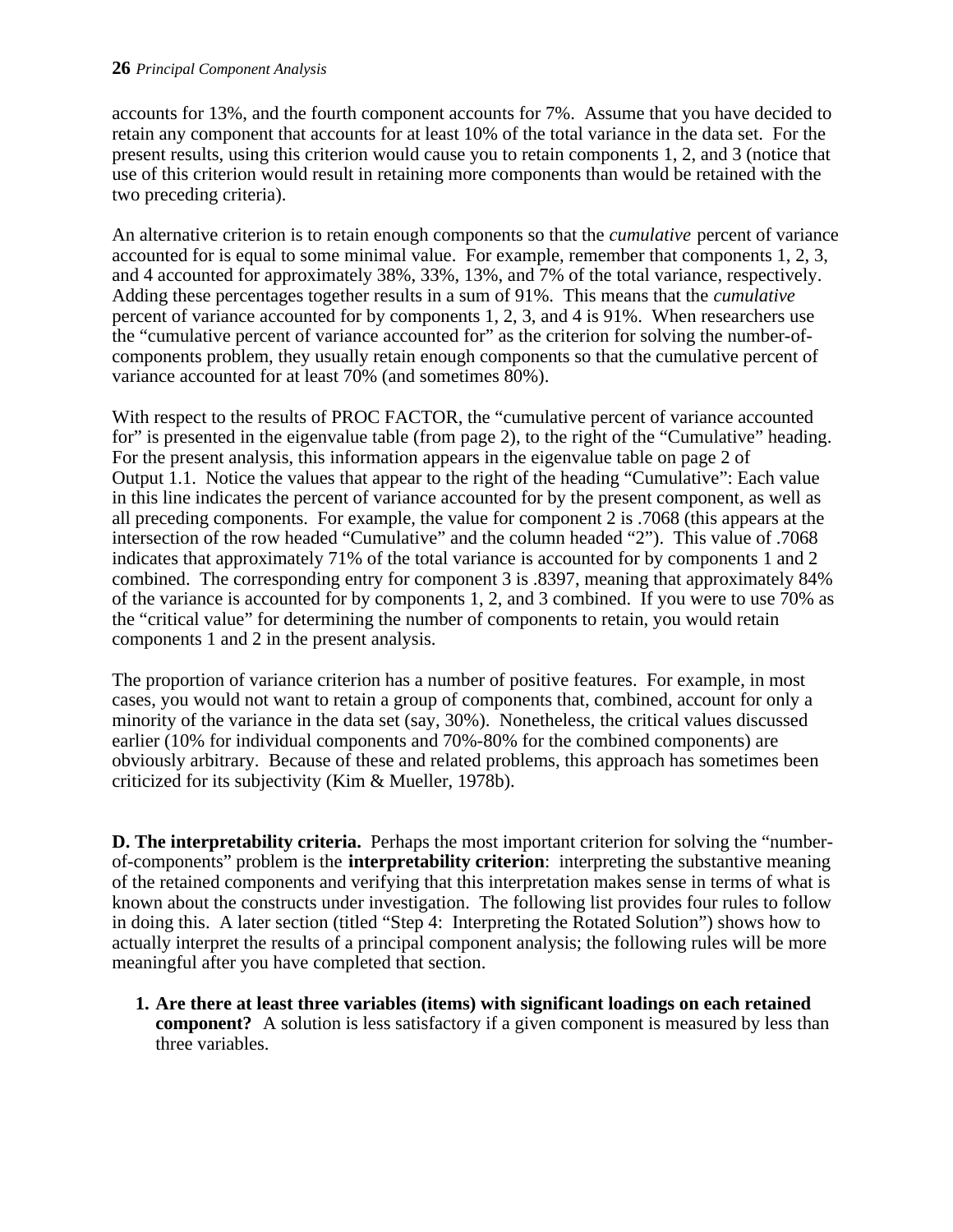- **2. Do the variables that load on a given component share the same conceptual meaning?** For example, if three questions on a survey all load on component 1, do all three of these questions seem to be measuring the same construct?
- **3. Do the variables that load on different components seem to be measuring different constructs?** For example, if three questions load on component 1, and three other questions load on component 2, do the first three questions seem to be measuring a construct that is conceptually different from the construct measured by the last three questions?
- **4. Does the rotated factor pattern demonstrate "simple structure?" Simple structure** means that the pattern possesses two characteristics: (a) Most of the variables have relatively high factor loadings on only one component, and near zero loadings on the other components, and (b) most components have relatively high factor loadings for some variables, and near-zero loadings for the remaining variables. This concept of simple structure will be explained in more detail in a later section titled "Step 4: Interpreting the Rotated Solution."

**Recommendations**. Given the preceding options, what procedure should you actually follow in solving the number-of-components problem? We recommend combining all four in a structured sequence. First, use the MINEIGEN=1 options to implement the eigenvalue-one criterion. Review this solution for interpretability, and use caution if the break between the components with eigenvalues above 1.00 and those below 1.00 is not clear-cut (i.e., if component 2 has an eigenvalue of 1.001, and component 2 has an eigenvalue of 0.998).

Next, perform a scree test and look for obvious breaks in the eigenvalues. Because there will often be more than one break in the scree plot, it may be necessary to examine two or more possible solutions.

Next, review the amount of common variance accounted for by each individual component. You probably should not rigidly use some specific but arbitrary cutoff point such as 5% or 10%. Still, if you are retaining components that account for as little as 2% or 4% of the variance, it may be wise to take a second look at the solution and verify that these latter components are of truly substantive importance. In the same way, it is best if the combined components account for at least 70% of the cumulative variance; if less than 70% is accounted for, it may be wise to consider alternative solutions that include a larger number of components.

Finally, apply the interpretability criteria to each solution that is examined. If more than one solution can be justified on the basis of the preceding criteria, which of these solutions is the most interpretable? By seeking a solution that is both interpretable and also satisfies one (or more) of the other three criteria, you maximize chances of retaining the correct number of components.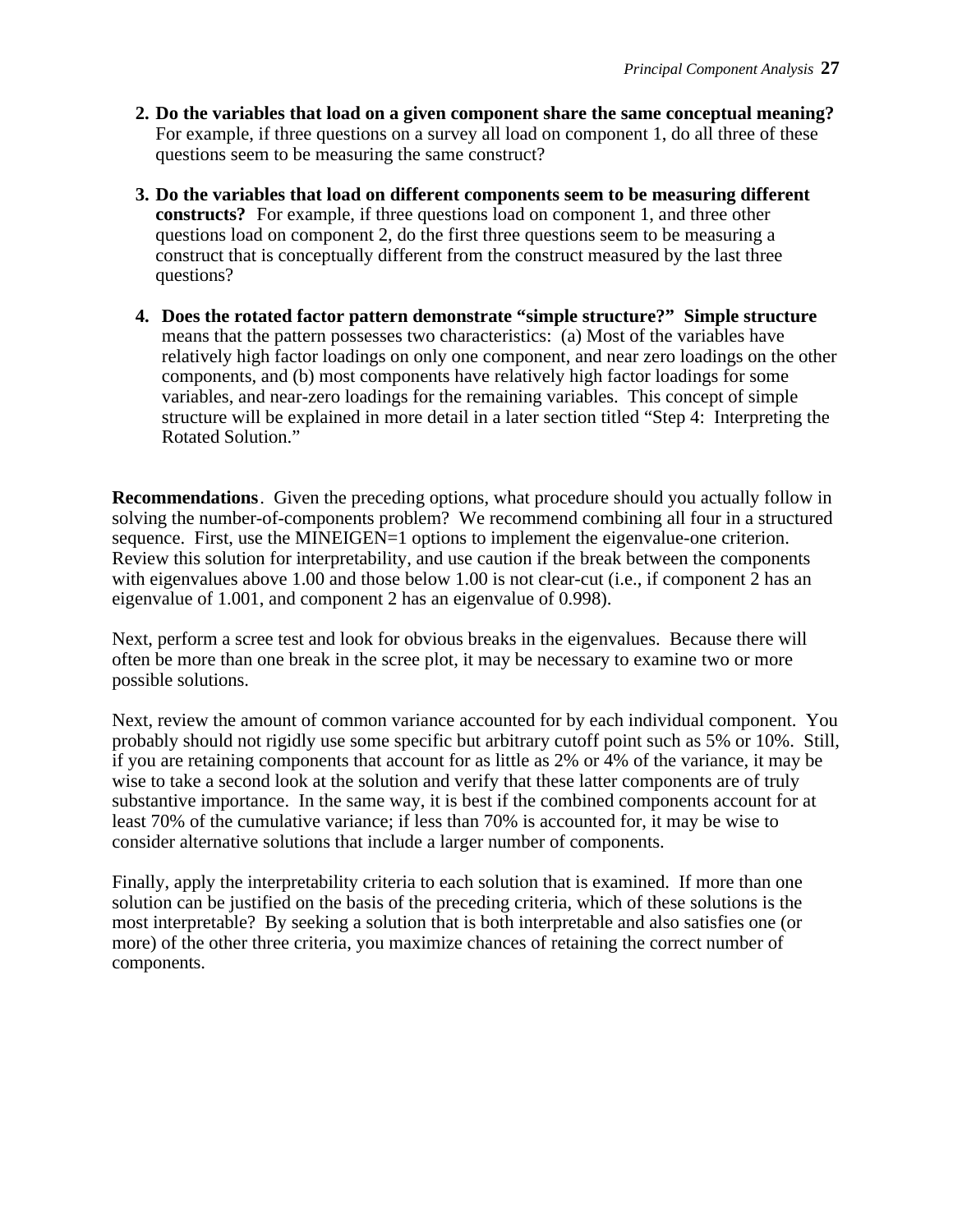### **Step 3: Rotation to a Final Solution**

**Factor patterns and factor loadings**. After extracting the initial components, PROC FACTOR will create an unrotated **factor pattern matrix**. The rows of this matrix represent the variables being analyzed, and the columns represent the retained components (these components are referred to as FACTOR1, FACTOR2 and so forth in the output).

The entries in the matrix are factor loadings. A **factor loading** is a general term for a coefficient that appears in a factor pattern matrix or a factor structure matrix. In an analysis that results in oblique (correlated) components, the definition for a factor loading is different depending on whether it is in a factor *pattern* matrix or in a factor *structure* matrix. However, the situation is simpler in an analysis that results in orthogonal components (as in the present chapter): In an orthogonal analysis, factor loadings are equivalent to bivariate correlations between the observed variables and the components.

For example, the factor pattern matrix from the current analysis appears on page 4 of Output 1.1. Where the rows for observed variables intersect with the column for FACTOR1, you can see that the correlation between V1 and the first component is .58; the correlation between V2 and the first component is .48, and so forth.

**Rotations**. Ideally, you would like to review the correlations between the variables and the components and use this information to *interpret* the components; that is, to determine what construct seems to be measured by component 1, what construct seems to be measured by component 2, and so forth. Unfortunately, when more than one component has been retained in an analysis, the interpretation of an unrotated factor pattern is usually quite difficult. To make interpretation easier, you will normally perform an operation called a rotation. A **rotation** is a linear transformation that is performed on the factor solution for the purpose of making the solution easier to interpret.

PROC FACTOR allows you to request several different types of rotations. The preceding program that analyzed data from the POI study included the statement

#### ROTATE=VARIMAX

which requests a **varimax rotation**. A varimax rotation is an orthogonal rotation, meaning that it results in uncorrelated components. Compared to some other types of rotations, a varimax rotation tends to maximize the variance of a column of the factor pattern matrix (as opposed to a row of the matrix). This rotation is probably the most commonly used orthogonal rotation in the social sciences. The results of the varimax rotation for the current analysis appear on page 5 of Output 1.1.

### **Step 4: Interpreting the Rotated Solution**

Interpreting a rotated solution means determining just what is measured by each of the retained components. Briefly, this involves identifying the variables that demonstrate high loadings for a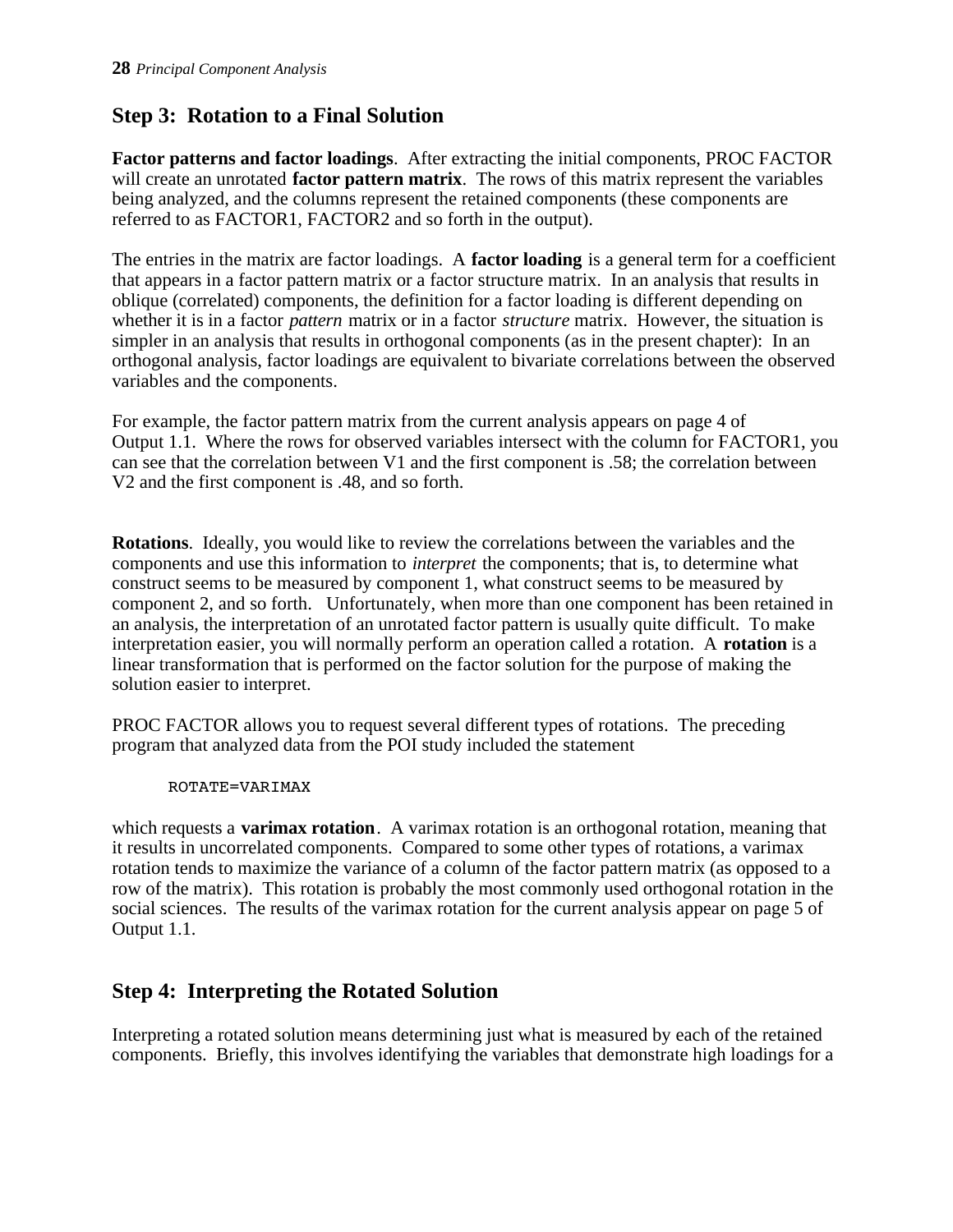given component, and determining what these variables have in common. Usually, a brief name is assigned to each retained component that describes its content.

The first decision to be made at this stage is to decide how large a factor loading must be to be considered "large." Stevens (1986) discusses some of the issues relevant to this decision, and even provides guidelines for testing the statistical significance of factor loadings. Given that this is an introductory treatment of principal component analysis, however, simply consider a loading to be "large" if its absolute value exceeds .40.

The rotated factor pattern for the POI study appears on page 5 of Output 1.1. The following text provides a structured approach for interpreting this factor pattern.

**A. Read across the row for the first variable**. All "meaningful loadings" (i.e., loadings greater than .40) have been flagged with an asterisk ("\*"). This was accomplished by including the FLAG=.40 option in the preceding program. If a given variable has a meaningful loading on more than one component, scratch that variable out and ignore it in your interpretation. In many situations, researchers want to drop variables that load on more than one component, because the variables are not pure measures of any one construct. In the present case, this means looking at the row headed "V1", and reading to the right to see if it loads on more than one component. In this case it does not, so you may retain this variable.

**B. Repeat this process for the remaining variables, scratching out any variable that loads on more than one component**. In this analysis, none of the variables have high loadings on more than one component, so none will have to be dropped.

**C. Review all of the surviving variables with high loadings on component 1 to determine the nature of this component**. From the rotated factor pattern, you can see that only items 4, 5, and 6 load on component 1 (note the asterisks). It is now necessary to turn to the questionnaire itself and review the content of the questions in order to decide what a given component should be named. What do questions 4, 5, and 6 have in common? What common construct do they seem to be measuring? For illustration, the questions being analyzed in the present case are reproduced here. Remember that question 4 was represented as V4 in the SAS program, question 5 was V5, and so forth. Read questions 4, 5, and 6 to see what they have in common.

|  | 1 2 3 4 5 6 7 1. Went out of my way to do a favor for a<br>coworker. |
|--|----------------------------------------------------------------------|
|  | 1 2 3 4 5 6 7 2. Went out of my way to do a favor for a<br>relative. |
|  | 1 2 3 4 5 6 7 3. Went out of my way to do a favor for a<br>friend.   |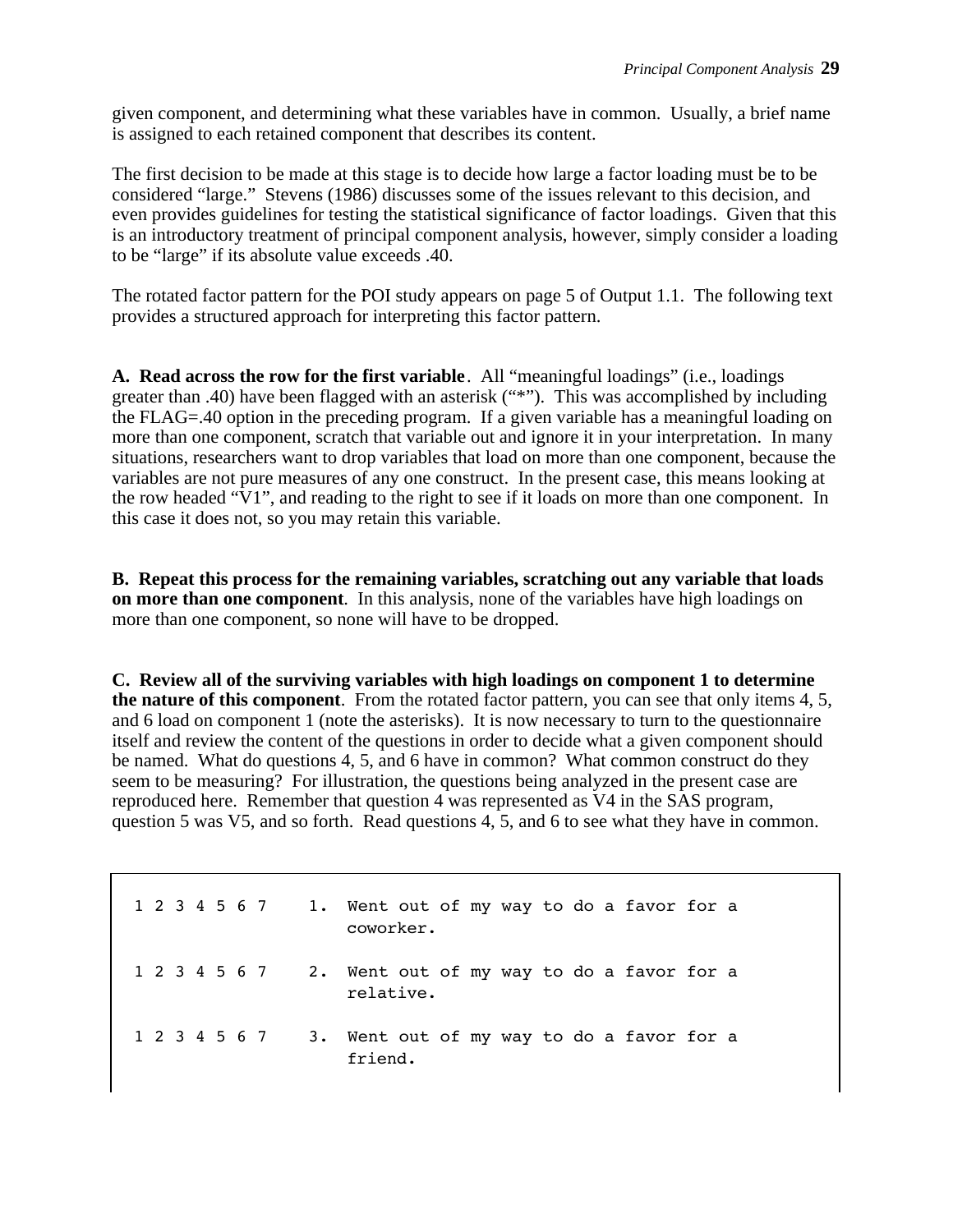```
1 2 3 4 5 6 7 4. Gave money to a religious charity.
1 2 3 4 5 6 7 5. Gave money to a charity not associated with a
                   religion.
1 2 3 4 5 6 7 6. Gave money to a panhandler.
```
Questions 4, 5, and 6 all seem to deal with "giving money to the needy." It is therefore reasonable to label component 1 the "financial giving" component.

**D. Repeat this process to name the remaining retained components**. In the present case, there is only one remaining component to name: component 2. This component has high loadings for questions 1, 2, and 3. In reviewing these items, it becomes clear that each seems to deal with helping friends, relatives, or other acquaintances. It is therefore appropriate to name this the "acquaintance helping" component.

**E. Determine whether this final solution satisfies the interpretability criteria.** An earlier section indicated that the overall results of a principal component analysis are satisfactory only if they meet a number of interpretability criteria. In the following list, the adequacy of the rotated factor pattern presented on page 5 of Output 1.1 is assessed in terms of these criteria.

- **1. Are there at least three variables (items) with significant loadings on each retained component?** In the present example, three variables loaded on component 1, and three also loaded on component 2, so this criterion was met.
- **2. Do the variables that load on a given component share some conceptual meaning?** All three variables loading on component 1 are clearly measuring giving to the needy, while all three loading on component 2 are clearly measuring prosocial acts performed for acquaintances. Therefore, this criterion is met.
- **3. Do the variables that load on different components seem to be measuring different constructs?** The items loading on component 1 clearly are measuring the respondents' financial contributions, while the items loading on component 2 are clearly measuring helpfulness toward acquaintances. Because these seem to be conceptually very different constructs, this criterion seems to be met as well.
- **4. Does the rotated factor pattern demonstrate "simple structure?"** Earlier, it was said that a rotated factor pattern demonstrates simple structure when it has two characteristics. First, most of the variables should have high loadings on one component, and near-zero loadings on the other components. It can be seen that the pattern obtained here meets that requirement: items 1-3 have high loadings on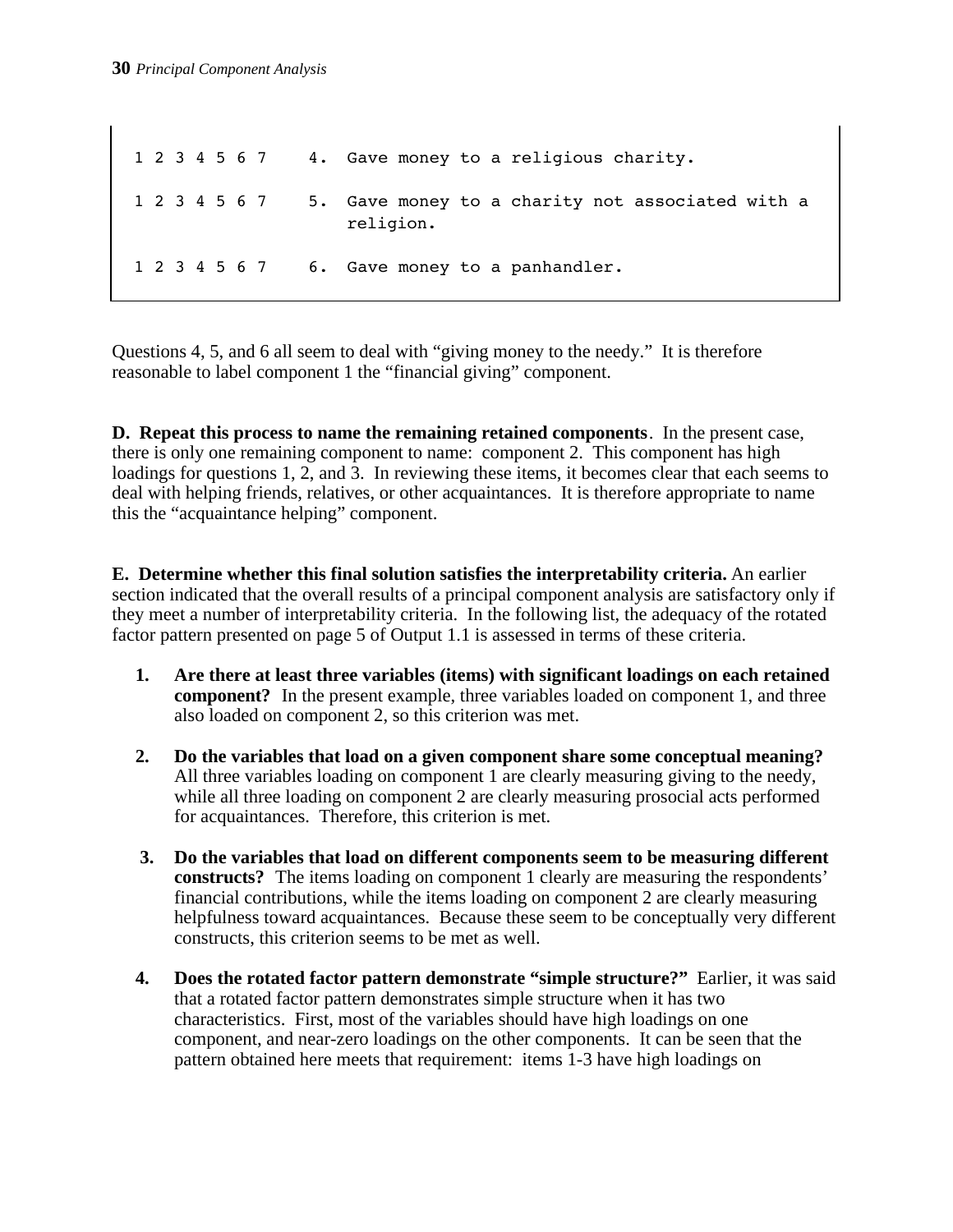component 2, and near-zero loadings on component 1. Similarly, items 4-6 have high loadings on component 1, and near-zero loadings on component 2. The second characteristic of simple structure is that each component should have high loadings for some variables, and near-zero loadings for the others. Again, the pattern obtained here also meets this requirement: component 1 has high loadings for items 4-6 and near-zero loadings for the other items, while component 2 has high loadings for items 1-3, and near-zero loadings on the remaining items. In short, the rotated component pattern obtained in this analysis does seem to demonstrate simple structure.

### **Step 5: Creating Factor Scores or Factor-Based Scores**

Once the analysis is complete, it is often desirable to assign scores to each subject to indicate where that subject stands on the retained components. For example, the two components retained in the present study were interpreted as a financial giving component and an acquaintance helping component. You may want to now assign one score to each subject to indicate that subject's standing on the financial giving component, and a different score to indicate that subject's standing on the acquaintance helping component. With this done, these component scores could be used either as predictor variables or as criterion variables in subsequent analyses.

Before discussing the options for assigning these scores, it is important to first draw a distinction between factor scores versus factor-based scores. In principal component analysis, a **factor score** (or **component score**) is a linear composite of the optimally-weighted observed variables. If requested, PROC FACTOR will compute each subject's factor scores for the two components by

- determining the optimal regression weights
- multiplying subject responses to the questionnaire items by these weights
- summing the products.

The resulting sum will be a given subject's score on the component of interest. Remember that a separate equation, with different weights, is developed for each retained component.

A **factor-based score**, on the other hand, is merely a linear composite of the variables that demonstrated meaningful loadings for the component in question. For example, in the preceding analysis, items 4, 5, and 6 demonstrated meaningful loadings for the financial giving component. Therefore, you could calculate the factor-based score on this component for a given subject by simply adding together his or her responses to items 4, 5, and 6. Notice that, with a factor-based score, the observed variables are not multiplied by optimal weights before they are summed.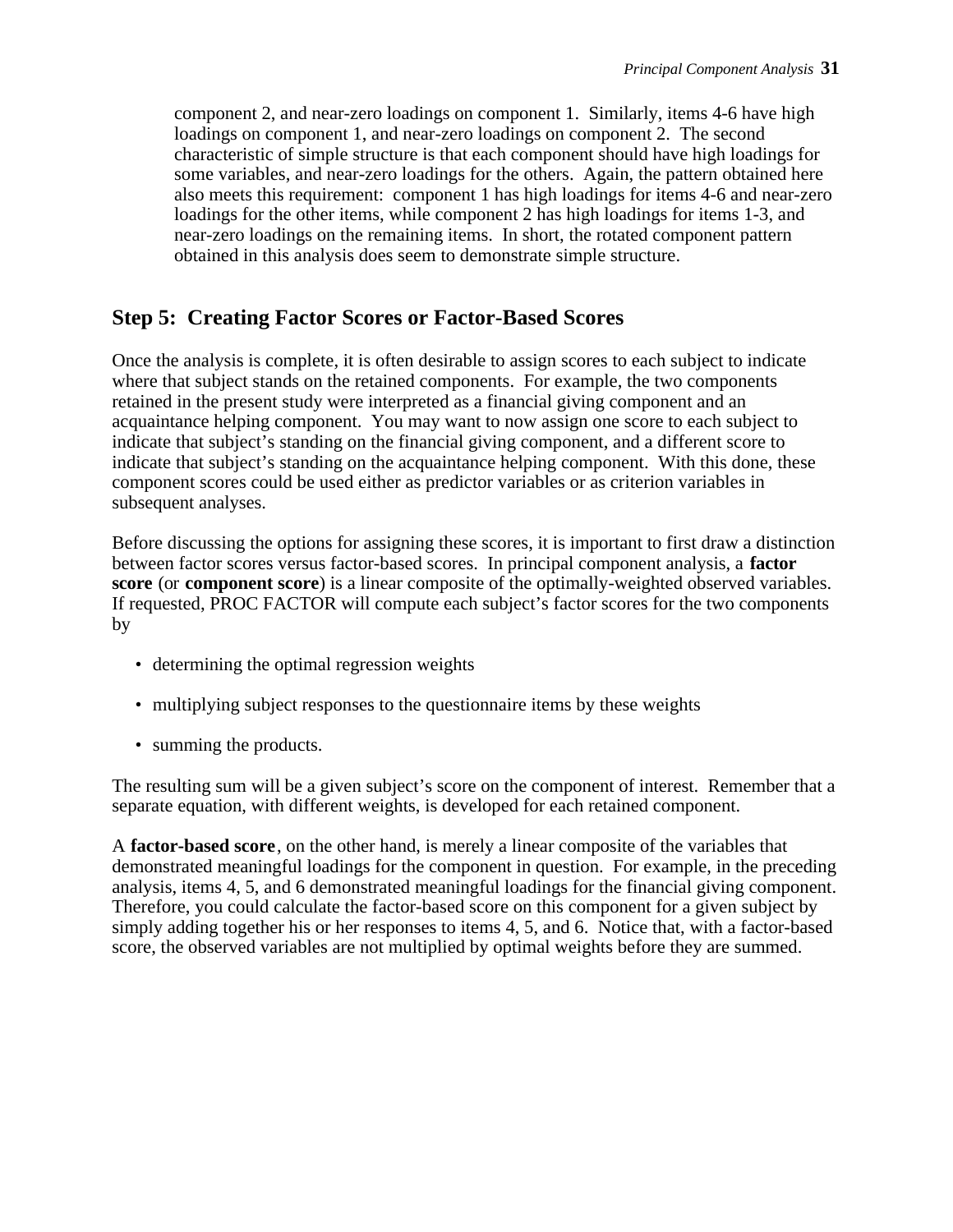**Computing factor scores**. Factor scores are requested by including the NFACT= and OUT= options in the PROC FACTOR statement. Here is the general form for a SAS program that uses the NFACT= and OUT= option to compute factor scores:

```
PROC FACTOR DATA=data-set-name
               SIMPLE 
               METHOD=PRIN
               PRIORS=ONE
               NFACT=number-of-components-to-retain
               ROTATE=VARIMAX
              ROUND
               FLAG=desired-size-of-"significant"-factor-loadings
               OUT=name-of-new-SAS-data-set ;
    VAR variables-to-be-analyzed ;
   RUN;
```
Here are the actual program statements (minus the DATA step) that could be used to perform a principal component analysis and compute factor scores for the POI study.

| 1  |       | PROC FACTOR | DATA=D1                |  |
|----|-------|-------------|------------------------|--|
| 2  |       |             | SIMPLE                 |  |
| 3  |       |             | METHOD=PRIN            |  |
| 4  |       |             | PRIORS=ONE             |  |
| 5  |       |             | $NFACT=2$              |  |
| 6  |       |             | ROTATE=VARIMAX         |  |
| 7  |       |             | ROUND                  |  |
| 8  |       |             | $FLAG = .40$           |  |
| 9  |       |             | $OUT=D2$               |  |
| 10 |       |             | VAR V1 V2 V3 V4 V5 V6; |  |
| 11 | RUN ; |             |                        |  |

Notice how this program differs from the original program presented earlier in the chapter (in the section titled "SAS Program and Output"): the MINEIGEN=1 option has been dropped, and has been replaced with the NFACT=2 option; and the OUT=D2 option has been added.

Line 9 of the preceding programs asks that an output data set be created and given the name D2. This name was arbitrary; any name consistent with SAS System requirements would have been acceptable. The new data set named D2 will contain all of the variables contained in the previous data set (D1), as well as new variables named FACTOR1 and FACTOR2. FACTOR1 will contain factor scores for the first retained component, and FACTOR2 will contain scores for the second component. The number of new "FACTOR" variables created will be equal to the number of components retained by the NFACT statement.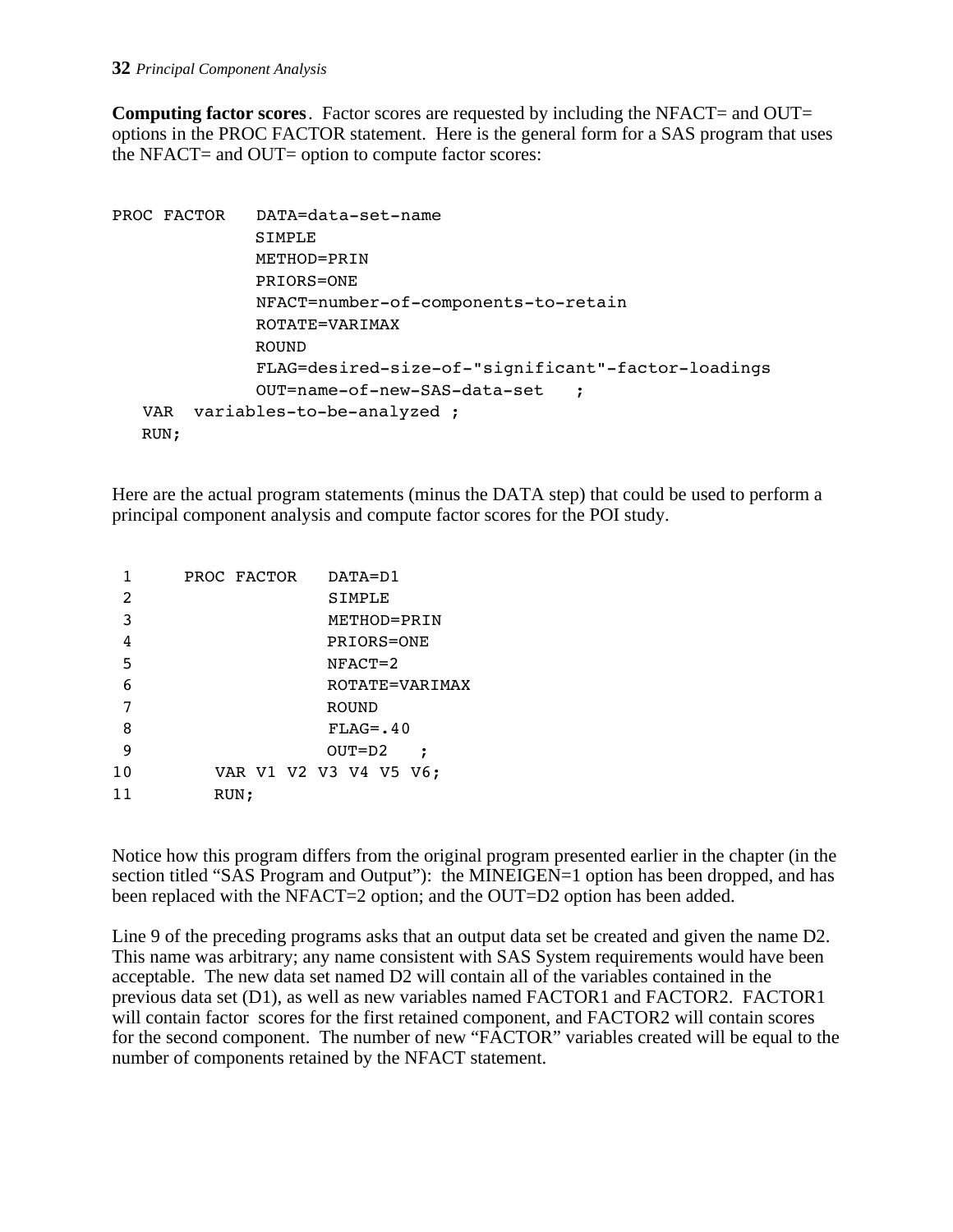The OUT= option may be used to create component scores only if the analysis has been performed on a raw data set (as opposed to a correlation or covariance matrix). The use of the NFACT= option is also required.

Having created the new variables named FACTOR1 and FACTOR2, you may be interested in seeing how they relate to the study's original observed variables. This can be done by appending PROC CORR statements to the SAS program, following the last of the PROC FACTOR statements. The full program (minus the DATA step) is now reproduced:

| $\mathbf{1}$ | PROC FACTOR                             | DATA=D1        |  |  |
|--------------|-----------------------------------------|----------------|--|--|
| 2            |                                         | <b>SIMPLE</b>  |  |  |
| $\mathbf{3}$ |                                         | METHOD=PRIN    |  |  |
| 4            |                                         | PRIORS=ONE     |  |  |
| 5            |                                         | $NFACT=2$      |  |  |
| 6            |                                         | ROTATE=VARIMAX |  |  |
| 7            |                                         | ROUND          |  |  |
| 8            |                                         | $FLAG = .40$   |  |  |
| 9            |                                         | $OUT=D2$ ;     |  |  |
| 10           | VAR V1 V2 V3 V4 V5 V6;                  |                |  |  |
| 11           | RUN;                                    |                |  |  |
| 12           |                                         |                |  |  |
| 13           | PROC CORR DATA=D2;                      |                |  |  |
| 14           | VAR FACTOR1 FACTOR2;                    |                |  |  |
| 15           | WITH V1 V2 V3 V4 V5 V6 FACTOR1 FACTOR2; |                |  |  |
| 16           | RUN;                                    |                |  |  |

Notice that the PROC CORR statement on line 13 specifies DATA=D2. This data set (D2) is the name of the output data set created on line 9 in the PROC FACTOR statement. The PROC CORR statements request that the factor score variables (FACTOR 1 and FACTOR2) be correlated with the subjects' responses to questionnaire items 1-6 (V1-V6), as well as with themselves (FACTOR1 and FACTOR2).

With printer options of LINESIZE=80 and PAGESIZE=60, the preceding program would again produce four pages of output. Pages 1-2 provide simple statistics, the eigenvalue table, and the unrotated factor pattern, identical to those produced with the first program. Page 3 provides the rotated factor pattern and final communalities (same as before), along with the standardized scoring coefficients used in creating the factor scores. Finally, page 4 provides the correlations requested by the CORR procedure. Pages 3 and 4 of the output created by the preceding program are reproduced here as Output 1.2.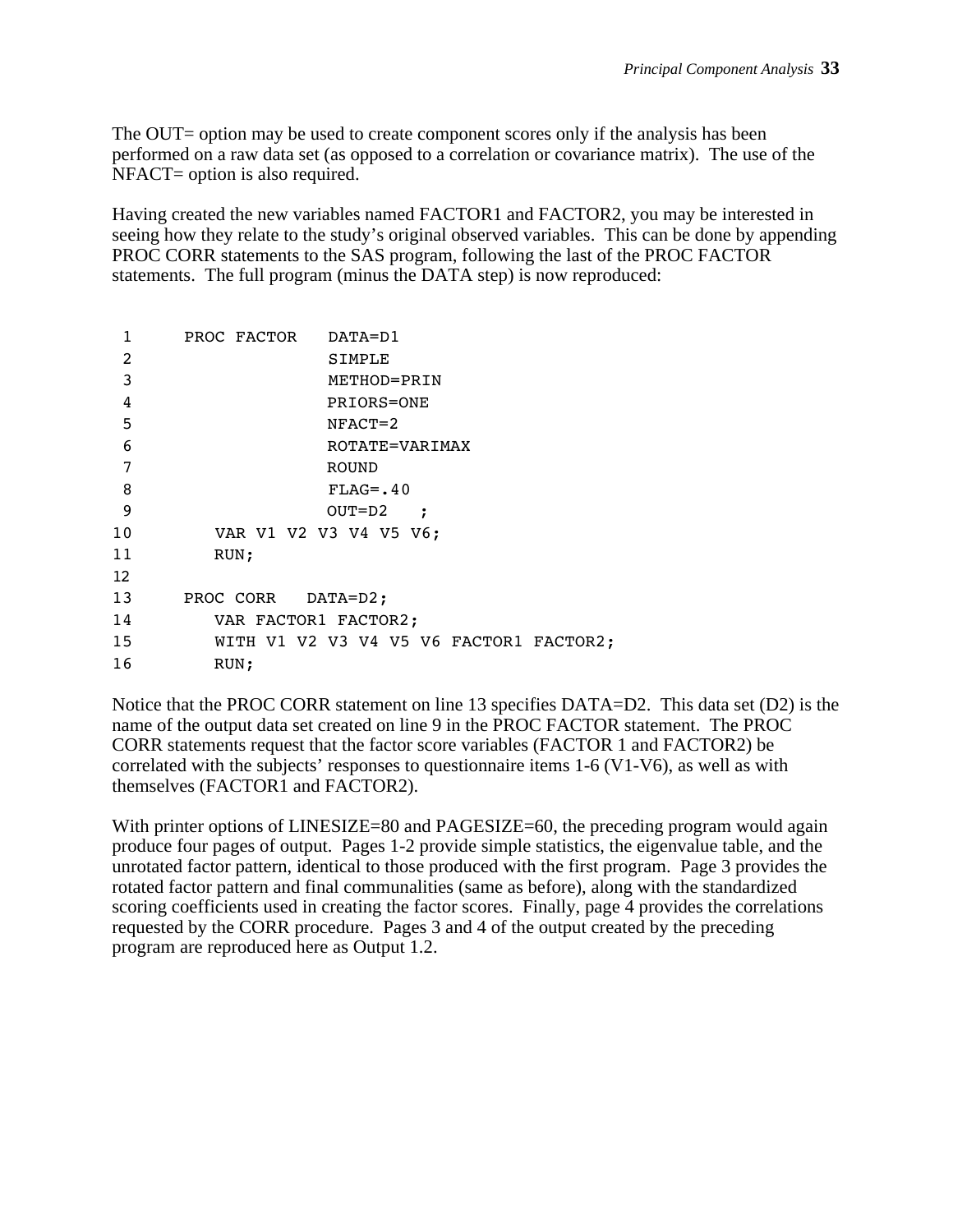The SAS System 3 Rotation Method: Varimax Orthogonal Transformation Matrix 1 2 1 0.76914 0.63908 2 -0.63908 0.76914 Rotated Factor Pattern FACTOR1 FACTOR2 V1 0 91 \* V2 3 71 \* V3 7 86 \*  $V4$  90  $*$  -9 V5 81 \* 9 V6 82 \* 8 NOTE: Printed values are multiplied by 100 and rounded to the nearest integer. Values greater than 0.4 have been flagged by an '\*'. Variance explained by each factor FACTOR1 FACTOR2 2.147248 2.093803 Final Communality Estimates: Total = 4.241050 V1 V2 V3 V4 V5 V6 0.823418 0.508529 0.743990 0.822574 0.665963 0.676575 Scoring Coefficients Estimated by Regression Squared Multiple Correlations of the Variables with each Factor FACTOR1 FACTOR2 1.000000 1.000000 Standardized Scoring Coefficients FACTOR1 FACTOR2 V1 -0.03109 0.43551  $V2$   $-0.00726$   $0.34071$ <br> $V3$   $0.00388$   $0.41044$ V3 0.00388 V4 0.42515 -0.07087<br>V5 0.37618 0.01947 V5 0.37618 0.01947<br>V6 0.38020 0.01361  $0.38020$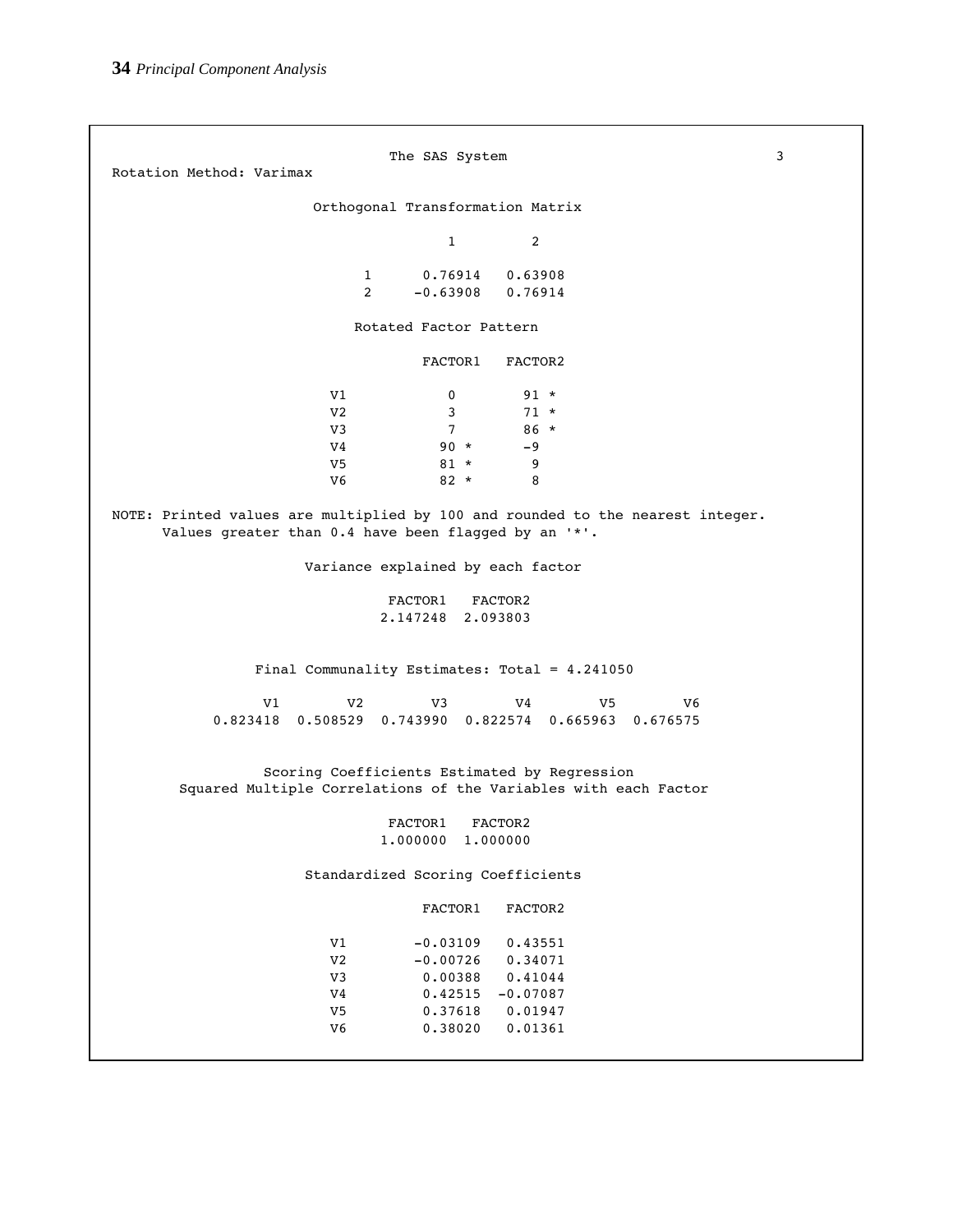|                |                   |                    |                      |                   |            | 4                                                                        |
|----------------|-------------------|--------------------|----------------------|-------------------|------------|--------------------------------------------------------------------------|
|                |                   |                    | Correlation Analysis |                   |            |                                                                          |
| 8              | 'WITH' Variables: | V1                 | V <sub>2</sub><br>V3 | V <sub>4</sub>    | V5         | V <sub>6</sub>                                                           |
| $2$ 'VAR'      | Variables:        | FACTOR1<br>FACTOR1 | FACTOR2<br>FACTOR2   |                   |            |                                                                          |
|                |                   |                    | Simple Statistics    |                   |            |                                                                          |
|                |                   |                    |                      |                   |            |                                                                          |
| Variable       | N                 | Mean               | Std Dev              | Sum               | Minimum    | Maximum                                                                  |
| V1             | 50                | 5.18000            | 1.39518              | 259.00000         | 1.00000    | 7.00000                                                                  |
| V <sub>2</sub> | 50                | 5.40000            | 1.10657              | 270.00000         | 3.00000    | 7.00000                                                                  |
| V3             | 50                | 5.52000            | 1.21622              | 276.00000         | 2.00000    | 7.00000                                                                  |
| V <sub>4</sub> | 50                | 3.64000            | 1.79296              | 182.00000         | 1.00000    | 7.00000                                                                  |
| V <sub>5</sub> | 50                | 4.22000            | 1.66953              | 211.00000         | 1.00000    | 7.00000                                                                  |
| V6             | 50                | 3.10000            | 1.55511              | 155.00000         | 1.00000    | 7.00000                                                                  |
| FACTOR1        | 50                | 0                  | 1.00000              | 0                 | $-1.87908$ | 2.35913                                                                  |
| FACTOR2        | 50                | 0                  | 1.00000              | 0                 | $-2.95892$ | 1.58951                                                                  |
|                |                   |                    |                      |                   |            | Pearson Correlation Coefficients / Prob > $ R $ under Ho: Rho=0 / N = 50 |
|                |                   |                    | FACTOR1              | FACTOR2           |            |                                                                          |
|                |                   |                    |                      |                   |            |                                                                          |
|                | V1                |                    | $-0.00429$           | 0.90741           |            |                                                                          |
|                |                   |                    | 0.9764               | 0.0001            |            |                                                                          |
|                |                   |                    | 0.03328              | 0.71234           |            |                                                                          |
|                | V <sub>2</sub>    |                    | 0.8185               | 0.0001            |            |                                                                          |
|                |                   |                    |                      |                   |            |                                                                          |
|                | V <sub>3</sub>    |                    | 0.06720              | 0.85993           |            |                                                                          |
|                |                   |                    | 0.6429               | 0.0001            |            |                                                                          |
|                | V <sub>4</sub>    |                    | 0.90274              | $-0.08740$        |            |                                                                          |
|                |                   |                    |                      |                   |            |                                                                          |
|                |                   |                    | 0.0001               | 0.5462            |            |                                                                          |
|                | V5                |                    |                      |                   |            |                                                                          |
|                |                   |                    | 0.81055<br>0.0001    | 0.09474           | 0.5128     |                                                                          |
|                |                   |                    |                      |                   |            |                                                                          |
|                | V <sub>6</sub>    |                    | 0.81834<br>0.0001    | 0.08303<br>0.5665 |            |                                                                          |
|                |                   |                    |                      |                   |            |                                                                          |
|                | FACTOR1           |                    | 1.00000              | 0.00000           |            |                                                                          |
|                |                   |                    | $0.0$                | 1.0000            |            |                                                                          |
|                | FACTOR2           |                    | 0.00000              | 1.00000           |            |                                                                          |

**Output 1.2:** Output Pages 3 and 4 from the Analysis of POI Data in Which Factor Scores Were Created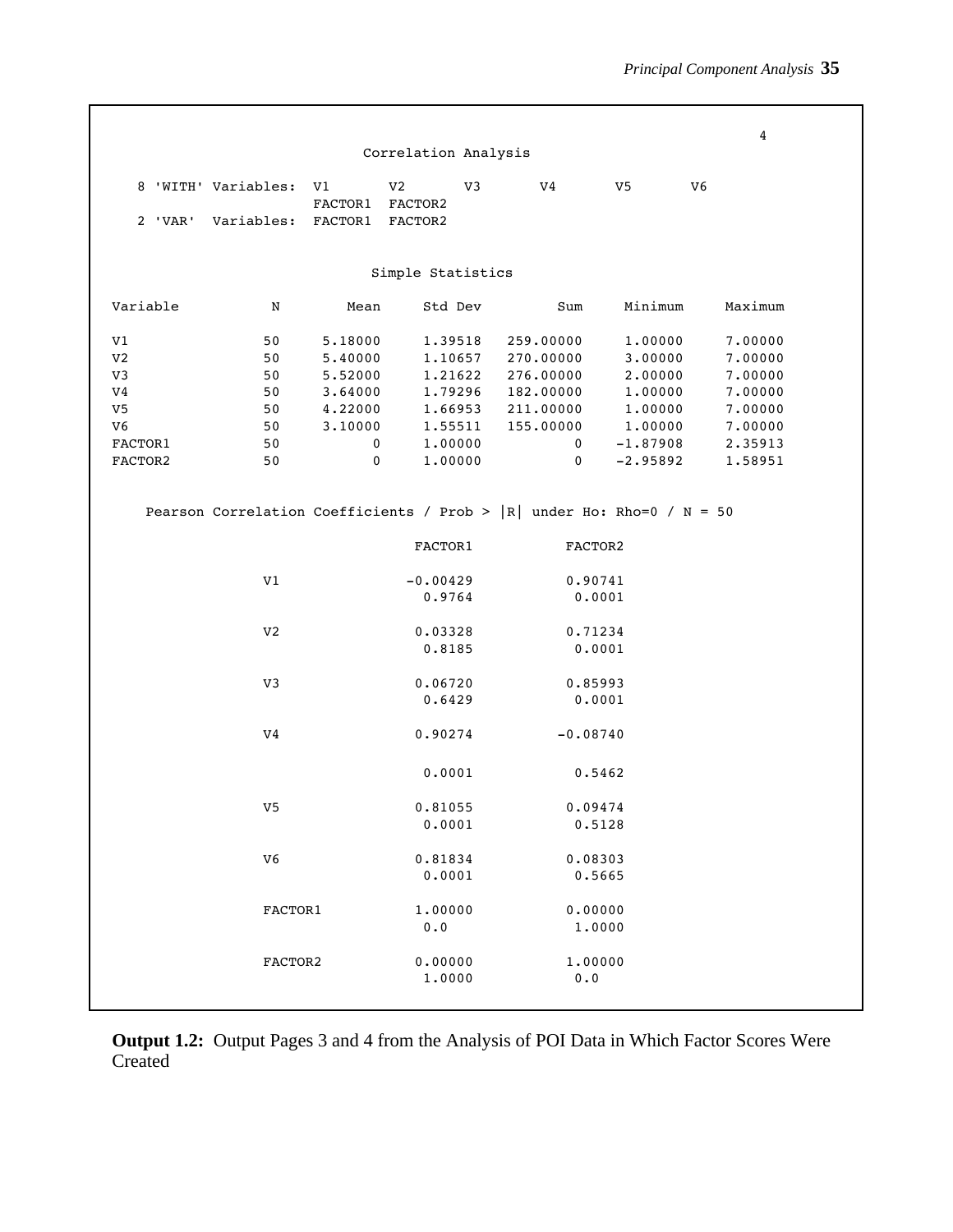The simple statistics for the CORR procedure appear at the top of page 4 in Output 1.2. Notice that the simple statistics for the observed variables (V1-V6) are identical to those that appeared at the beginning of the FACTOR output discussed earlier (at the top of Output 1.1, page 1). In contrast, note the simple statistics for FACTOR1 and FACTOR2 (the factor score variables for components 1 and 2, respectively): both have means of 0 and standard deviations of 1. Obviously, these variables were constructed in such a way as to be standardized variables.

The correlations between FACTOR1 and FACTOR2 and the original observed variables appear on the bottom half of page 4. You can see that the correlations between FACTOR1 and V1–V6 on page 4 of Output 1.2 are identical to the factor loadings of V1–V6 on FACTOR1 on page 5 of Output 1.1, under "Rotated Factor Pattern". This makes sense, as the elements of a factor pattern (in an orthogonal solution) are simply correlations between the observed variables and the components themselves. Similarly, you can see that the correlations between FACTOR2 and V1–V6 from page 4 of Output 1.2 are also identical to the corresponding factor loadings from page 5 of Output 1.1.

Of special interest is the correlation between FACTOR1 and FACTOR2, as computed by PROC CORR. This appears on page 4 of Output 1.2, where the row for FACTOR2 intersects with the column for FACTOR1. Notice the observed correlation between these two components is zero. This is as expected: the rotation method used in the principal component analysis was the varimax method, which produces orthogonal, or uncorrelated, components.

**Computing factor-based scores**. A second (and less sophisticated) approach to scoring involves the creation of new variables that contain factor-based scores rather than true factor scores. A variable that contains factor-based scores is sometimes referred to as a **factor-based scale**.

Although factor-based scores can be created in a number of ways, the following method has the advantage of being relatively straightforward and is commonly used:

- 1. To calculate factor-based scores for component 1, first determine which questionnaire items had high loadings on that component.
- 2. For a given subject, add together that subject's responses to these items. The result is that subject's score on the factor-based scale for component 1.
- 3. Repeat these steps to calculate each subject's score on the remaining retained components.

Although this may sound like a cumbersome task, it is actually made quite simple through the use of data manipulation statements contained in a SAS program. For example, assume that you have performed the principal component analysis on your survey responses, and have obtained the findings reported in this chapter. Specifically, you found that survey items 4, 5, and 6 loaded on component 1 (the financial giving component), while items 1, 2, and 3 loaded on component 2 (the acquaintance helping component).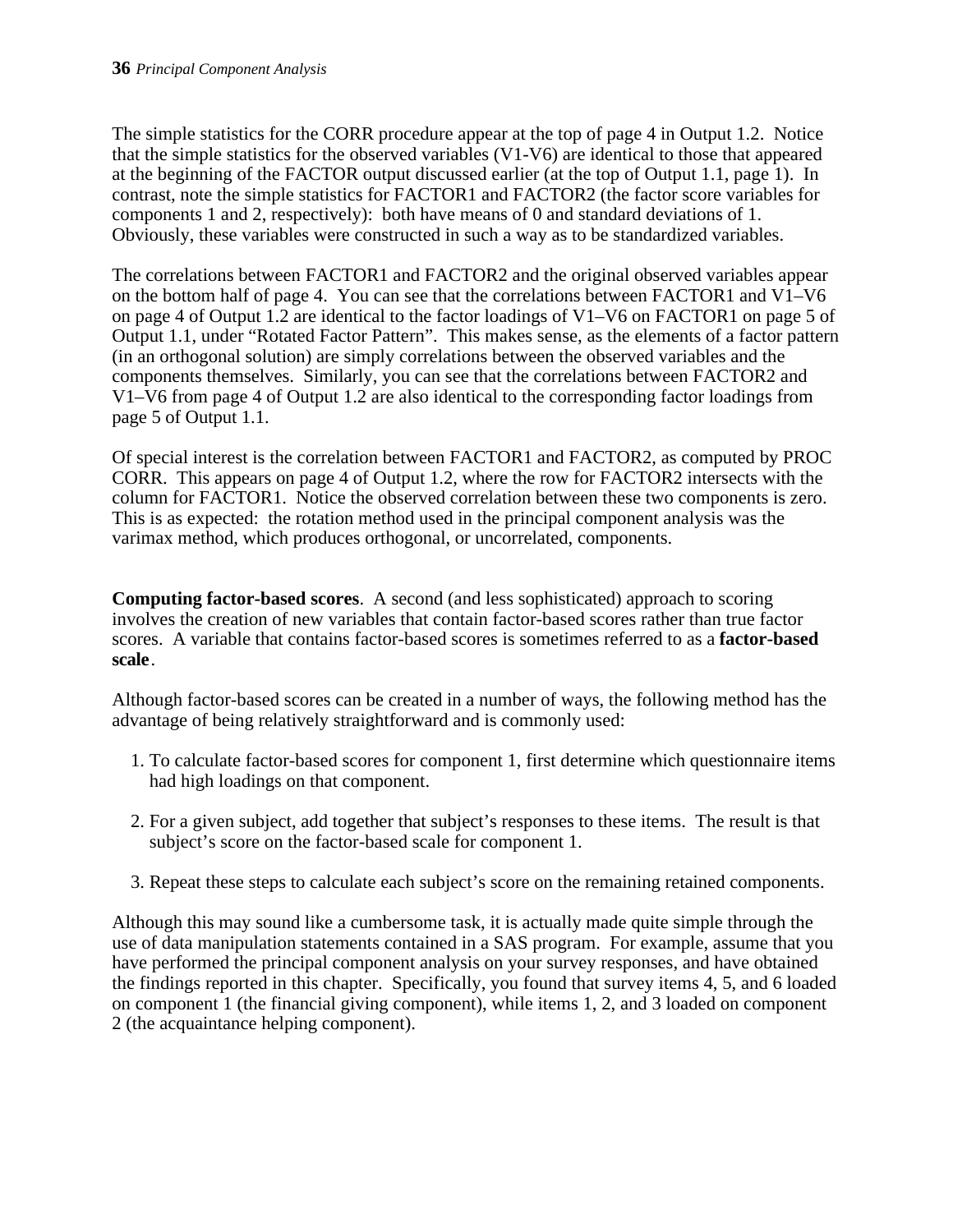You would now like to create two new SAS variables. The first variable, called FINANCE, will include each subject's factor-based score for financial giving. The second variable, called ACQUAINT, will include each subject's factor-based score for acquaintance helping. Once these variables are created, you can use them as criterion variables or predictor variables in subsequent analyses. To keep things simple in the present example, assume that you are simply interested in determining whether there is a significant correlation between FINANCE and ACQUAINT.

At this time, it may be useful to review Appendix A.3, "Working with Variables and Observations in SAS Data Sets," particularly the section on creating new variables from existing variables. Such a review should make it easier to understand the data manipulation statements used here.

Assume that earlier statements in the SAS program have already input subject responses to the six questionnaire items. These variables are included in a data set called D1. The following are the subsequent lines that would go on to create a new data set called D2. The new data set will include all of the variables in D1, as well as the newly created factor-based scales called FINANCE and ACQUAINT.

14 15 DATA D2; 16 SET D1; 17 18 FINANCE =  $(V4 + V5 + V6)$ ; 19  $ACQUAINT = (V1 + V2 + V3);$ 20 21 PROC CORR DATA=D2; 22 VAR FINANCE ACQUAINT; 23 RUN;

Lines 15 and 16 request that a new data set called D2 be created, and that it be set up as a duplicate of existing data set D1. In line 18, the new variable called FINANCE is created. For each subject, his or her responses to items 4, 5, and 6 are added together. The result is the subjects' score on the factor-based scale for the first component. These scores are stored in a variable called FINANCE. The component-based scale for the acquaintance helping component is created on line 19, and these scores are stored in the variable called ACQUAINT. Line 21–23 request the correlations between FINANCE and ACQUAINT be determined. FINANCE and ACQUAINT may now be used as predictor or criterion variables in subsequent analyses.

To save space, the results of this program will not be reproduced here. However, note that this output would probably display a significant correlation between FINANCE and ACQUAINT. This may come as a surprise, because earlier it was shown that the factor scores contained in FACTOR1 and FACTOR2 (counterparts to FINANCE and ACQUAINT) were completely uncorrelated.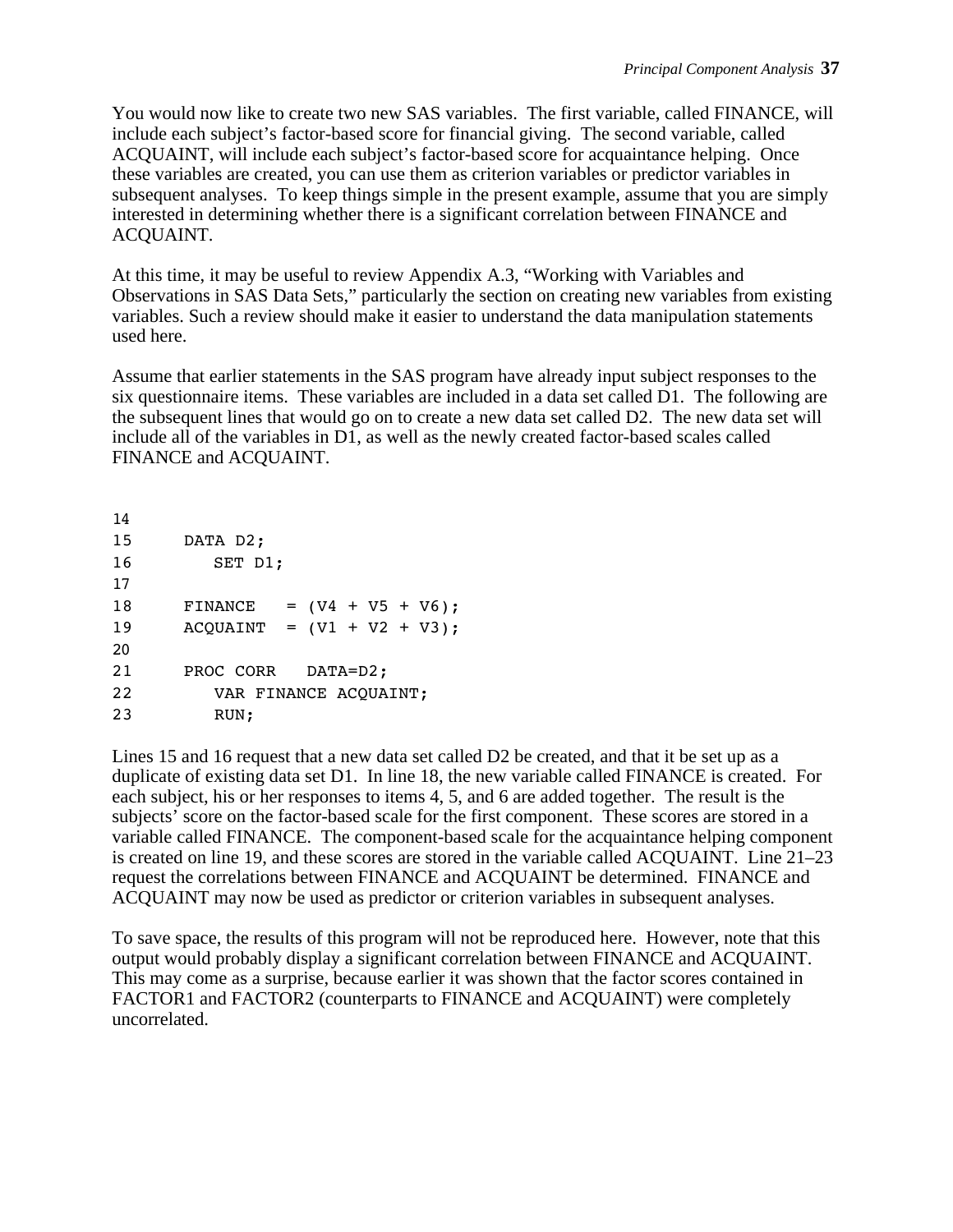The reason for this apparent contradiction is simple: FACTOR1 and FACTOR2 are true principal components, and true principal components (created in an orthogonal solution) are always created with optimally weighted equations so that they will be mutually uncorrelated.

In contrast, FINANCE and ACQUAINT are not true principal components that consist of true factor scores; they are merely artificial varibles that were *based* on the results of a principal component analysis. Optimal weights (that would ensure orthogonality) were not used in the creation of FINANCE and ACQUAINT. This is why factor-based scales will often demonstrate nonzero correlations with one another, while true principal components (from an orthogonal solution) will not.

**Recoding reversed items prior to analysis**. It is generally best to recode any reversed items before conducting any of the analyses described here. In particular, it is essential that reversed items be recoded prior to the program statements that produce factor-based scales. For example, the three questionnaire items that assess financial giving appear again here:

1 2 3 4 5 6 7 4. Gave money to a religious charity. 1 2 3 4 5 6 7 5. Gave money to a charity not associated with a religion. 1 2 3 4 5 6 7 6. Gave money to a panhandler.

None of these items are reversed; with each item, a response of "7" indicates a high level of financial giving. In the following, however, item 4 is a reversed item: with item 4, a response of "7" indicates a *low* level of giving:

```
1 2 3 4 5 6 7 4. Refused to give money to a religious charity.
1 2 3 4 5 6 7 5. Gave money to a charity not associated with a
                   religion.
1 2 3 4 5 6 7 6. Gave money to a panhandler.
```
If you were to perform a principal component analysis on responses to these items, the factor loading for item 4 would most likely have a sign that is the opposite of the sign of the loadings for items 5 and 6 (e.g., if items 5 and 6 had positive loadings, item 4 would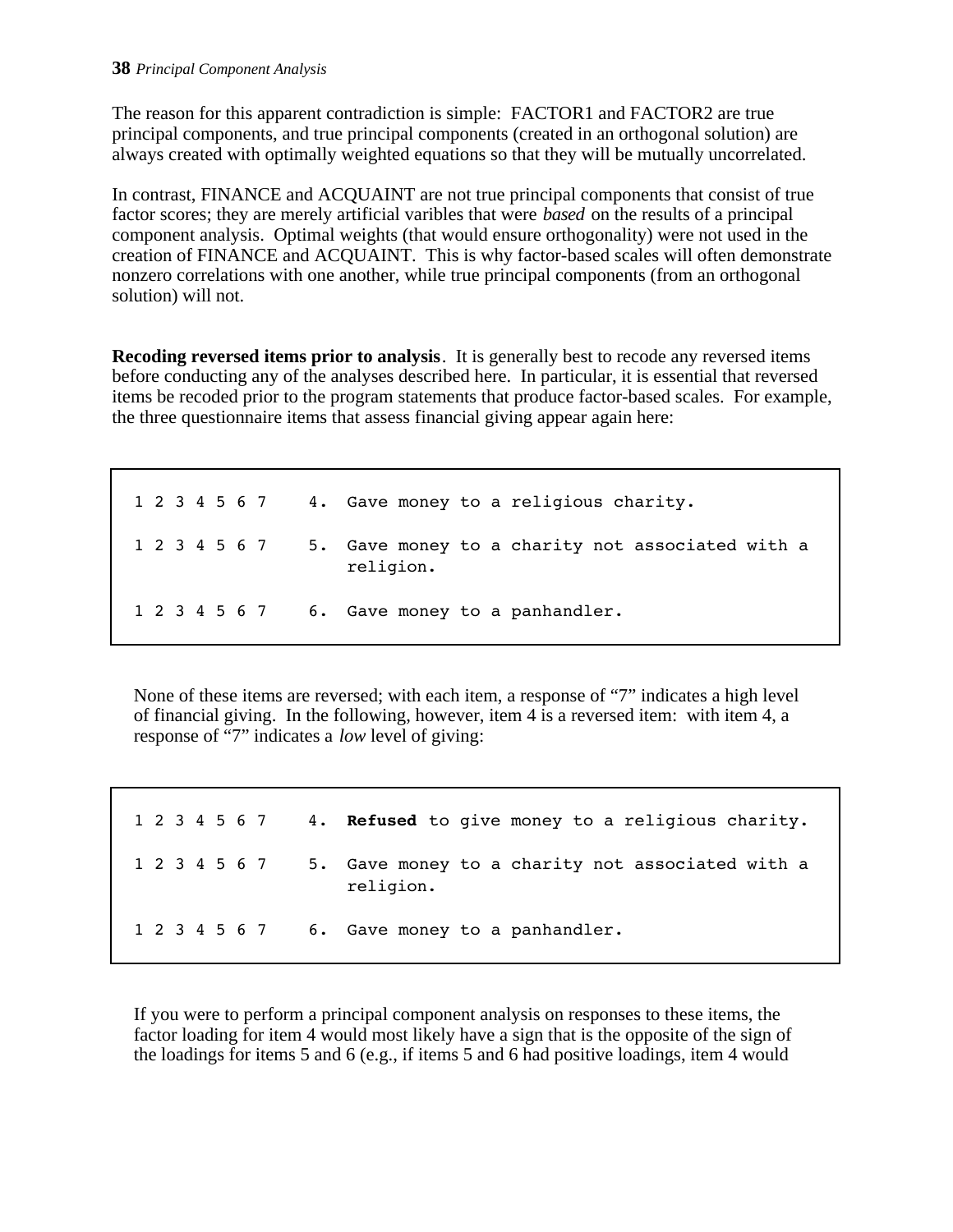have a negative loading). This would complicate the creation of a component-based scale: with items 5 and 6, higher scores indicate greater giving; with item 4, lower scores indicate greater giving. Clearly, you would not want to sum these three items as they are presently coded. First, it will be necessary to reverse item 4. Notice how this is done in the following program (assume that the data have already been input in a SAS data set named D1):

```
15 DATA D2;
16 SET D1;
17
18 V4 = 8 - V4;
19
20 FINANCE = (V4 + V5 + V6);
21 ACOUAINT = (V1 + V2 + V3);
22
23 PROC CORR DATA=D2;
24 VAR FINANCE ACOUAINT;
25 RUN;
```
Line 18 of the preceding program created a new, recoded version of variable V4. Values on this new version of V4 will be equal to the quantity 8 minus the value of the old version of V4. Therefore, for subjects whose score on the old version of V4 was 1, their value on the new version of V4 will be 7 (because  $8 - 1 = 7$ ); for subjects whose score on the old version of V4 was 7, their value on the new version of V4 will be 1 (because  $8 - 7 = 1$ ); and so forth.

The general form of the formula used when recoding reversed items is

 $Variable-name = constant - variable-name :$ 

In this formula, the "constant" is the following quantity:

 *The number of points on the response scale used with the questionnaire item plus 1* 

Therefore if you are using the 4-point response format, the constant is 5; if using a 9-point scale, the constant is 10.

If you have prior knowledge about which items are going to appear as reversed items (with reversed component loadings) in your results, it is best to place these recoding statements early in your SAS program, before the PROC FACTOR statements. This will make interpretation of the components a bit more straightforward because it will eliminate significant loadings with opposite signs from appearing on the same component. In any case, it is essential that the statements that recode reversed items appear before the statements that create any factor-based scales.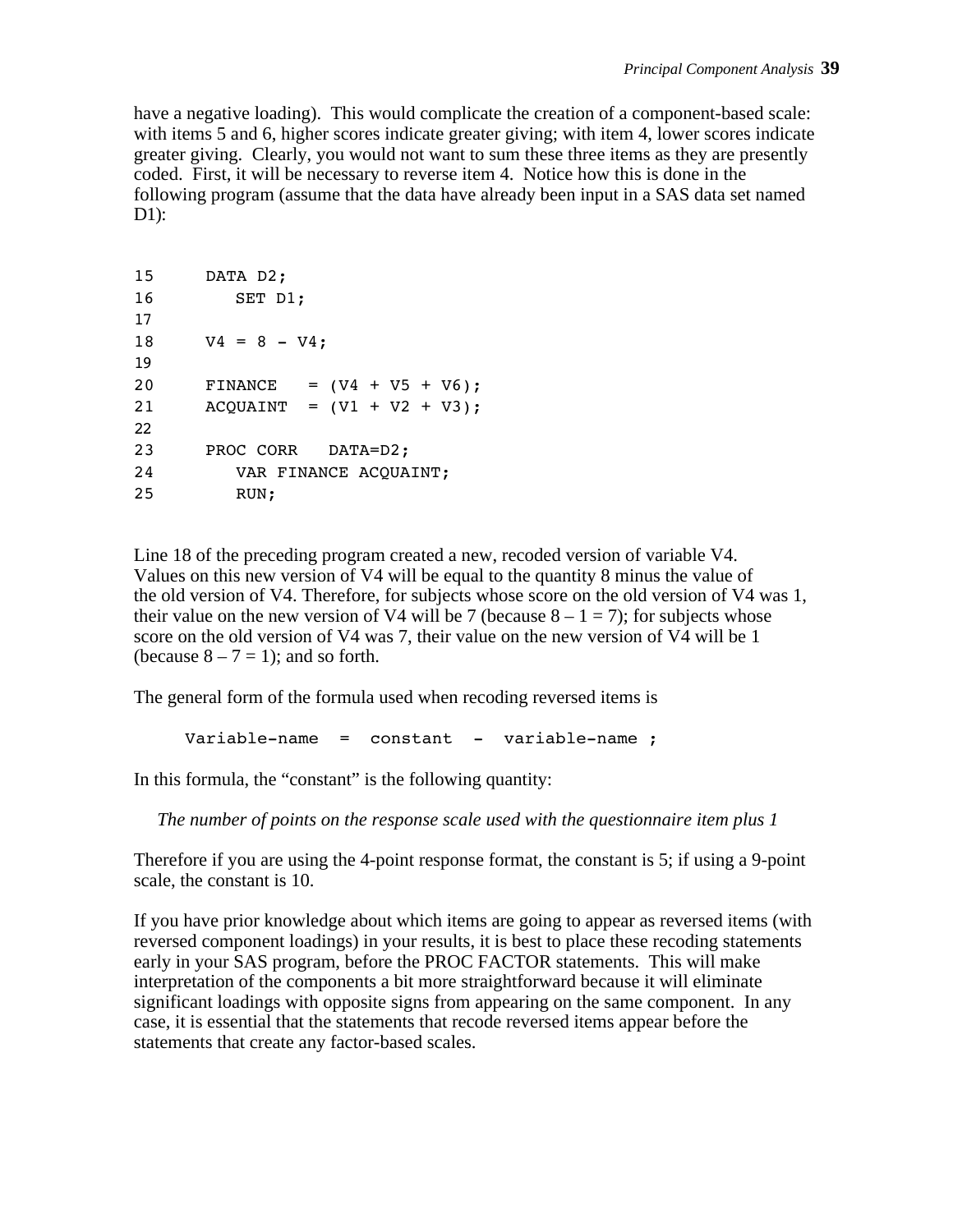### **Step 6: Summarizing the Results in a Table**

For published articles that summarize the results of your analysis, it is generally desirable to prepare a table that presents the rotated factor pattern. When the variables being analyzed contain responses to questionnaire items, it can be helpful to actually reproduce the questionnaire items themselves within this table. This is done in Table 1.2:

#### Table 1.2

|              |             |       |           | <u>Principal Component Analysis of Prosocial Orientation Inventory</u> |
|--------------|-------------|-------|-----------|------------------------------------------------------------------------|
|              | Component   |       |           |                                                                        |
| $\mathbf{1}$ | 2           | $h^2$ |           | Items                                                                  |
| .00          | .91         | .82   |           | 1. Went out of my way to do a favor for a<br>coworker.                 |
|              | $.03 - .71$ | .51   | $2 \cdot$ | Went out of my way to do a favor for a<br>relative.                    |
|              | $.07-.86$   | .74   |           | 3. Went out of my way to do a favor for a<br>friend.                   |
| .90          | $-.09$      | .82   |           | 4. Gave money to a religious charity.                                  |
|              | $.81-.09$   | .67   |           | 5. Gave money to a charity not associated<br>with a religion.          |
| .82          | .08         | .68   |           | 6. Gave money to a panhandler.                                         |
|              |             |       |           |                                                                        |

#### Rotated Factor Pattern and Final Communality Estimates from Principal Component Analysis of Prosocial Orientation Inventory

Note:  $N = 50$ . Communality estimates appear in column headed  $N^2$ .

The final communality estimates from the analysis are presented under the heading " $h^{2}$ " in the table. These estimates appear in the SAS output following the "Rotated Factor Pattern" and "Variance explained by each factor" (page 3 of Output 1.2).

Very often, the items that constitute the questionnaire are so lengthy, or the number of retained components is so large, that it is not possible to present both the factor pattern, the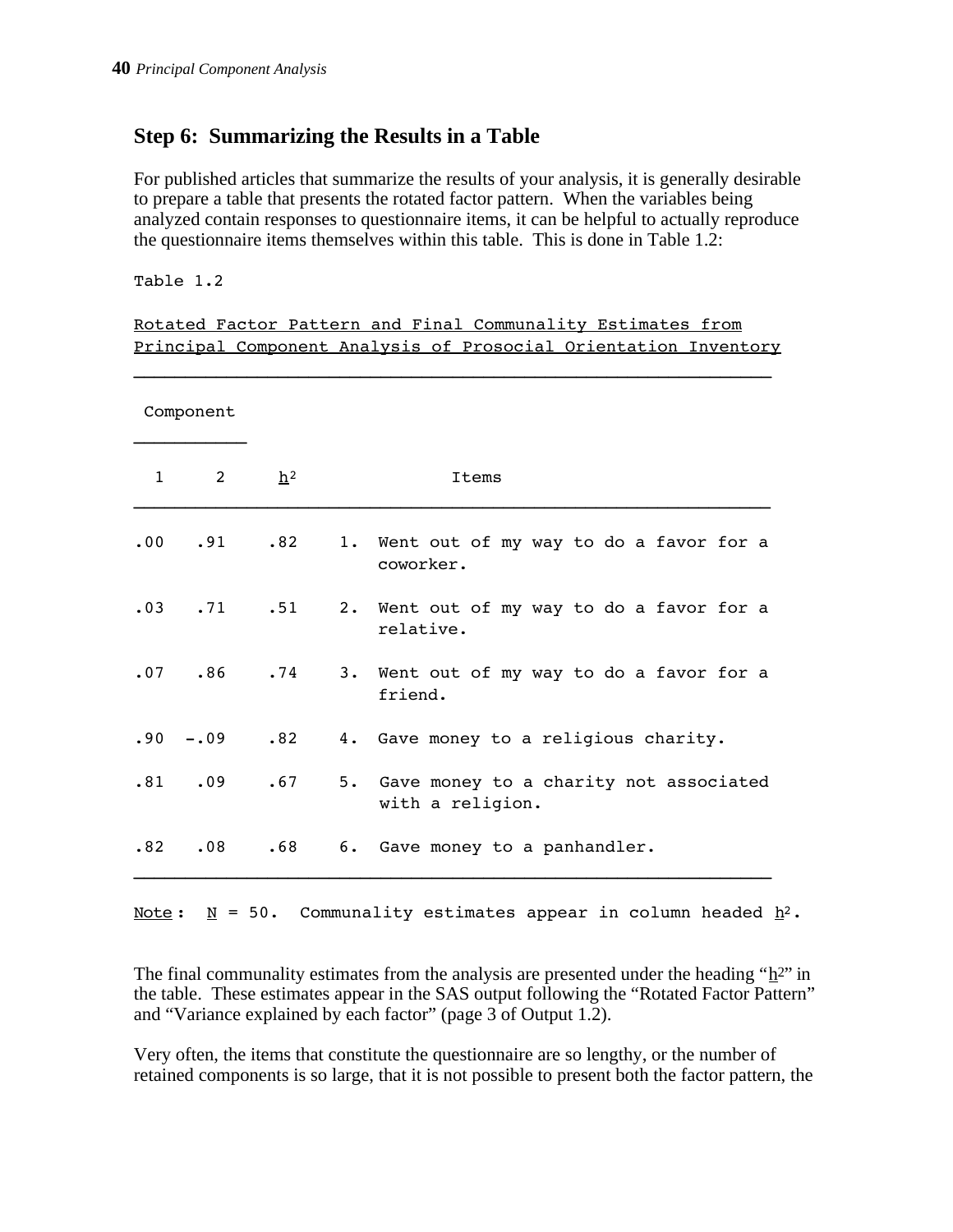communalities, and the items themselves in the same table. In such situations, it may be preferable to present the factor pattern and communalities in one table, and the items in a second (or in the text of the paper). Shared item numbers may then be used to associate each item with its corresponding factor loadings and communality.

### **Step 7: Preparing a Formal Description of the Results for a Paper**

The preceding analysis could be summarized in the following way for a published paper:

 Responses to the 6-item questionnaire were subjected to a principal component analysis using ones as prior communality estimates. The principal axis method was used to extract the components, and this was followed by a varimax (orthogonal) rotation.

 Only the first two components displayed eigenvalues greater than 1, and the results of a scree test also suggested that only the first two components were meaningful. Therefore, only the first two components were retained for rotation. Combined, components 1 and 2 accounted for 71% of the total variance.

 Questionnaire items and corresponding factor loadings are presented in Table 1.2. In interpreting the rotated factor pattern, an item was said to load on a given component if the factor loading was .40 or greater for that component, and was less than .40 for the other. Using these criteria, three items were found to load on the first component, which was subsequently labelled the financial giving component. Three items also loaded on the second component, which was labelled the acquaintance helping component.

### **An Example with Three Retained Components**

#### **The Questionnaire**

The next example involves a piece of fictitious research that investigates the investment model (Rusbult, 1980). The investment model identifies variables that are believed to affect a person's commitment to a romantic relationship. In this context, **commitment** refers to the person's intention to maintain the relationship and stay with the current romantic partner.

One version of the investment model predicts that commitment will be affected by three antecedent variables: satisfaction, investment size, and alternative value. **Satisfaction** refers to the subject's affective response to the relationship; among other things, subjects report high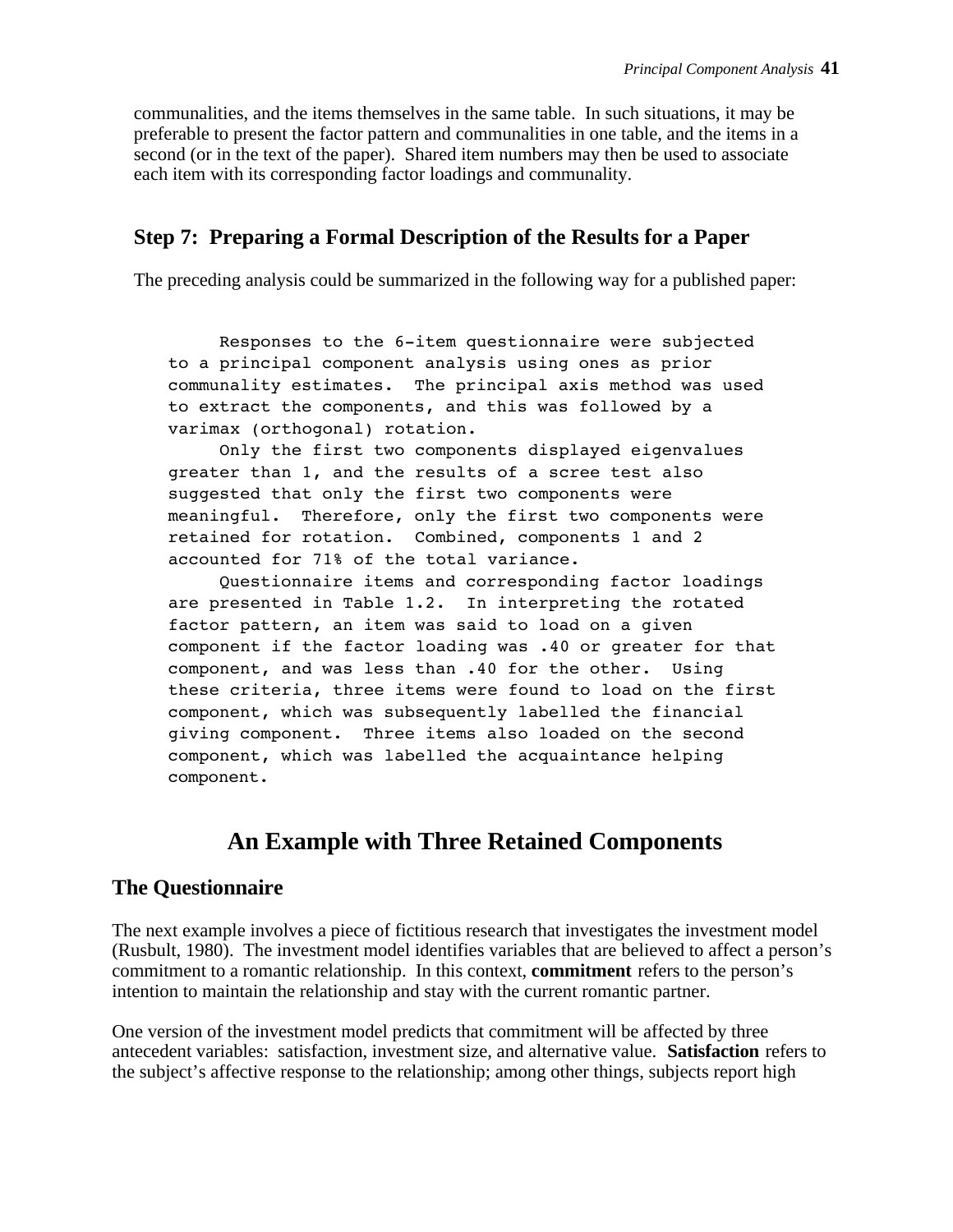#### **42** *Principal Component Analysis*

levels of satisfaction when their current relationship comes close to their ideal relationship. **Investment size** refers to the amount of time, energy, and personal resources that an individual has put into the relationship. For example, subjects report high investments when they have spent a lot of time with their current partner and have developed a lot of mutual friends that may be lost if the relationship were to end. Finally, **alternative value** refers to the attractiveness of one's alternatives to the current partner; a subject would score high on alternative value if, for example, it would be attractive to date someone else or perhaps to not be dating at all.

Assume that you wish to conduct research on the investment model, and are in the process of preparing a 12-item questionnaire that will assess levels of satisfaction, investment size, and alternative value in a group of subjects involved in romantic associations. Part of the instrument used to assess these constructs is reproduced here:

| Indicate the extent to which you agree or disagree with each of the<br>following statements by writing the appropriate response number in the<br>space to the left of the statement. Please use the following response<br>format in making these ratings: |
|-----------------------------------------------------------------------------------------------------------------------------------------------------------------------------------------------------------------------------------------------------------|
| 7 = Strongly Agree<br>$6 = \text{Agree}$<br>$5 = Slightly$ Agree<br>4 = Neither Agree Nor Disagree<br>$3 =$ Slightly Disagree<br>$2 = Disagree$<br>$1 =$ Strongly Disagree                                                                                |
| I am satisfied with my current relationship.                                                                                                                                                                                                              |
| My current relationship comes close to my ideal relationship.                                                                                                                                                                                             |
| I am more satisfied with my relationship than is the average<br>person.                                                                                                                                                                                   |
| I feel good about my current relationship.                                                                                                                                                                                                                |
| I have invested a great deal of time in my current<br>relationship.                                                                                                                                                                                       |
| I have invested a great deal of energy in my current<br>relationship.                                                                                                                                                                                     |
| I have invested a lot of my personal resources (e.g., money)<br>in developing my current relationship.                                                                                                                                                    |
| My partner and I have developed a lot of mutual friends which<br>I might lose if we were to break up.                                                                                                                                                     |
| There are plenty of other attractive people around for me to<br>date if I were to break up with my current partner.                                                                                                                                       |
|                                                                                                                                                                                                                                                           |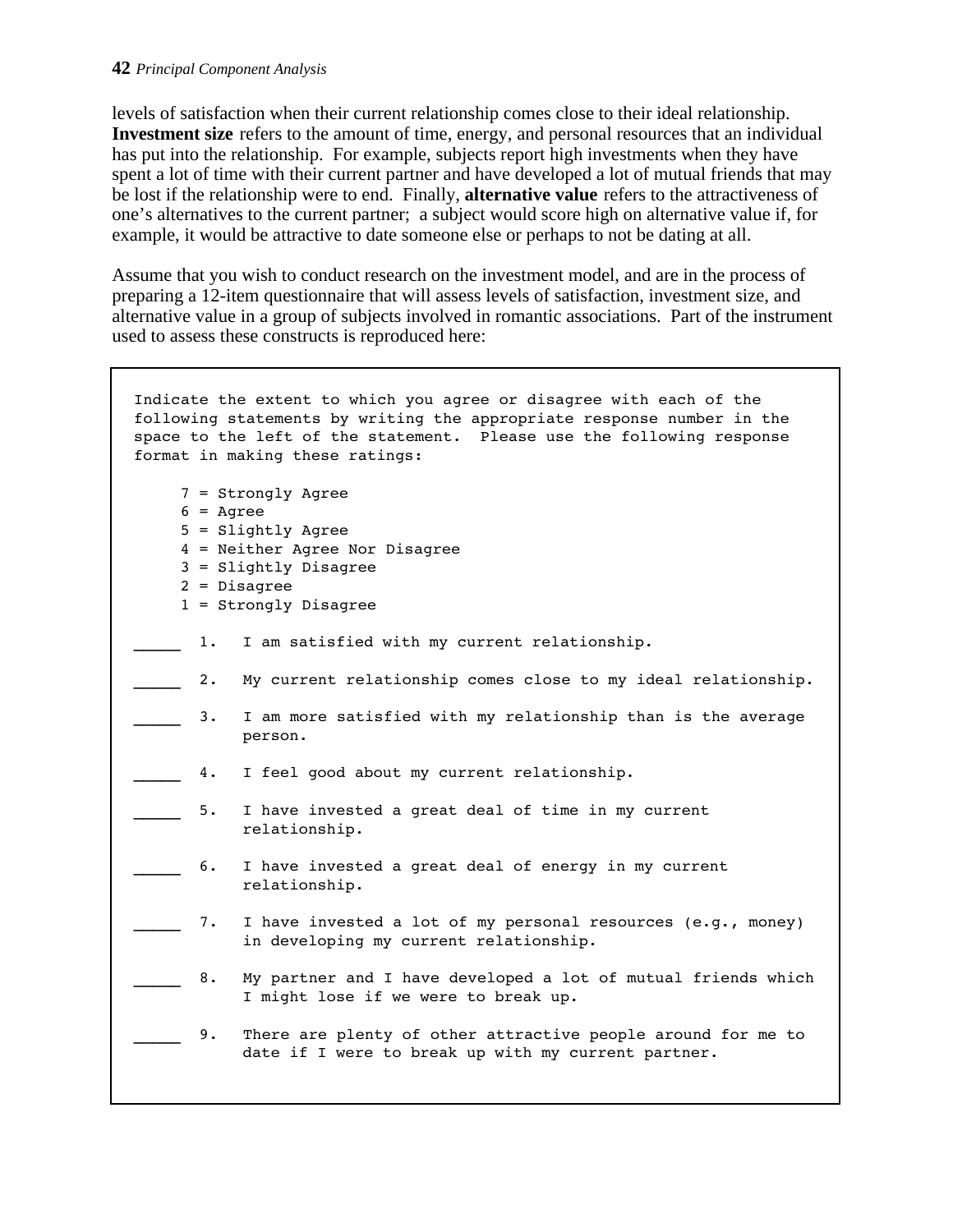| 10. | It would be attractive for me to break up with my current<br>partner and date someone else.    |
|-----|------------------------------------------------------------------------------------------------|
| 11. | It would be attractive for me to break up with my partner and<br>just be alone for a while.    |
| 12. | It would be attractive for me to break up with my partner and<br>"play the field" for a while. |

In the preceding questionnaire, items 1–4 were designed to assess satisfaction, items 5-8 were designed to assess investment size, and items 9–12 were designed to assess alternative value. Assume that you administer this questionnaire to 300 subjects, and now want to perform a principal component analysis on their responses.

### **Writing the Program**

Earlier, it was mentioned that it is possible to perform a principal component analysis on a correlation matrix as well as on raw data; this section shows how this is done. The following program inputs the correlation matrix that provides all possible correlations between responses to the 12 items on the questionnaire, and performs a principal component analysis on these responses (these correlations are based on fictitious data):

```
 1 DATA D1(TYPE=CORR) ;
2 INPUT TYPE $
3 NAME \$ 4 V1-V12 ;
 5 CARDS;
 6 N . 300 300 300 300 300 300 300 300 300 300 300 300
 7 STD . 2.48 2.39 2.58 3.12 2.80 3.14 2.92 2.50 2.10 2.14 1.83 2.26
8 CORR V1 1.00 . . . . . . . . .
9 CORR V2 .69 1.00 . . . . . .
10 CORR V3 .60 .79 1.00 . . . . .
11 CORR V4 .62 .47 .48 1.00 . . . .
12 CORR V5 .03 .04 .16 .09 1.00 . . . . . . .
13 CORR V6 .05 -.04 .08 .05 .91 1.00 . .
14 CORR V7 .14 .05 .06 .12 .82 .89 1.00 . . . . .
15 CORR V8 .23 .13 .16 .21 .70 .72 .82 1.00 .
16 CORR V9 -.17 -.07 -.04 -.05 -.33 -.26 -.38 -.45 1.00 .
17 CORR V10 -.10 -.08 .07 .15 -.16 -.20 -.27 -.34 .45 1.00 .
18 CORR V11 -.24 -.19 -.26 -.28 -.43 -.37 -.53 -.57 .60 .22 1.00 .
19 CORR V12 -.11 -.07 .07 .08 -.10 -.13 -.23 -.31 .44 .60 .26 1.00
20<sup>2</sup>21 PROC FACTOR DATA=D1
22 METHOD=PRIN
23 PRIORS=ONE
```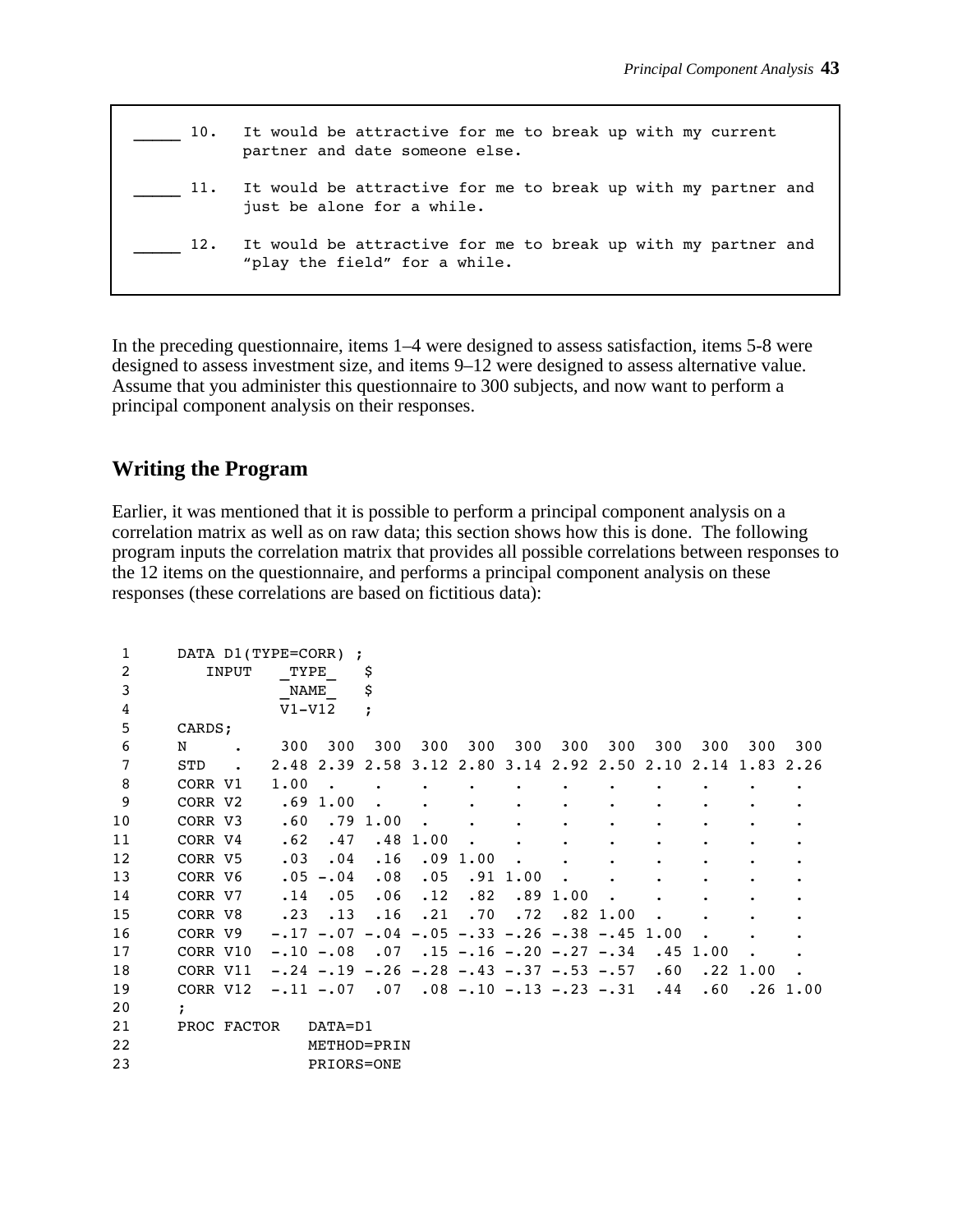| 24 |      | MINEIGEN=1     |   |
|----|------|----------------|---|
| 25 |      | <b>SCREE</b>   |   |
| 26 |      | ROTATE=VARIMAX |   |
| 27 |      | ROUND          |   |
| 28 |      | $FLAG = .40$   | : |
| 29 |      | VAR V1-V12;    |   |
| 30 | RUN; |                |   |

The PROC FACTOR statement in the preceding program follows the general form recommended for the initial analysis of a data set. Notice that the MINEIGEN=1 statement requests that all components with eigenvalues greater than one be retained, and the SCREE option requests a scree plot of the eigenvalues. These options are particularly helpful for the initial analysis of the data, as they can help determine the correct number of components to retain. If the scree test (or the other criteria) suggests retaining some number of components other than what would be retained using the MINEIGEN=1 option, that option may be dropped and replaced with the NFACT= option.

### **Results of the Initial Analysis**

The preceding program produced four pages of output, with the following information appearing on each page:

- Page 1 includes the eigenvalue table.
- Page 2 includes the scree plot of eigenvalues.
- Page 3 includes the unrotated factor pattern and final communality estimates.
- Page 4 includes the rotated factor pattern.

The eigenvalue table from this analysis appears on page 1 of Output 1.3. The eigenvalues themselves appear in the row to the right of the "Eigenvalue" heading. From the values appearing in this row, you can see that components 1, 2, and 3 demonstrated eigenvalues of 4.47, 2.73, and 1.70, respectively. Further, you can see that only these first three components demonstrated eigenvalues greater than one. This means that three components will be retained by the MINEIGEN criterion. Notice that the first nonretained component (component 4) displays an eigenvalue of approximately 0.85 which, of course, is well below 1.00. This is encouraging, as you can have more confidence in the eigenvalue-one criterion when the solution does not contain components with "near-miss" eigenvalues of , say, .98 or .99.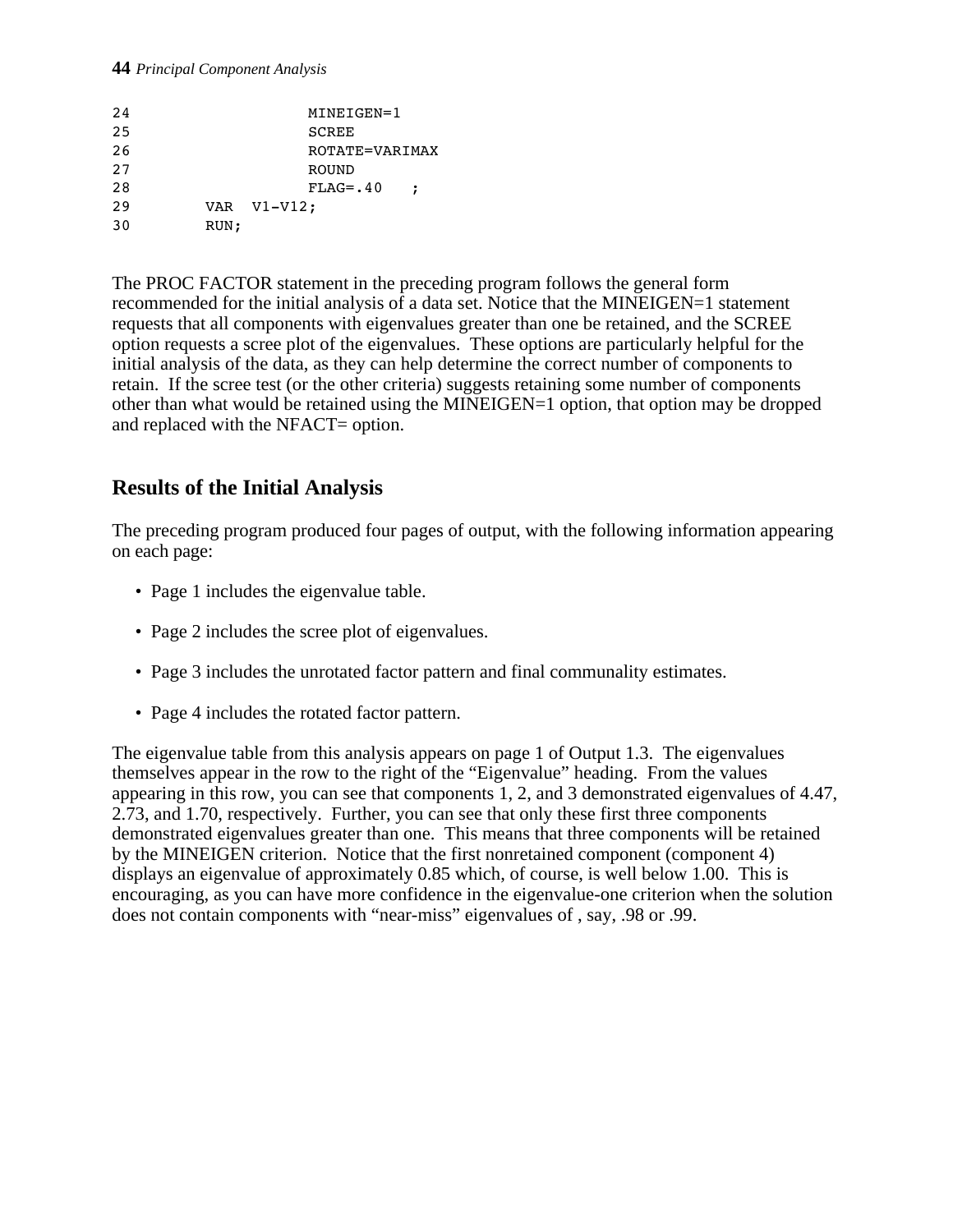| Initial Factor Method: Principal Components                   |                                  |                 |        |        |  |
|---------------------------------------------------------------|----------------------------------|-----------------|--------|--------|--|
|                                                               | Prior Communality Estimates: ONE |                 |        |        |  |
| Eigenvalues of the Correlation Matrix: Total = 12 Average = 1 |                                  |                 |        |        |  |
|                                                               | $\mathbf{1}$                     | 2               | 3      | 4      |  |
| Eigenvalue                                                    | 4.4706                           | 2.7306          | 1.7017 | 0.8463 |  |
| Difference                                                    | 1,7400                           | 1.0289          | 0.8555 | 0.2256 |  |
| Proportion                                                    | 0.3725                           | 0.2276          | 0.1418 | 0.0705 |  |
| Cumulative                                                    | 0.3725                           | 0.6001          | 0.7419 | 0.8124 |  |
|                                                               | 5                                | 6               | 7      | 8      |  |
| Eigenvalue                                                    | 0.6206                           | 0.4110          | 0.3450 | 0.3029 |  |
| Difference                                                    | 0.2096                           | 0.0660          | 0.0421 | 0.0701 |  |
| Proportion                                                    | 0.0517                           | 0.0343          | 0.0288 | 0.0252 |  |
| Cumulative                                                    | 0.8642                           | 0.8984          | 0.9272 | 0.9524 |  |
|                                                               | 9                                | 10 <sup>°</sup> | 11     | 12     |  |
| Eigenvalue                                                    | 0.2328                           | 0.1869          | 0.1062 | 0.0453 |  |
| Difference                                                    | 0.0460                           | 0.0806          | 0.0609 |        |  |
| Proportion                                                    | 0.0194                           | 0.0156          | 0.0089 | 0.0038 |  |
| Cumulative                                                    | 0.9718                           | 0.9874          | 0.9962 | 1,0000 |  |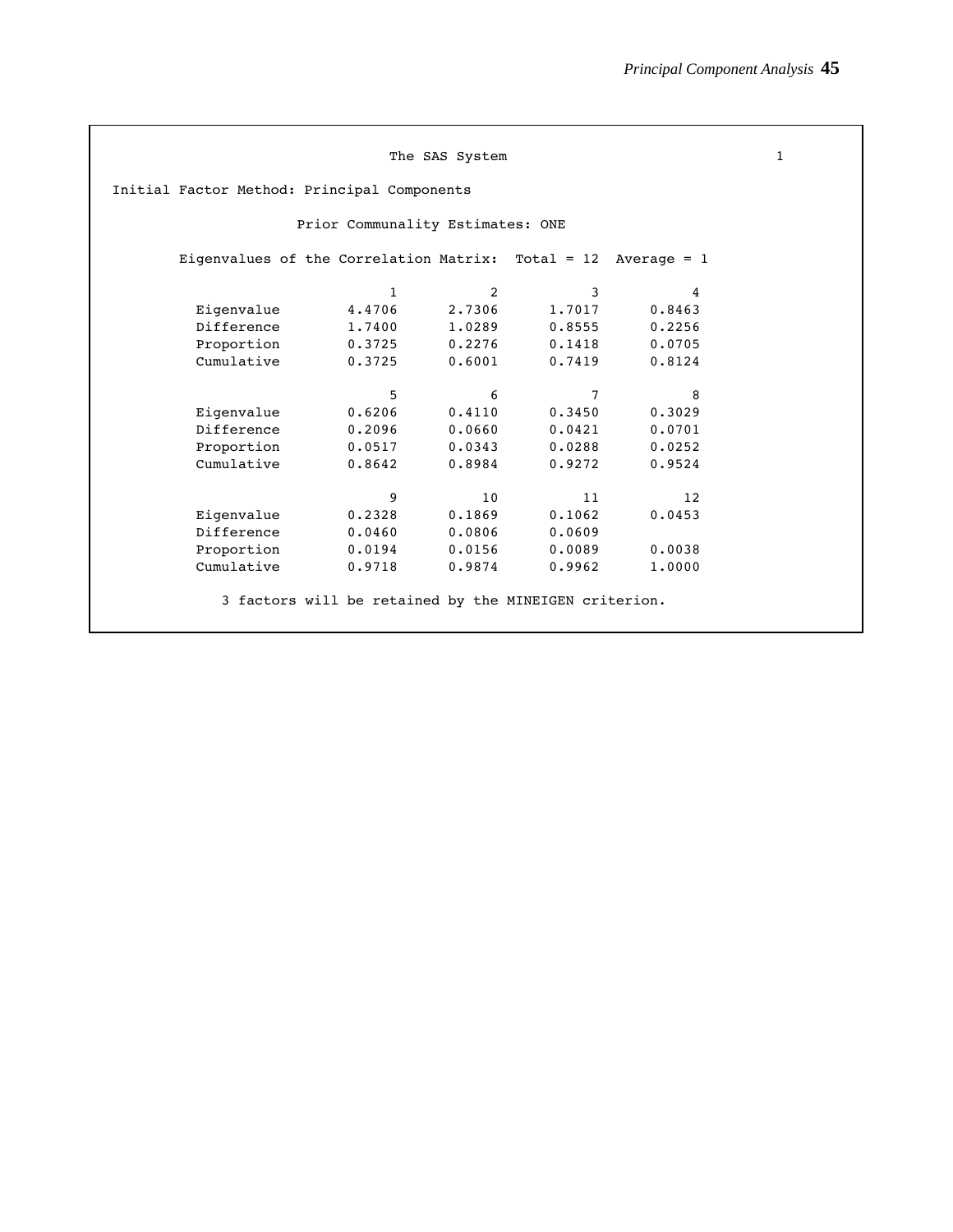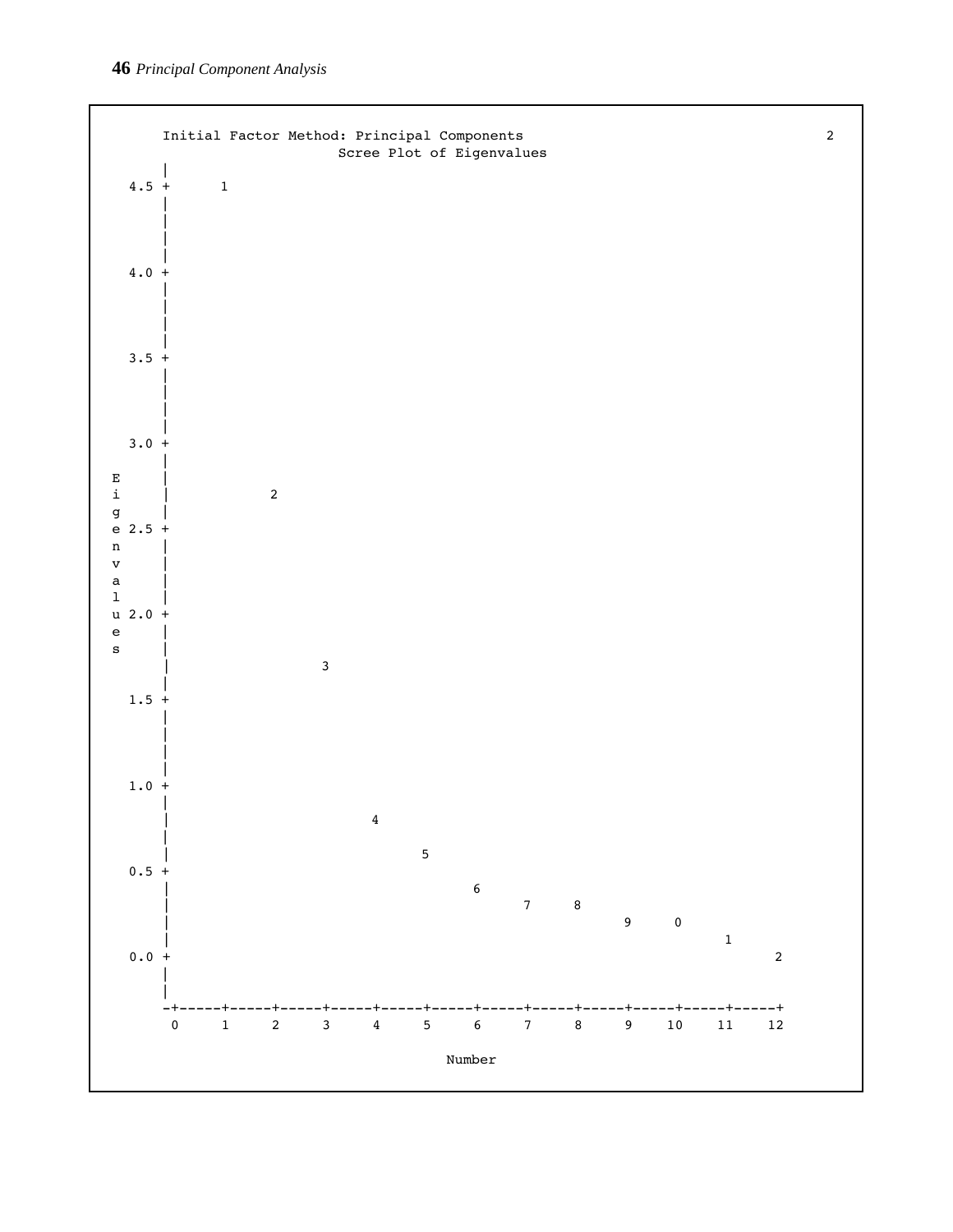|                                                                                | The SAS System                                   |          |          |          | 3 |
|--------------------------------------------------------------------------------|--------------------------------------------------|----------|----------|----------|---|
| Initial Factor Method: Principal Components                                    |                                                  |          |          |          |   |
|                                                                                | Factor Pattern                                   |          |          |          |   |
|                                                                                | FACTOR1                                          | FACTOR2  | FACTOR3  |          |   |
| V1                                                                             | 39                                               | $76*$    | $-14$    |          |   |
| V <sub>2</sub>                                                                 | 31                                               | $82 *$   | $-12$    |          |   |
| V <sub>3</sub>                                                                 | 34                                               | 79 *     | 9        |          |   |
| V <sub>4</sub>                                                                 | 31                                               | $69 *$   | 15       |          |   |
| V5                                                                             | $80*$                                            | $-26$    | $41 *$   |          |   |
| V <sub>6</sub>                                                                 | 79 *                                             | $-32$    | $41 *$   |          |   |
| V <sub>7</sub>                                                                 | $87 *$                                           | $-27$    | 26       |          |   |
| V8                                                                             | 88 *                                             | $-14$    | 9        |          |   |
| V9                                                                             | $-61$ *                                          | 14       | $47 *$   |          |   |
| V10                                                                            | $-43$ *                                          | 23       | 68 *     |          |   |
| V11                                                                            | $-72$ *                                          | $-6$     | 12       |          |   |
| V12                                                                            | $-40$                                            | 19       | $72 *$   |          |   |
|                                                                                |                                                  |          |          |          |   |
| NOTE: Printed values are multiplied by 100 and rounded to the nearest integer. |                                                  |          |          |          |   |
| Values greater than 0.4 have been flagged by an '*'.                           |                                                  |          |          |          |   |
|                                                                                |                                                  |          |          |          |   |
|                                                                                | Variance explained by each factor                |          |          |          |   |
|                                                                                |                                                  |          |          |          |   |
|                                                                                | FACTOR1                                          | FACTOR2  | FACTOR3  |          |   |
|                                                                                | 4.470581 2.730623 1.701734                       |          |          |          |   |
|                                                                                |                                                  |          |          |          |   |
|                                                                                | Final Communality Estimates: Total = 8.902938    |          |          |          |   |
|                                                                                |                                                  |          |          |          |   |
| V1                                                                             | V <sub>2</sub><br>V3                             | V4       | V5       | V6       |   |
| 0.755221                                                                       | 0.782123  0.747982  0.598878  0.871668  0.899804 |          |          |          |   |
|                                                                                |                                                  |          |          |          |   |
| V7                                                                             | V8<br>V9                                         | V10      | V11      | V12      |   |
| 0.899918                                                                       | 0.796680<br>0.611250                             | 0.694877 | 0.532084 | 0.712453 |   |
|                                                                                |                                                  |          |          |          |   |

The SAS System 4

Rotation Method: Varimax

Orthogonal Transformation Matrix

 1 2 3 1 0.83139 0.34426 -0.43620 2 -0.29475 0.93866 0.17902 3 0.47107 -0.02026 0.88186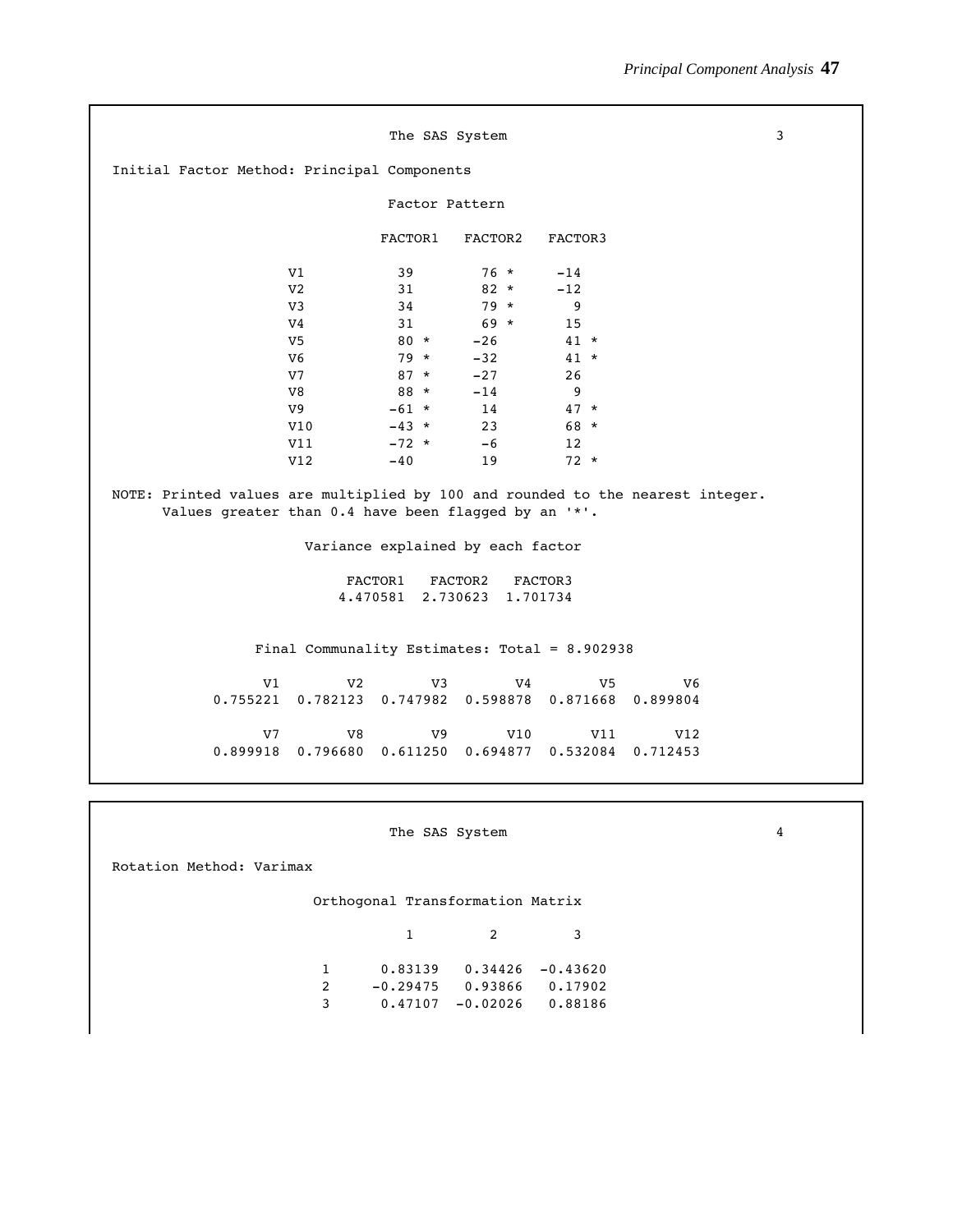|                                                                                                                                        |                | Rotated Factor Pattern                |                |                                                  |          |  |
|----------------------------------------------------------------------------------------------------------------------------------------|----------------|---------------------------------------|----------------|--------------------------------------------------|----------|--|
|                                                                                                                                        |                | FACTOR1                               | FACTOR2        | FACTOR3                                          |          |  |
|                                                                                                                                        | V1             | 3                                     | $85 *$         | $-16$                                            |          |  |
|                                                                                                                                        | V <sub>2</sub> | $-4$                                  | 88 *           | $-10$                                            |          |  |
|                                                                                                                                        | V3             | - 9                                   | $86 *$         | $_{\rm 8}$                                       |          |  |
|                                                                                                                                        | V <sub>4</sub> | 13                                    | $75 *$         | 12                                               |          |  |
|                                                                                                                                        | V <sub>5</sub> | $93 *$                                | $\overline{2}$ | $-3$                                             |          |  |
|                                                                                                                                        | V <sub>6</sub> | $95 *$                                | $-4$           | $-4$                                             |          |  |
|                                                                                                                                        | V <sub>7</sub> | $93 *$                                | $\overline{4}$ | $-19$                                            |          |  |
|                                                                                                                                        | V8             | $81 *$                                | 17             | $-33$                                            |          |  |
|                                                                                                                                        | V9             | $-32$                                 | $-9$           | $71 *$                                           |          |  |
|                                                                                                                                        | V10            | $-11$                                 | 6              | $82 *$                                           |          |  |
|                                                                                                                                        | V11            | $-52$ *                               | $-30$          | $41 *$                                           |          |  |
|                                                                                                                                        | V12            | $-5$                                  | 3              | $84 *$                                           |          |  |
| NOTE: Printed values are multiplied by 100 and rounded to the nearest integer.<br>Values greater than 0.4 have been flagged by an '*'. |                |                                       |                |                                                  |          |  |
|                                                                                                                                        |                | Variance explained by each factor     |                |                                                  |          |  |
|                                                                                                                                        |                | FACTOR1<br>3.704983 2.936412 2.261543 | FACTOR2        | FACTOR3                                          |          |  |
|                                                                                                                                        |                |                                       |                | Final Communality Estimates: Total = 8.902938    |          |  |
| V1                                                                                                                                     | V <sub>2</sub> | V3                                    | $\nabla 4$     | V5                                               | V6       |  |
| 0.755221                                                                                                                               |                |                                       |                | 0.782123  0.747982  0.598878  0.871668  0.899804 |          |  |
|                                                                                                                                        |                |                                       |                |                                                  |          |  |
| V <sub>7</sub>                                                                                                                         | V8             | V9                                    | V10            | V11                                              | V12      |  |
| 0.899918                                                                                                                               |                | 0.796680 0.611250 0.694877            |                | 0.532084                                         | 0.712453 |  |
|                                                                                                                                        |                |                                       |                |                                                  |          |  |

**Output 1.3:** Results of the Initial Principal Component Analysis of the Investment Model Data

The eigenvalue table in Output 1.3 also shows that the first three components combined account for approximately 74% of the total variance (this variance value can be observed at the intersection of the row headed "Cumulative" and column headed "3"). According to the "percentage of variance accounted for" criterion, this once again suggests that it may be appropriate to retain three components.

The scree plot from this solution appears on page 2 of Output 1.3. This scree plot shows that there are several large breaks in the data following components 1, 2, and 3, and then the line begins to flatten out beginning with component 4. The last large break appears after component 3, suggesting that only components 1–3 account for meaningful variance. This indicates that only these first three components should be retained and interpreted. Notice how it is almost possible to draw a straight line through components 4–12? The components that lie along a semi-straight line such as this are typically assumed to be measuring only trivial variance (components 4–12 constitute the "scree" of your scree plot!).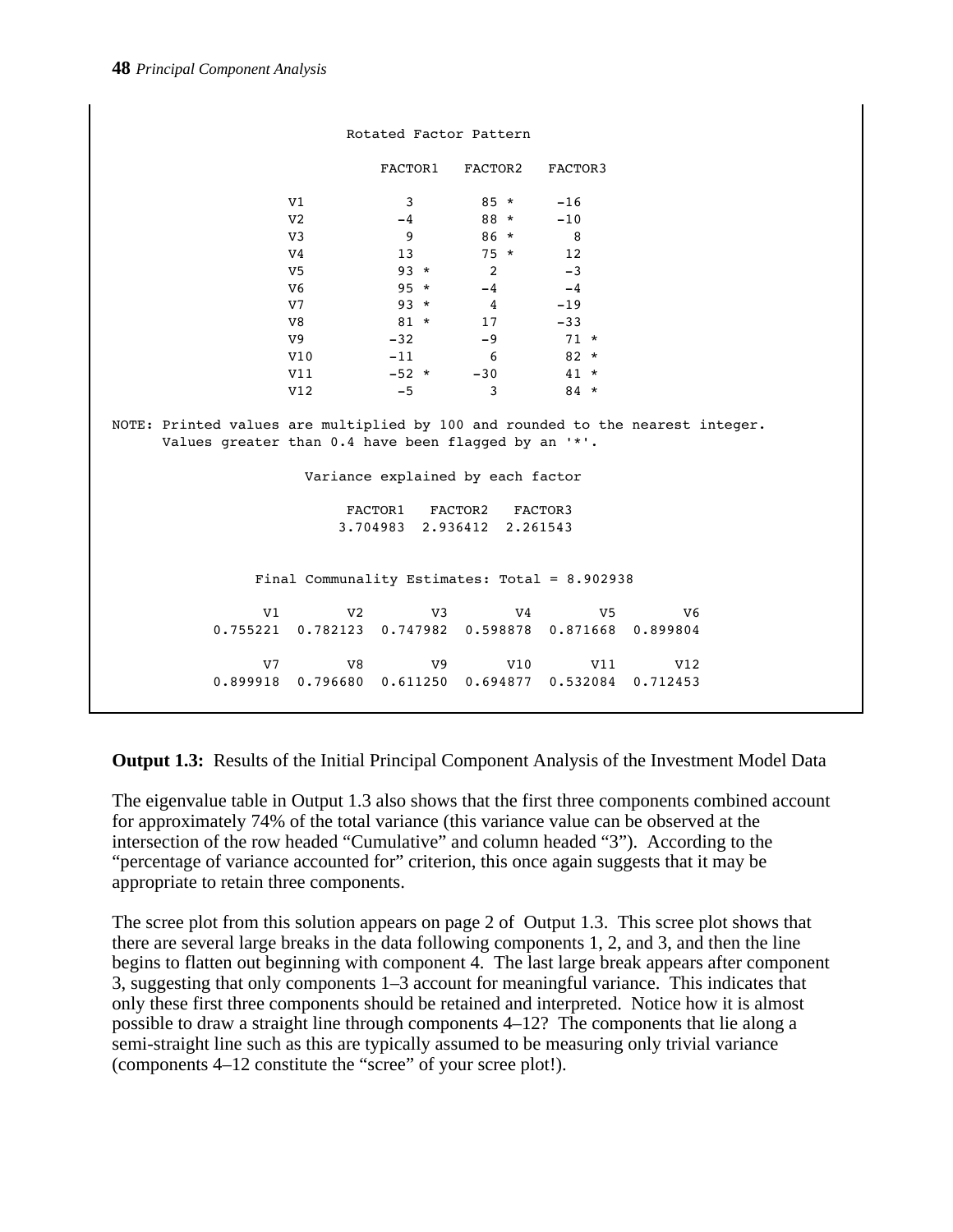So far, the results from the eigenvalue-one criterion, the variance accounted for criterion, and the scree plot have converged in suggesting that a three-component solution may be appropriate. It is now time to review the rotated factor pattern to see if such a solution is interpretable. This matrix is presented on page 4 of Output 1.3.

Following the guidelines provided earlier, you begin your interpretation by looking for factorially complex items; that is, items with meaningful loadings for more than one component. A review shows that item 11 (variable V11) is a complex item, loading on both components 1 and 3. Item 11 is therefore scratched out. Except for this item, the solution is otherwise fairly clean.

To interpret component 1, you read down the column for FACTOR1 and see that items 5–8 display significant loadings for this component (remember that item 11 has been scatched out). These items are:

|    | 5. I have invested a great deal of time in my current relationship.                                       |
|----|-----------------------------------------------------------------------------------------------------------|
|    | 6. I have invested a great deal of energy in my current relationship.                                     |
|    | 7. I have invested a lot of my personal resources (e.g., money) in<br>developing my current relationship. |
| 8. | My partner and I have developed a lot of mutual friends which I<br>might lose if we were to break up.     |

All of these items deal with the investments that subjects have made in their relationships, so it makes sense to label this the "investment size" component.

The rotated factor pattern shows that items 1–4 displayed meaningful loadings for component 2. These items are:

|    | 1. I am satisfied with my current relationship.                         |
|----|-------------------------------------------------------------------------|
| 2. | My current relationship comes close to my ideal relationship.           |
|    | I am more satisfied with my relationship than is the average<br>person. |
| 4. | I feel good about my current relationship.                              |

Given the content of the preceding items, it seems reasonable to label component 2 the "satisfaction" component.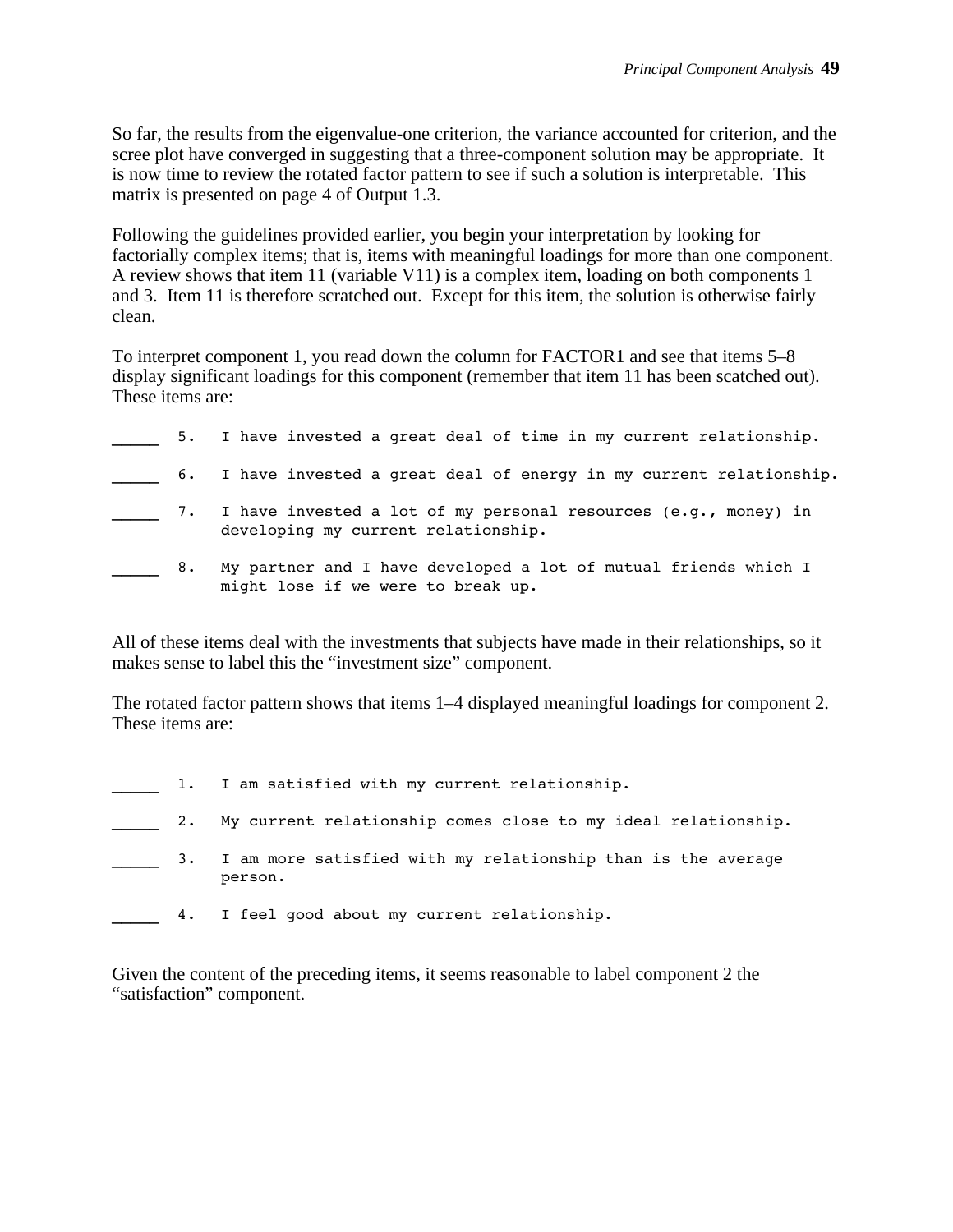Finally, component 3 displayed large loadings for items 9, 10, and 12 (again, remember that item 11 has been scratched out). These items are:

| 9.  | There are plenty of other attractive people around for me to date<br>if I were to break up with my current partner. |
|-----|---------------------------------------------------------------------------------------------------------------------|
| 10. | It would be attractive for me to break up with my current partner<br>and date someone else.                         |
| 12. | It would be attractive for me to break up with my partner and<br>"play the field" for a while.                      |

These items all seem to deal with the attractiveness of one's alternatives to the current relationship, so it makes sense to label this the "alternative value" component.

You may now step back and determine whether this solution satisfies the interpretability criteria presented earlier:

- 1. Are there at least three variables with meaningful loadings on each retained component?
- 2. Do the variables that load on a given component share the same conceptual meaning?
- 3. Do the variables that load on different components seem to be measuring different constructs?
- 4. Does the rotated factor pattern demonstrate "simple structure"?

In general, the answer to each of the preceding questions is "yes," indicating that the current solution is in most respects satisfactory. There was, however, a problem with item 11, which loaded on both components 1 and 3. This problem prevented the current solution from demonstrating a perfectly "simple structure" (criterion 4 from above). To eliminate this problem, it may be desirable to repeat the analysis, this time analyzing all of the items *except* for item 11. This will be done in the second analysis of the investment model data, to be described below.

### **Results of the Second Analysis**

To repeat the current analysis with item 11 deleted, it is necessary only to modify the VAR statement of the preceding program. This may be done by changing the VAR statement so that it appears as follows:

VAR V1-V10 V12;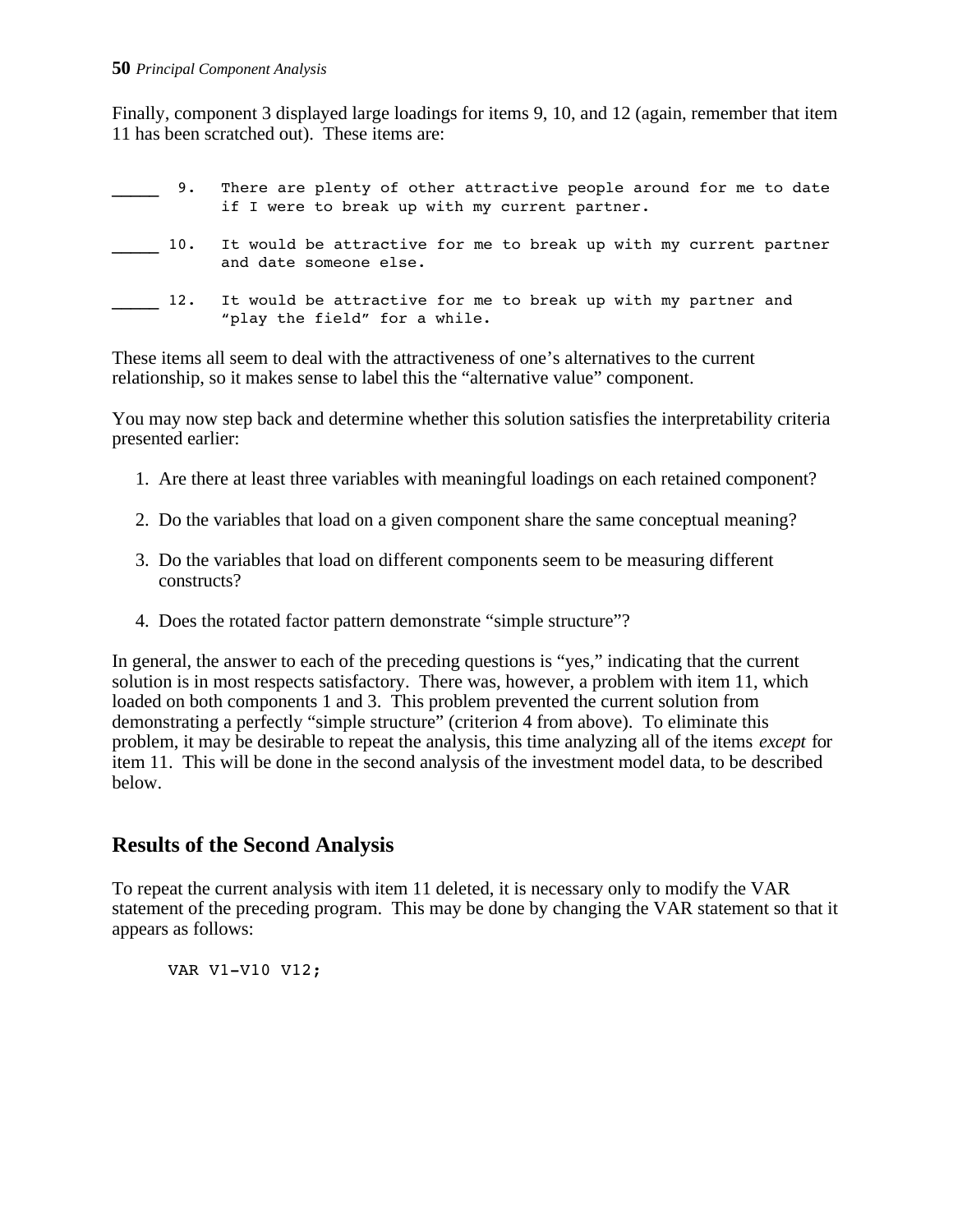All other aspects of the program would remain as they were previously. The eigenvalue table, scree plot, the unrotated factor pattern, the rotated factor pattern, and final communality estimates obtained from this revised program appear in Output 1.4:

|                                             |                                                               | The SAS System  |                |        |
|---------------------------------------------|---------------------------------------------------------------|-----------------|----------------|--------|
| Initial Factor Method: Principal Components |                                                               |                 |                |        |
|                                             | Prior Communality Estimates: ONE                              |                 |                |        |
|                                             | Eigenvalues of the Correlation Matrix: Total = 11 Average = 1 |                 |                |        |
|                                             | $\mathbf{1}$                                                  | 2               | 3              | 4      |
| Eigenvalue                                  | 4.0241                                                        | 2,7270          | 1.6898         | 0.6838 |
| Difference                                  | 1,2970                                                        | 1.0372          | 1.0060         | 0.1274 |
| Proportion                                  | 0.3658                                                        | 0.2479          | 0.1536         | 0.0622 |
| Cumulative                                  | 0.3658                                                        | 0.6137          | 0.7674         | 0.8295 |
|                                             | 5                                                             | 6               | $\overline{7}$ | 8      |
| Eigenvalue                                  | 0.5564                                                        | 0.3963          | 0.3074         | 0.2668 |
| Difference                                  | 0.1601                                                        | 0.0889          | 0.0406         | 0.0798 |
| Proportion                                  | 0.0506                                                        | 0.0360          | 0.0279         | 0.0243 |
| Cumulative                                  | 0.8801                                                        | 0.9161          | 0.9441         | 0.9683 |
|                                             | 9                                                             | 10 <sup>°</sup> | 11             |        |
| Eigenvalue                                  | 0.1869                                                        | 0.1131          | 0.0486         |        |
| Difference                                  | 0.0739                                                        | 0.0645          |                |        |
| Proportion                                  | 0.0170                                                        | 0.0103          | 0.0044         |        |
| Cumulative                                  | 0.9853                                                        | 0.9956          | 1.0000         |        |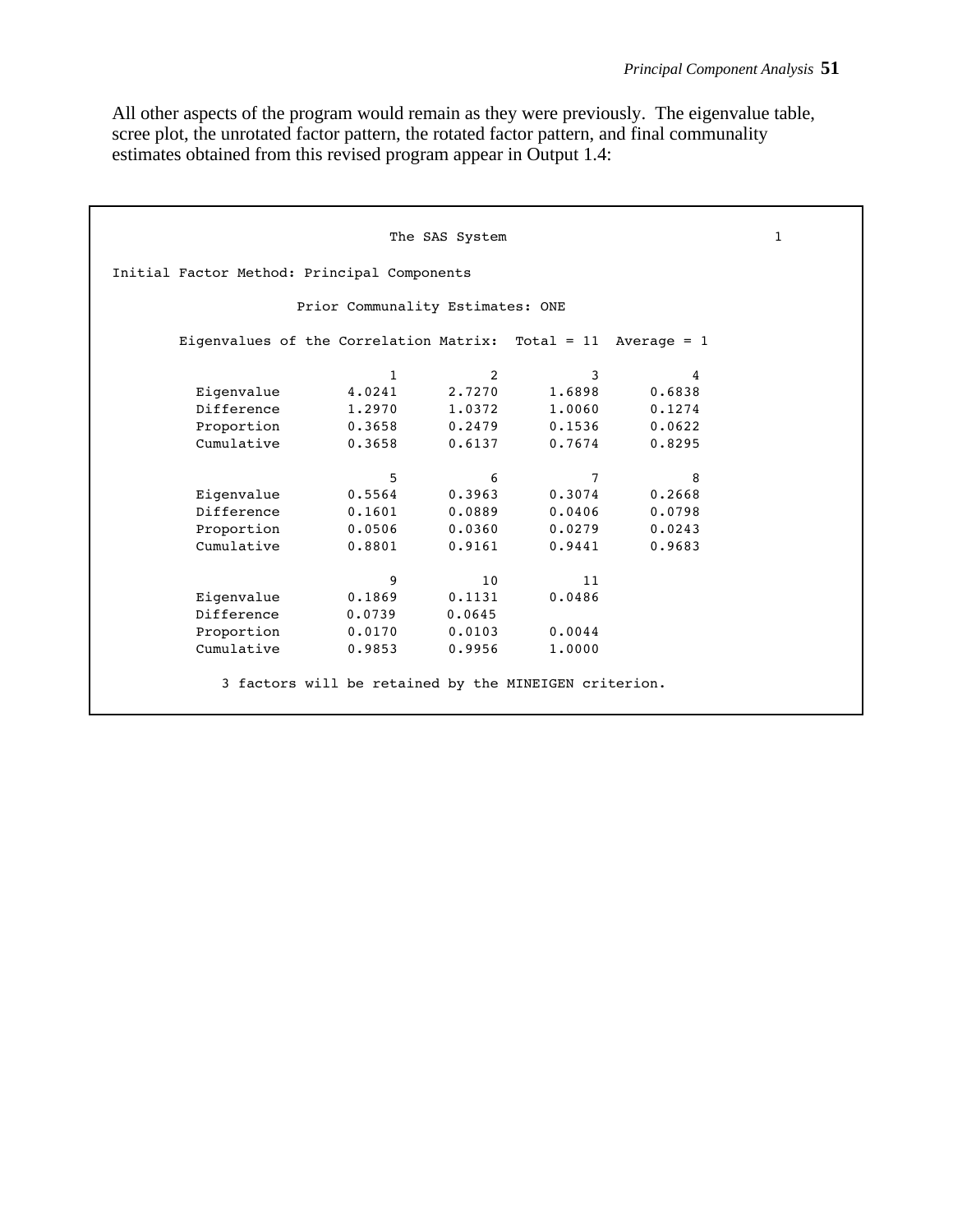

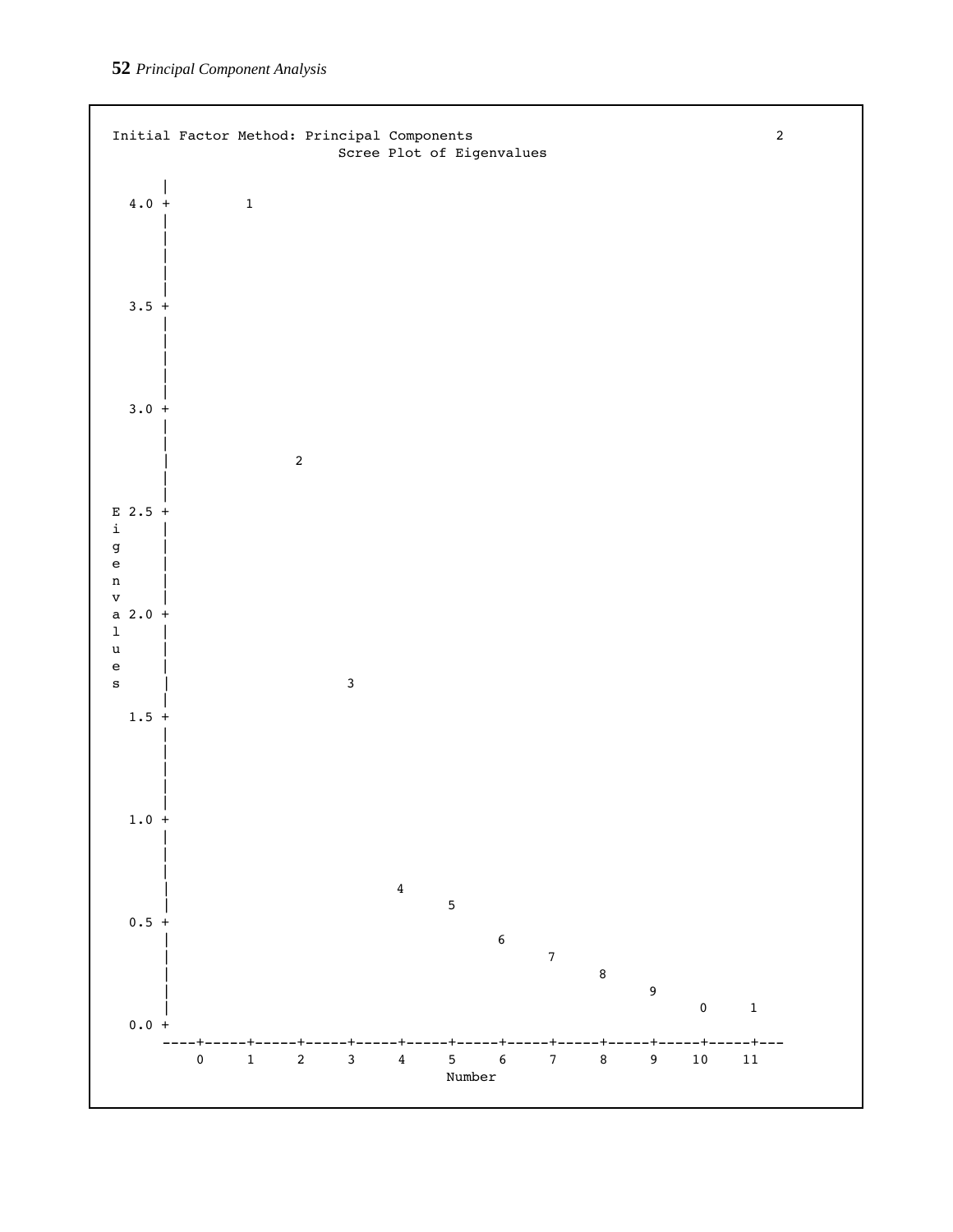| The SAS System<br>Initial Factor Method: Principal Components                                                                                                               |                                                  |                |                   |    |  |  |  |  |
|-----------------------------------------------------------------------------------------------------------------------------------------------------------------------------|--------------------------------------------------|----------------|-------------------|----|--|--|--|--|
|                                                                                                                                                                             |                                                  |                |                   |    |  |  |  |  |
|                                                                                                                                                                             | Factor Pattern                                   |                |                   |    |  |  |  |  |
| FACTOR1<br>FACTOR2<br>FACTOR3                                                                                                                                               |                                                  |                |                   |    |  |  |  |  |
| V1                                                                                                                                                                          | 38                                               | $77 *$         | $-17$             |    |  |  |  |  |
| V <sub>2</sub>                                                                                                                                                              | 30                                               | $83 *$         | $-15$             |    |  |  |  |  |
| V3                                                                                                                                                                          | 32                                               | $80 *$         | 8                 |    |  |  |  |  |
| V4                                                                                                                                                                          | 29                                               | $70*$          | 15                |    |  |  |  |  |
| V <sub>5</sub>                                                                                                                                                              | $83 *$                                           | $-23$          | 38                |    |  |  |  |  |
| V <sub>6</sub>                                                                                                                                                              | $83 *$                                           | $-30$          | 38                |    |  |  |  |  |
| V7                                                                                                                                                                          | $89 *$                                           | $-24$          | 24                |    |  |  |  |  |
| V8                                                                                                                                                                          | 88 *                                             | $-12$          | $\overline{7}$    |    |  |  |  |  |
| V9                                                                                                                                                                          | $-56$ *                                          | 13             | $47 *$            |    |  |  |  |  |
| V10                                                                                                                                                                         | $-44$ *                                          | 22             | $70 *$            |    |  |  |  |  |
| V12                                                                                                                                                                         | $-40$                                            | 18             | $74 *$            |    |  |  |  |  |
| NOTE: Printed values are multiplied by 100 and rounded to the nearest integer.<br>Values greater than 0.4 have been flagged by an '*'.<br>Variance explained by each factor |                                                  |                |                   |    |  |  |  |  |
|                                                                                                                                                                             |                                                  |                |                   |    |  |  |  |  |
| FACTOR1<br>FACTOR2<br>FACTOR3<br>4.024086 2.727039<br>1.689791                                                                                                              |                                                  |                |                   |    |  |  |  |  |
| Final Communality Estimates: Total = $8.440916$                                                                                                                             |                                                  |                |                   |    |  |  |  |  |
| V1                                                                                                                                                                          | V <sub>2</sub><br>V3                             | V <sub>4</sub> | V <sub>5</sub>    | V6 |  |  |  |  |
| 0.772386                                                                                                                                                                    | 0.798289  0.748233  0.591921  0.882544  0.921349 |                |                   |    |  |  |  |  |
| V7                                                                                                                                                                          | V8<br>V9                                         | V10            | V12               |    |  |  |  |  |
| 0.904096                                                                                                                                                                    | 0.796623 0.553800                                |                | 0.736193 0.735482 |    |  |  |  |  |
|                                                                                                                                                                             |                                                  |                |                   |    |  |  |  |  |

|                                  | 4            |                            |                    |  |  |  |  |  |
|----------------------------------|--------------|----------------------------|--------------------|--|--|--|--|--|
| Rotation Method: Varimax         |              |                            |                    |  |  |  |  |  |
| Orthogonal Transformation Matrix |              |                            |                    |  |  |  |  |  |
|                                  | $\mathbf{1}$ | 2                          | 3                  |  |  |  |  |  |
| 1                                |              | $0.84709$ $0.32928$        | $-0.41715$         |  |  |  |  |  |
| $\overline{2}$                   |              | $-0.27787$ 0.94351 0.18051 |                    |  |  |  |  |  |
| 3                                | 0.45303      |                            | $-0.03699$ 0.89073 |  |  |  |  |  |
|                                  |              |                            |                    |  |  |  |  |  |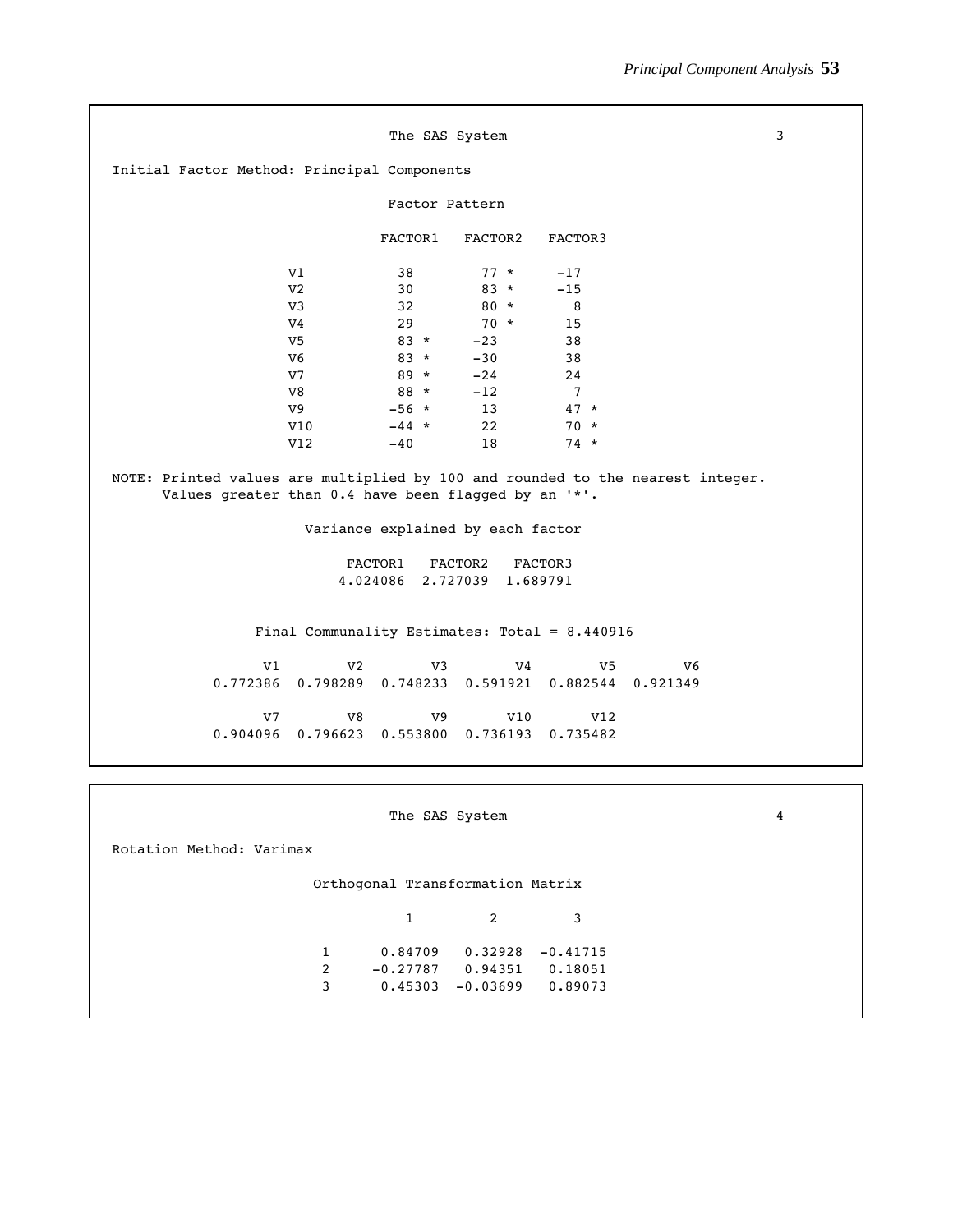| Rotated Factor Pattern                                                                                                                                                      |                            |                |                |                   |          |  |  |
|-----------------------------------------------------------------------------------------------------------------------------------------------------------------------------|----------------------------|----------------|----------------|-------------------|----------|--|--|
|                                                                                                                                                                             |                            | FACTOR1        | FACTOR2        | FACTOR3           |          |  |  |
|                                                                                                                                                                             | V1                         | 3              | $86 *$         | $-17$             |          |  |  |
|                                                                                                                                                                             | V <sub>2</sub>             | $-4$           | $89 *$         | $-11$             |          |  |  |
|                                                                                                                                                                             | V <sub>3</sub>             | 8 <sup>8</sup> | $86 *$         | 8                 |          |  |  |
|                                                                                                                                                                             | V4                         | 12             | $75 *$         | 14                |          |  |  |
|                                                                                                                                                                             | V5                         | $94 *$         | $\overline{4}$ | $-4$              |          |  |  |
|                                                                                                                                                                             | V6                         | $96 *$         | $-2$           | $-6$              |          |  |  |
|                                                                                                                                                                             | V <sub>7</sub>             | $93 *$         | $5^{\circ}$    | $-20$             |          |  |  |
|                                                                                                                                                                             | V8                         | $81 *$         | 18             | $-33$             |          |  |  |
|                                                                                                                                                                             | V9                         | $-30$          | $-8$           | $68*$             |          |  |  |
|                                                                                                                                                                             | V10                        | $-12$          | $\overline{4}$ | $85 *$            |          |  |  |
|                                                                                                                                                                             | V12                        | $-5$           | $\mathbf{1}$   | $86*$             |          |  |  |
| NOTE: Printed values are multiplied by 100 and rounded to the nearest integer.<br>Values greater than 0.4 have been flagged by an '*'.<br>Variance explained by each factor |                            |                |                |                   |          |  |  |
| FACTOR1 FACTOR2 FACTOR3<br>3.444866<br>2.866255 2.129795                                                                                                                    |                            |                |                |                   |          |  |  |
| Final Communality Estimates: Total = 8.440916                                                                                                                               |                            |                |                |                   |          |  |  |
| V1                                                                                                                                                                          | V <sub>2</sub>             | V3             | V4             | V5                | V6       |  |  |
|                                                                                                                                                                             | 0.772386 0.798289 0.748233 |                |                | 0.591921 0.882544 | 0.921349 |  |  |
| V <sub>7</sub>                                                                                                                                                              | V8                         | V9             | V10            | V12               |          |  |  |
| 0.904096                                                                                                                                                                    | 0.796623 0.553800          |                |                | 0.736193 0.735482 |          |  |  |

**Output 1.4:** Results of the Second Analysis of the Investment Model Data

The results obtained when item 11 was dropped from the analysis are very similar to those obtained when it was included. The eigenvalue table of Output 1.4 shows that the eigenvalueone criterion would again result in retaining three components. The first three components account for 77% of the total variance, which means that three components would also be retained if you used the variance-accounted-for criterion. Finally, the scree plot from page 2 of Output 1.4 is just a bit cleaner than had been observed with the initial analysis: The break between components 3 and 4 is now slightly more distinct, and the eigenvalues again level off after this break. This means that three components would also likely be retained if the scree test were used to solve the number-of-components problem.

The biggest change can be seen in the rotated factor pattern, which appears on page 4 of Output 1.4. The solution is now cleaner, in the sense that no item now loads on more than one component. In this sense, the current results demonstrate a somewhat simpler structure than had been demonstrated by the initial analysis of the investment model data.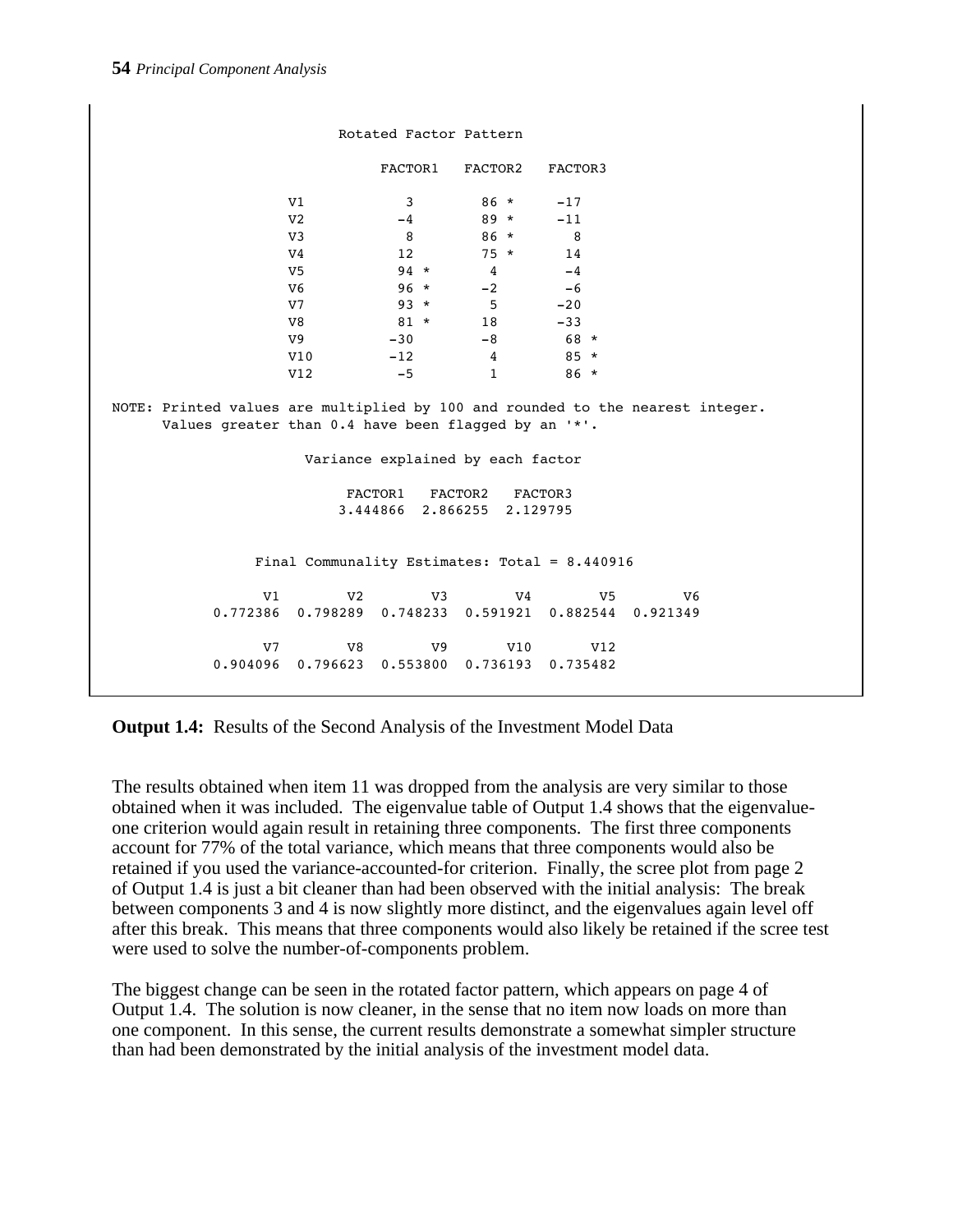## **Conclusion**

Principal component analysis is a powerful tool for reducing a number of observed variables into a smaller number of artificial variables that account for most of the variance in the data set. It is particularly useful when you need a data reduction procedure that makes no assumptions concerning an underlying causal structure that is responsible for covariation in the data. When it is possible to postulate the existence of such an underlying causal structure, it may be more appropriate to analyze the data using exploratory factor analysis.

Both principal component analysis and factor analysis are often used to construct multiple-item scales from the items that constitute questionnaires. Regardless of which method is used, once these scales have been developed it is often desirable to assess their reliability by computing **coefficient alpha**: an index of internal consistency reliability. Chapter 3 shows how this can be done using the SAS System's PROC CORR.

## **Appendix: Assumptions Underlying Principal Component Analysis**

Because a principal component analysis is performed on a matrix of Pearson correlation coefficients, the data should satisfy the assumptions for this statistic. These assumptions are described in detail in Chapter 6, "Measures of Bivariate Association," of Hatcher & Stepanski (1994) and are briefly reviewed here:

- **Interval-level measurement**. All analyzed variables should be assessed on an interval or ratio level of measurement.
- **Random sampling**. Each subject will contribute one score on each observed variable. These sets of scores should represent a random sample drawn from the population of interest.
- **Linearity**. The relationship between all observed variables should be linear.
- **Normal distributions**. Each observed variable should be normally distributed. Variables that demonstrate marked skewness or kurtosis may be transformed to better approximate normality (see Rummel, 1970).
- **Bivariate normal distribution**. Each pair of observed variables should display a bivariate normal distribution; e.g., they should form an elliptical scattergram when plotted. However, the Pearson correlation coefficient is robust against violations of this assumption when the sample size is greater than 25.